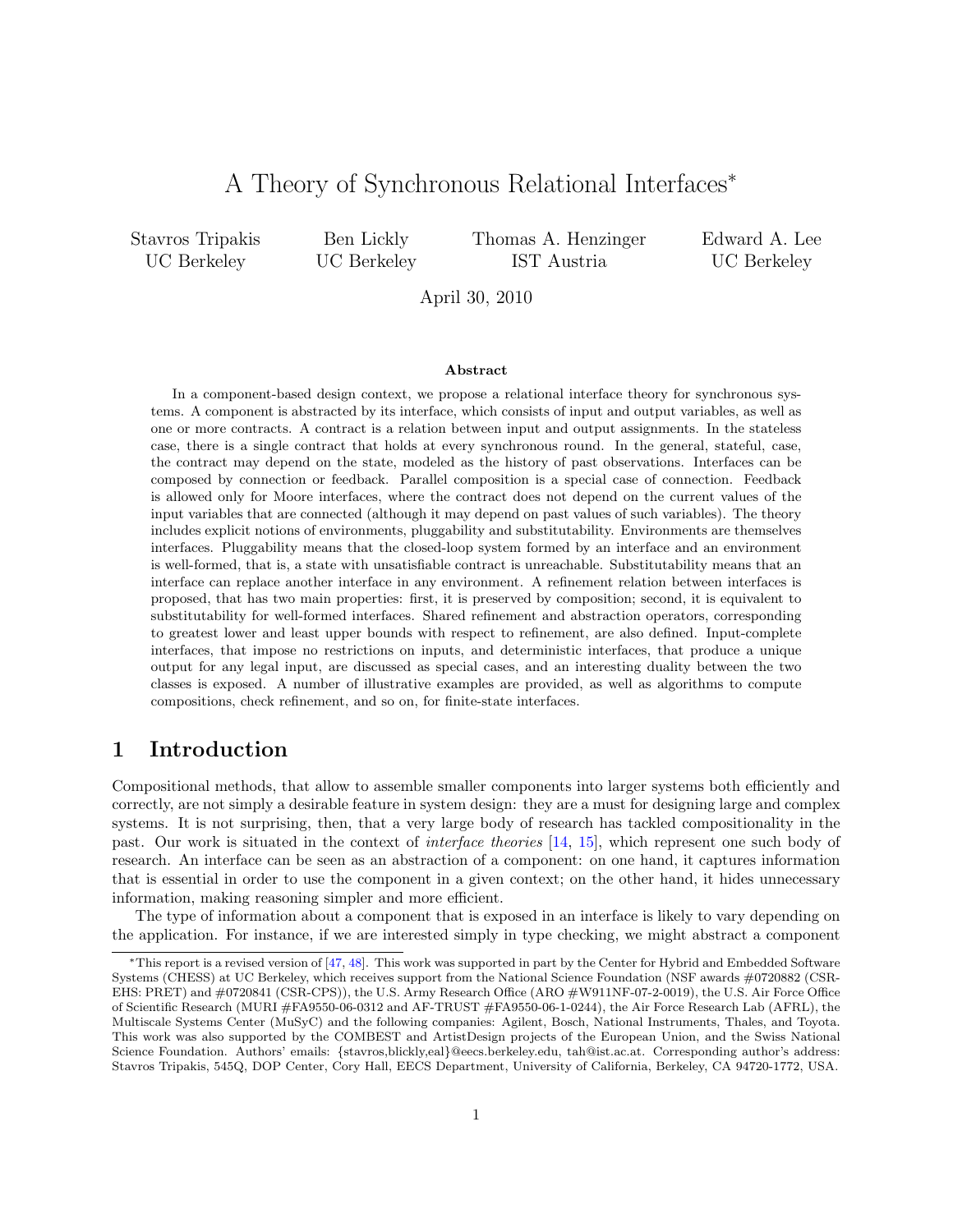(say, a C or Java function) simply by its type signature. If, on the other hand, we are interested in checking correctness properties, say, that a division component never attempts a division by zero, then simple types are not enough, and we would like to have a more detailed interface. Therefore, we should not expect a single, "fits-all", interface theory, but multiple theories that are more or less suitable for different purposes. Suitability metrics could include expressiveness, ease of modeling, as well as tractability of the computational problems involved.

Our work has been motivated by the domains of embedded and cyber-physical systems [\[24,](#page-38-0) [30\]](#page-38-1). In order to build such systems reliably and efficiently, model-based design has been proposed as a paradigm, where formal models are heavily used at the design and analysis levels, and then semantics-preserving implementations are derived from these models as much as possible automatically. The models are often domain specific, since it is important for designers to reason at levels of abstraction appropriate for their domain. Tools such as Simulink from The MathWorks<sup>[1](#page-1-0)</sup> SCADE from Esterel Technologies<sup>[2](#page-1-1)</sup> or Ptolemy from Berkeley<sup>[3](#page-1-2)</sup> and languages such as the synchronous languages  $[8]$  are important players in this field  $[38]$ . The semantics of the above models rely on the synchronous model of computation, which directly inspired this work.

In our theory, a component is captured by its interface, which contains a set of input variables, a set of output variables, and a set of contracts. A contract is simply a relation between assignments of values to inputs and output variables. Syntactically, we use a logical formalism such as first-order logic to represent and manipulate contracts. For example, if  $x_1$  and  $x_2$  are input variables and y is an output variable, then  $x_2 \neq 0 \wedge y = \frac{x_1}{x_2}$  could be the contract of a component that performs division. A more abstract contract for the same component, that only specifies the sign of the output based on the inputs, is the following:  $x_2 \neq 0 \wedge (y < 0 \equiv (x_1 < 0 < x_2 \vee x_2 < 0 < x_1))$ . An even more abstract contract is  $x_2 \neq 0$ .<sup>[4](#page-1-3)</sup>

Interfaces govern the operation of a component, which is assumed to evolve in a sequence of synchronous rounds. Within a round, values are assigned to the input variables of the component by its environment, and the component assigns values to its output variables. Together the two assignments form a complete assignment over all variables. This assignment must satisfy the contract. Interfaces can be stateless or stateful. In the stateless case, there is a single contract that holds at every round. In the general, stateful case, there is a different contract for every state. A state is modeled as a history of observations, that is, as a finite sequence of complete assignments. The set of states, as well as the set of contracts, can therefore be infinite, and our theory can handle that. But it is useful to consider also the special case of *finite-state* interfaces, where many different states have the same contract, and the set of contracts is finite. Note that the domains of variables could still be infinite. Finite-state interfaces are represented as finite automata whose locations are labeled by contracts (e.g., formulas).

Interfaces can be composed so that a new interface is obtained as the composition of other interfaces. We provide two composition operators, composition by *connection* and composition by *feedback*, studied in Section [5.](#page-8-0) Connection essentially corresponds to sequential composition, however, it can also capture parallel composition as a special case (empty connection). Importantly, composition by connection is not the same as composition of relations, except in the special case when the interface that provides the outputs is deterministic. This is because, similarly to other works, we use a demonic interpretation of non-determinism, corresponding to universal instead of existential quantification. Feedback is allowed only for Moore interfaces, where the contract does not depend on the current values of the input variables that are back-fed (although it may depend on past values of such variables).

Composition generates redundant output variables, in the sense that they are equal at every round. We propose a *hiding* operator (Section  $6$ ) that allows elimination of such output variables. Hiding is always possible for stateless interfaces and corresponds to existentially quantifying variables in the contract. The situation is more subtle in the stateful case, where we need to ensure that the "hidden" variables do not

<span id="page-1-0"></span><sup>1</sup> See <http://www.mathworks.com/products/simulink/>.

<span id="page-1-1"></span><sup>2</sup> See <http://www.esterel-technologies.com/products/scade-suite/>.

<span id="page-1-3"></span><span id="page-1-2"></span><sup>3</sup> See <http://ptolemy.eecs.berkeley.edu/>[.](http://ptolemy.eecs.berkeley.edu/)

 $4$  These contracts implicitly use the fact that variables are numbers, symbols like  $=$  for equality, and arithmetic operations such as division. Our theory does not depend on these, and works with variables of any domain, without assuming any properties on such domains. In practice, however, as well as for illustration purposes, we often use such properties.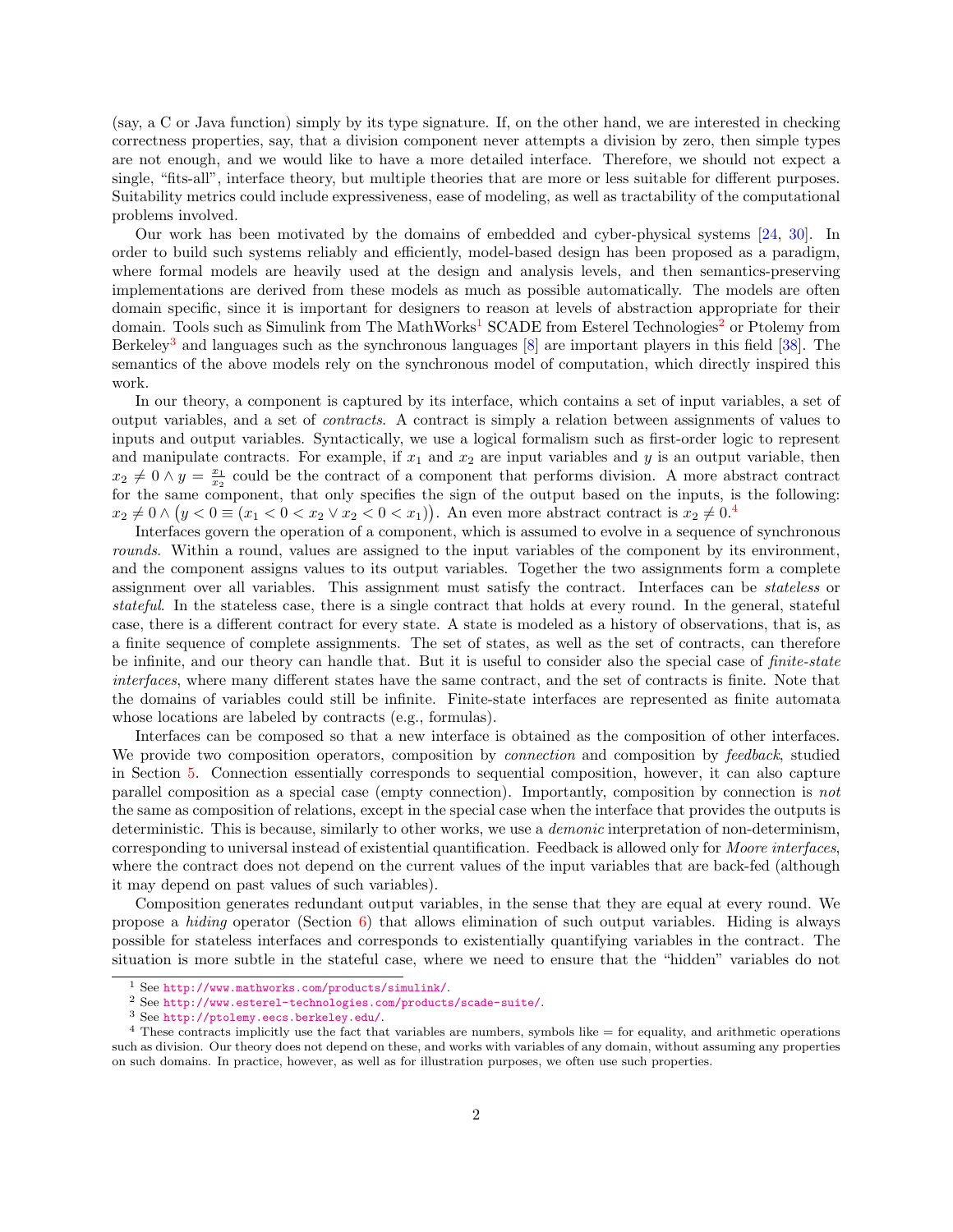influence the evolution of the contract from one state to the next. This is necessary to ensure preservation of refinement by hiding.

Our theory includes explicit notions of environments, pluggability and substitutability (see Section [7\)](#page-18-0). An environment  $E$  for an interface  $I$  is simply an interface whose input and output variables "mirror" those of  $I$ . I is pluggable to  $E$  (and vice versa) iff the closed-loop system formed by connecting the two is well-formed, that is, never reaches a state with an unsatisfiable contract. In general, we distinguish between well-formed and well-formable interfaces (the two notions coincide for stateless interfaces). Well-formable interfaces are not necessarily well-formed, but can be made well-formed by appropriately restricting their inputs. As in [\[15\]](#page-37-1), controller-synthesis type of procedures can be used to check whether a given finite-state interface is well-formable and, if it is, transform it into a well-formed one. Substitutability means that an interface I' can replace another interface I in any environment. That is, for any environment  $E$ , if I is pluggable to  $E$ then  $I'$  is also pluggable to  $E$ .

Our theory includes a refinement relation between interfaces, studied in Section [8.](#page-20-0) Our refinement is similar in spirit to other refinement relations, such as *alternating refinement* [\[4\]](#page-37-3), refinement of  $A/G$  interfaces [\[15,](#page-37-1) [19\]](#page-37-4), subcontracting in Eiffel [\[37\]](#page-38-3), or function subtyping in type theory [\[41,](#page-39-2) [32\]](#page-38-4), which, roughly speaking, require that  $I'$  refines  $I$  iff  $I'$  accepts more inputs and produces less outputs than  $I$ . This requirement is easy to formalize as in  $\rightarrow$  in' $\land$  out' $\rightarrow$  out when input assumptions in are separated from output guarantees out, but needs to be extended in our case, where constraints on inputs and outputs are mixed in the same contract  $\phi$ . We do this by requiring  $\text{in}(\phi) \to (\text{in}(\phi') \land (\phi' \to \phi))$ , where  $\text{in}(\phi)$  is the projection of  $\phi$ to the inputs, that is, the assumption part. This definition applies to the stateless case where an interface has a single contract  $\phi$ , but can be easily extended to the stateful case.

Refinement is shown to be a partial order with the following main properties: first, it is preserved by composition and hiding; second, it is equivalent to substitutability for well-formed interfaces (more precisely: refinement always implies substitutability; the converse holds when the refined interface is well-formed). Refinement always preserves well-formability. Refinement does not preserve well-formedness in general, but it does so when the refining interface  $I'$  has no more legal inputs than the refined interface  $I$ .

Our theory supports *shared refinement* of two interfaces  $I$  and  $I'$  (Section [9\)](#page-28-0). This is important for component reuse, as argued in [\[19\]](#page-37-4). Shared refinement, when defined, is shown to be the greatest lower bound with respect to refinement, and is therefore denoted  $I \sqcap I'$ .  $I \sqcap I'$  is an interface that refines both I and I', therefore, it can replace both in any context. In this paper we also propose a corresponding shared abstraction operator which is shown to be the least upper bound with respect to refinement, denoted  $I \sqcup I'$ .

As a special case, we discuss *input-complete* interfaces, that impose no restrictions on inputs, and deterministic interfaces, where contracts are partial functions instead of relations. These two subclasses of interfaces are interesting, first, because the theory is greatly simplified in those cases: refinement is implication of contracts, composition is composition of relations, and so on. Second, there is an interesting duality between the two subclasses, as shown in Sections [10](#page-32-0) and [11.](#page-34-0)

One of the appealing features of our theory is that it allows a declarative way of specifying contracts, and a symbolic way of manipulating them, as logical formulas. For this reason, it is relatively straightforward to develop algorithms that implement the theory for finite-state interfaces. We provide such algorithms throughout the text, for instance, for composing interfaces, checking refinement, and so on. These algorithms compute some type of product of the automata that represent the interfaces and syntactically manipulate their contracts. Checking satisfiability is required for checking refinement, well-formability, and so on. Decidability of this problem will of course depend on the types of formulas used. Recent advances in SAT modulo theories and SMT solvers can be leveraged for this task.

# 2 Related work

Abstracting components in some mathematical framework that offers stepwise refinement and compositionality guarantees is an old idea. It goes back to the work of Floyd and Hoare on proving program correctness using pre- and post-condititions [\[20,](#page-37-5) [25\]](#page-38-5) (a pair of pre- and post-conditions can be seen as a contract for a piece of sequential code) and the work of Dijkstra and Wirth on stepwise refinement as a method for gradu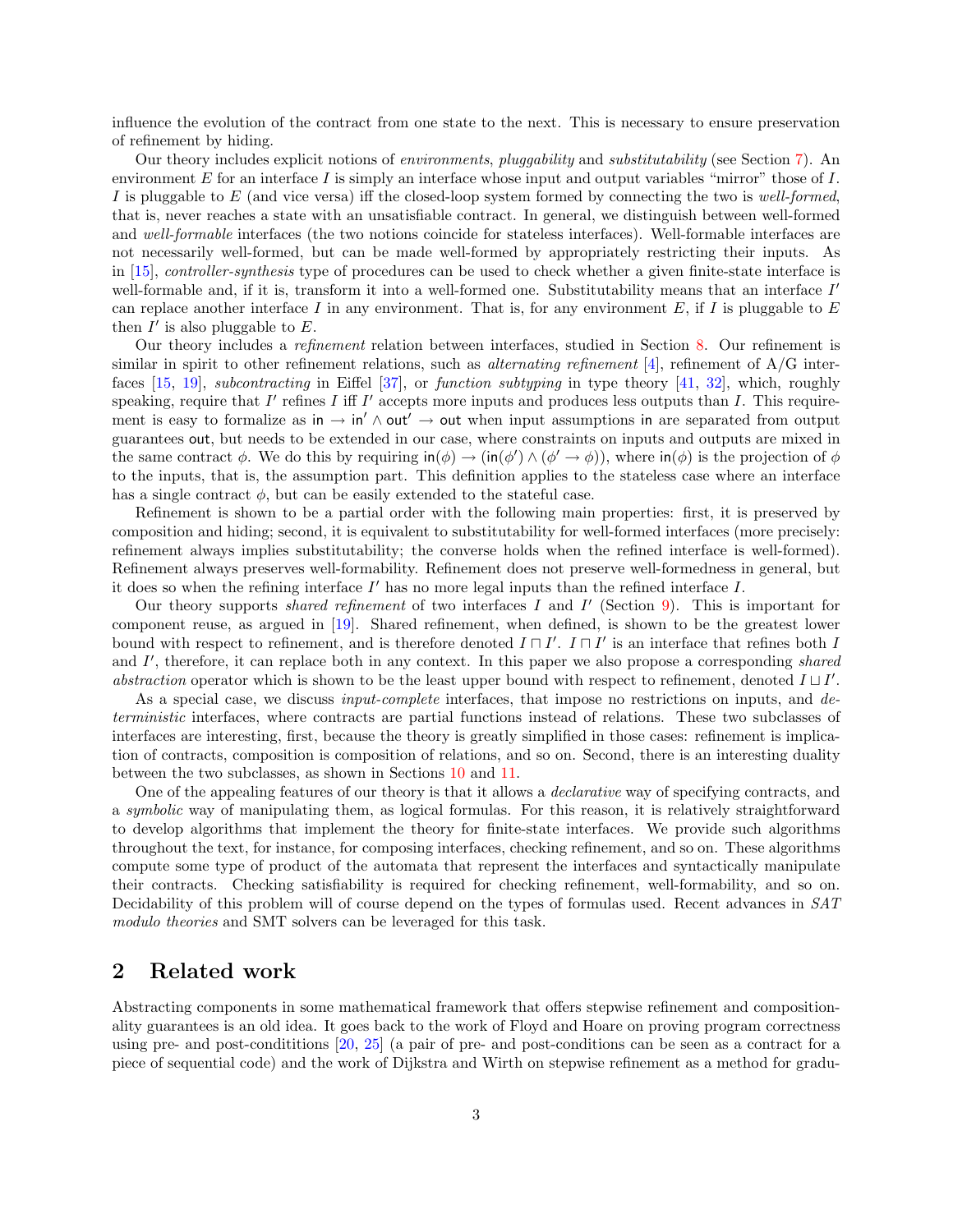ally developing programs from their specifications [\[17,](#page-37-6) [49\]](#page-39-3). These ideas were used and developed further in a large number of works, including Abrial's Z notation [\[44\]](#page-39-4) and B method [\[2\]](#page-37-7), Liskov's work on CLU [\[31\]](#page-38-6), Meyer's design-by-contract paradigm [\[37\]](#page-38-3), as well as Back's work on the refinement calculus [\[5\]](#page-37-8). The latter work uses the term contract and its game interpretation, as well as demonic non-determinism, that we also use in our framework.

Using relations as program specifications is also not new, and goes back to the work of Parnas on DL relations [\[40\]](#page-38-7). A survey of this body of work is provided in [\[28\]](#page-38-8). Of relevance is the relational calculus developed in [\[21\]](#page-38-9) for sequential programs, where a demonic interpretation of relations is also used.

In a reactive-system setting, Broy considers a relational framework where specifications are sets of streamprocessing functions [\[10,](#page-37-9) [11\]](#page-37-10). This framework is more general than ours, in that it can capture streamprocessing functions that are not necessarily length-preserving (ours are, because of synchrony of inputs and outputs). On the other hand, Broy uses the more standard definitions of refinement as logical implication (trace inclusion) and composition as composition of relations.

In Dill's trace theory, a component is described using a pair of sets of traces, for legal and illegal behaviors, respectively (successes and failures) [\[18\]](#page-37-11). The theory distinguishes between input and output symbols, but does not impose synchrony of inputs and outputs, since one of its goals is to capture asynchronous circuits. Dill's theory includes an explicit notion of environment, as the "mirror" of a trace structure with input and output symbols reversed. Refinement (called conformation) in that theory induces a lattice.

Like trace structures, the framework of interface automata [\[14\]](#page-37-0) also has an asynchronous, operational flavor. It can capture input-output relations, but in a more explicit or enumerative manner. Our framework is of a more declarative, denotational and symbolic nature. I/O automata [\[34\]](#page-38-10) are also related, but are by definition input-complete.

Interface theories are naturally related to work on compositional verification, where the main purpose is to break down the task of checking correctness of a large model into smaller tasks, that are more amenable to automation. A very large body of research exists on this topic. Some of this work is based on an asynchronous, interleaving based concurrency model, e.g., see [\[39,](#page-38-11) [45,](#page-39-5) [27\]](#page-38-12), some on a synchronous model, e.g., see [\[22,](#page-38-13) [36\]](#page-38-14), while others are done within a temporal logic framework, e.g., see [\[6,](#page-37-12) [1\]](#page-37-13). Many of these works are based on the assume-guarantee paradigm, and they typically use some type of trace inclusion or simulation as refinement relation, e.g., see [\[26,](#page-38-15) [45,](#page-39-5) [43,](#page-39-6) [23\]](#page-38-16).

[\[15\]](#page-37-1) defines relational nets, which are networks of processes that non-deterministically relate input values to output values. [\[15\]](#page-37-1) does not provide an interface theory for the complete class of relational nets. Instead it provides interface theories for subclasses, in particular: rectangular nets which have no input-output dependencies; total nets which can have input-output dependencies but are input-complete; and total and rectangular nets which combine both restrictions above. The interfaces provided in [\[15\]](#page-37-1) for rectangular nets are called *assume/guarantee*  $(A/G)$  *interfaces.* A/G interfaces form a strict subclass of the relational interfaces that we consider in this paper:  $A/G$  interfaces separate the assumptions on the inputs from the guarantees on the outputs, and as such cannot capture input-output relations; on the other hand, every A/G contract can be trivially captured as a relational contract by taking the conjunction of the assume and guarantee parts. [\[15\]](#page-37-1) studies stateless A/G interfaces, while [\[19\]](#page-37-4) studies also stateful A/G interfaces, in a synchronous setting similar to the one considered in this paper. [\[19\]](#page-37-4) also discusses extended interfaces which are essentially the same as the relational interfaces that we study in this paper. However, difficulties with synchronous feedback loops (see discussion below) lead [\[19\]](#page-37-4) to conclude that extended interfaces are not appropriate.

[\[13\]](#page-37-14) considers synchronous Moore interfaces, defined by two formulas  $\phi_i$  and  $\phi_o$  that specify the legal values of the input and output variables, respectively, at the next round, given the current state. This formulation does not allow to describe relations between inputs and outputs within the same round, as our relational theory allows.

Both [\[15\]](#page-37-1) and [\[19\]](#page-37-4) can handle very general compositions of interfaces, that can be obtained via parallel composition and arbitrary connection (similar to the denotational composition framework of [\[29\]](#page-38-17)). This allows, in particular, arbitrary feedback loops to be created. In a relational framework, however, synchronous feedback loops can be problematic, as discussed in Example [13](#page-26-0) (see also Section [12\)](#page-36-0).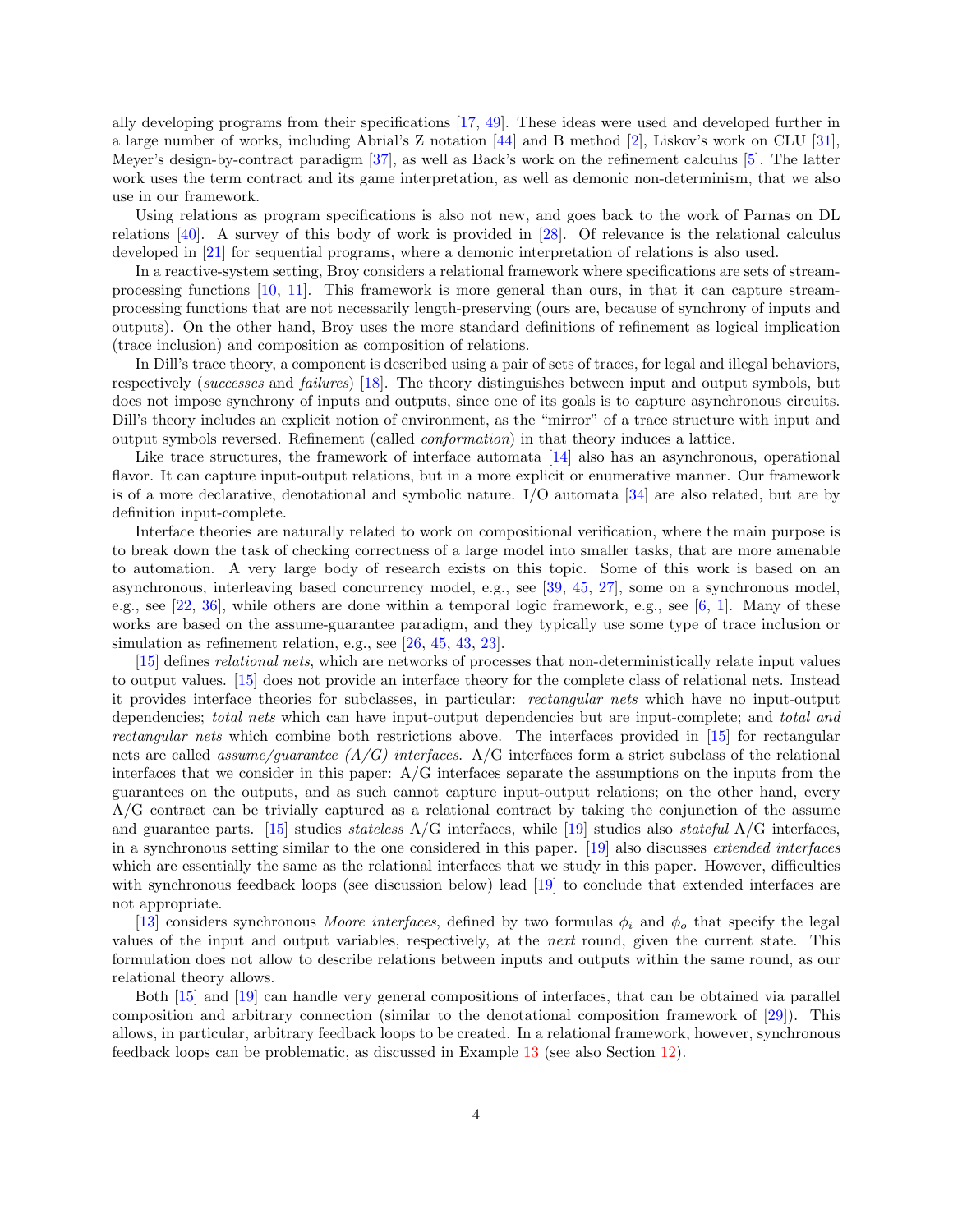### 3 Preliminaries, notation

We use first-order logic (FOL) notation throughout the paper. For an introduction to FOL, see, for in-stance, [\[46\]](#page-39-7). We use true and false for logical constants true and false,  $\neg, \wedge, \vee, \rightarrow, \equiv$  for logical negation, conjunction, disjunction, implication, and equivalence, and ∃ and ∀ for existential and universal quantification, respectively. We use := when defining concepts or introducing new notation: for instance,  $x_0 := \max\{1, 2, 3\}$ defines  $x_0$  to be the maximum of the set  $\{1, 2, 3\}.$ 

Let V be a finite set of variables. A property over V is a FOL formula  $\phi$  such that any free variable of  $\phi$  is in V. The set of all properties over V is denoted  $\mathcal{F}(V)$ . Let  $\phi$  be a property over V and V' be a finite subset of  $V, V' = \{v_1, v_2, ..., v_n\}$ . Then,  $\exists V' : \phi$  is shorthand for  $\exists v_1 : \exists v_2 : ... : \exists v_n : \phi$ . Similarly,  $\forall V' : \phi$  is shorthand for  $\forall v_1 : \forall v_2 : \ldots : \forall v_n : \phi$ .

We will implicitly assume that all variables are typed, meaning that every variable is associated with a certain *domain*. An assignment over a set of variables  $V$  is a (total) function mapping every variable in  $V$ to a certain value in the domain of that variable. The set of all assignments over V is denoted  $\mathcal{A}(V)$ . If a is an assignment over  $V_1$  and b is an assignment over  $V_2$ , and  $V_1, V_2$  are disjoint, we use  $(a, b)$  to denote the combined assignment over  $V_1 \cup V_2$ . A formula  $\phi$  is *satisfiable* iff there exists an assignment a over the free variables of  $\phi$  such that a satisfies  $\phi$ , denoted  $a \models \phi$ . A formula  $\phi$  is valid iff it is satisfied by every assignment.

There is a natural mapping from formulas to sets of assignments, that is, from  $\mathcal{F}(V)$  to  $2^{\mathcal{A}(V)}$ . In particular, a formula  $\phi \in \mathcal{F}(V)$  can be interpreted as the set of all assignments over V that satisfy  $\phi$ . Conversely, we can map a subset of  $\mathcal{A}(V)$  to a formula over V, provided this subset is representable in FOL. Because of this correspondence, we use set-theoretic or logical notation, as is more convenient. For instance, if  $\phi$  and  $\phi'$  are formulas or sets of assignments, we write  $\phi \wedge \phi'$  or  $\phi \cap \phi'$  interchangeably.

If S is a set,  $S^*$  denotes the set of all finite sequences of elements of S.  $S^*$  includes the empty sequence, denoted  $\varepsilon$ . If  $s, s' \in S^*$ , then  $s \cdot s'$  is the concatenation of s and s'. |s| denotes the length of  $s \in S^*$ , with  $|\varepsilon| = 0$  and  $|s \cdot a| = |s| + 1$ , for  $a \in S$ . If  $s = a_1 a_2 \cdots a_n$ , then the *i*-th element of the sequence,  $a_i$ , is denoted  $s_i$ , for  $i = 1, ..., n$ . A prefix of  $s \in S^*$  is a sequence  $s' \in S^*$  such that there exists  $s'' \in S^*$  such that  $s = s' \cdot s''$ . We write  $s' \leq s$  if s' is a prefix of s.  $s' < s$  means  $s' \leq s$  and  $s' \neq s$ . A subset  $L \subseteq S^*$  is prefix-closed if for all  $s \in L$ , for all  $s' \leq s, s' \in L$ .

### 4 Relational interfaces

**Definition 1 (Relational interface)** A relational interface (or simply interface) is a tuple  $I = (X, Y, f)$ where X and Y are two finite and disjoint sets of input and output variables, respectively, and f is a non-empty, prefix-closed subset of  $A(X \cup Y)^*$ .

We write  $\textsf{InVars}(I)$  for X,  $\textsf{OutVars}(I)$  for Y and  $f(I)$  for f. We allow X or Y to be empty: if X is empty then I is a source interface; if Y is empty then I is a sink. An element of  $\mathcal{A}(X \cup Y)^*$  is called a state. That is, we identify states with observation histories. The *initial state* is the empty sequence  $\varepsilon$ . The states in f are also called the reachable states of I. f defines a total function that maps a state to a set of input-output assignments. We use the same symbol f to refer to this function. For  $s \in A(X \cup Y)^*$ ,  $f(s)$  is defined as follows:

$$
f(s) := \{ a \in \mathcal{A}(X \cup Y) \mid s \cdot a \in f \}.
$$

We view  $f(s)$  as a *contract* between a component and its environment *at that state*. The contract changes dynamically, as the state evolves.

Conversely, if we are given a function  $f : \mathcal{A}(X \cup Y)^* \to 2^{\mathcal{A}(X \cup Y)}$ , we can define a non-empty, prefix-closed subset of  $\mathcal{A}(X \cup Y)^*$  as follows:

$$
f := \{a_1 \cdots a_k \mid \forall i = 1, ..., k : a_i \in f(a_1 \cdots a_{i-1})\}
$$

Notice that  $\varepsilon \in f$  because the condition above trivially holds for  $k = 0$ . Also note that if  $s \notin f$  then  $f(s) = \emptyset$ . This is because  $f$  is prefix-closed.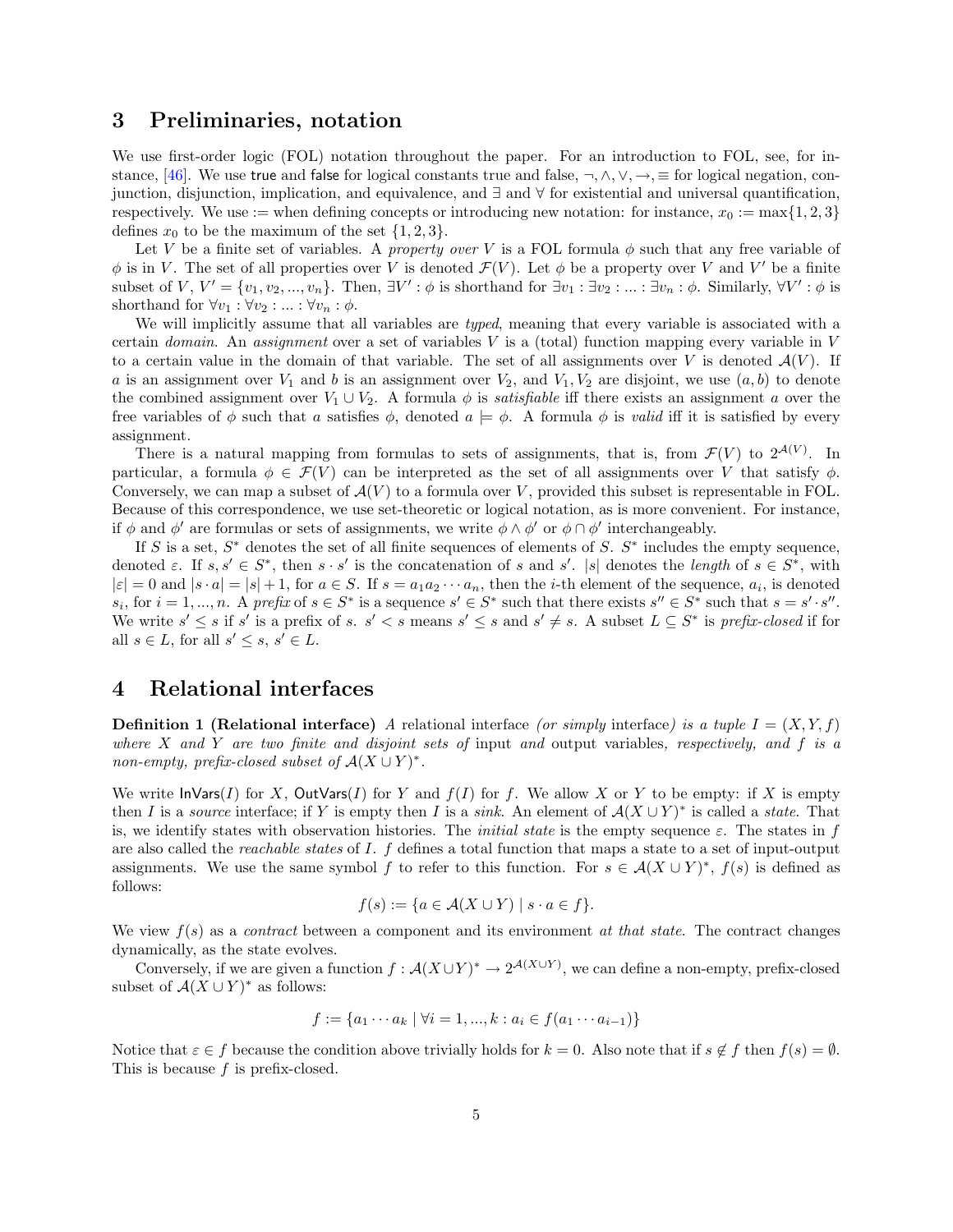Because of the above 1-1 correspondence, in the sequel, we treat f either as a subset of  $\mathcal{A}(X \cup Y)^*$  or as a function that maps states to contracts, depending on what is more convenient. We will assume that  $f(s)$ is representable by a FOL formula. Therefore,  $f(s)$  can be seen also as an element of  $\mathcal{F}(X \cup Y)$ .

**Definition 2 (Input assumptions)** Given a contract  $\phi \in \mathcal{F}(X \cup Y)$ , the input assumption of  $\phi$  is the formula  $\text{in}(\phi) := \exists Y : \phi$ . Note that  $\text{in}(\phi)$  is a property over X. Also note that  $\phi \to \text{in}(\phi)$  is a valid formula for any  $\phi$ .

A relational interface  $I = (X, Y, f)$  can be seen as specifying a game between a component and its environment. The game proceeds in a sequence of *rounds*. At each round, an assignment  $a \in \mathcal{A}(X \cup Y)$  is chosen, and the game moves to the next round. Therefore, the history of the game is the sequence of rounds played so far, that is, a state  $s \in A(X \cup Y)^*$ . Suppose that at the beginning of a round the state is s. The environment plays first, by choosing  $a_X \in \mathcal{A}(X)$ . If  $a_X \notin \text{in}(f(s))$  then this is not a legal input and the environment loses the game. Otherwise, the component plays by choosing  $a_Y \in \mathcal{A}(Y)$ . If  $(a_X, a_Y) \notin f(s)$ then this is not a legal output for this input, and the component loses the game. Otherwise, the round is complete, and the game moves to the next round, with new state  $s \cdot (a_X, a_Y)$ .

An *input-complete* interface is one that does not restrict its inputs:

<span id="page-5-1"></span>**Definition 3 (Input-complete interface)** An interface  $I = (X, Y, f)$  is input-complete if for all  $s \in$  $\mathcal{A}(X \cup Y)^*$ , in $(f(s))$  is valid.

A deterministic interface is one that maps every input assignment to at most one output assignment:

**Definition 4 (Determinism)** An interface  $I = (X, Y, f)$  is deterministic if for all  $s \in f$ , for all  $a_X \in$  $\inf(f(s)),$  there is a unique  $a_Y \in \mathcal{A}(Y)$  such that  $(a_X, a_Y) \in f(s)$ .

The specializations of our theory to input-complete and deterministic interfaces are discussed in Sections [10](#page-32-0) and [11,](#page-34-0) respectively.

A stateless interface is one where the contract is independent from the state:

Definition 5 (Stateless interface) An interface  $I = (X, Y, f)$  is stateless if for all  $s, s' \in A(X \cup Y)^*$ ,  $f(s) = f(s')$ .

For a stateless interface, we can treat f as a subset of  $\mathcal{A}(X \cup Y)$  instead of a subset of  $\mathcal{A}(X \cup Y)^*$ . For clarity, if I is stateless, we write  $I = (X, Y, \phi)$ , where  $\phi$  is a property over  $X \cup Y$ .

<span id="page-5-0"></span>Example 1 Consider a component which is supposed to take as input a positive number n and return n or  $n + 1$  as output. We can capture such a component in different ways. One way is to use the following stateless interface:

$$
I_1 := (\{x\}, \{y\}, x > 0 \land (y = x \lor y = x + 1)\}).
$$

Here, x is the input variable and y is the output variable. The contract of  $I_1$  explicitly forbids zero or negative values for x. Indeed, we have  $\text{in}(I_1) \equiv x > 0$ .

Another possible stateless interface for this component is:

$$
I_2 := (\{x\}, \{y\}, x > 0 \to (y = x \lor y = x + 1)\}).
$$

The contract of  $I_2$  is different from that of  $I_1$ : it allows  $x \leq 0$ , but makes no guarantees about the output y in that case. I<sub>2</sub> is input-complete, whereas  $I_1$  is not. Both  $I_1$  and  $I_2$  are non-deterministic.

In general, the state space of an interface is infinite. In some cases, however, only a finite set of states is needed to specify f. In particular, f may be specified by a finite-state automaton: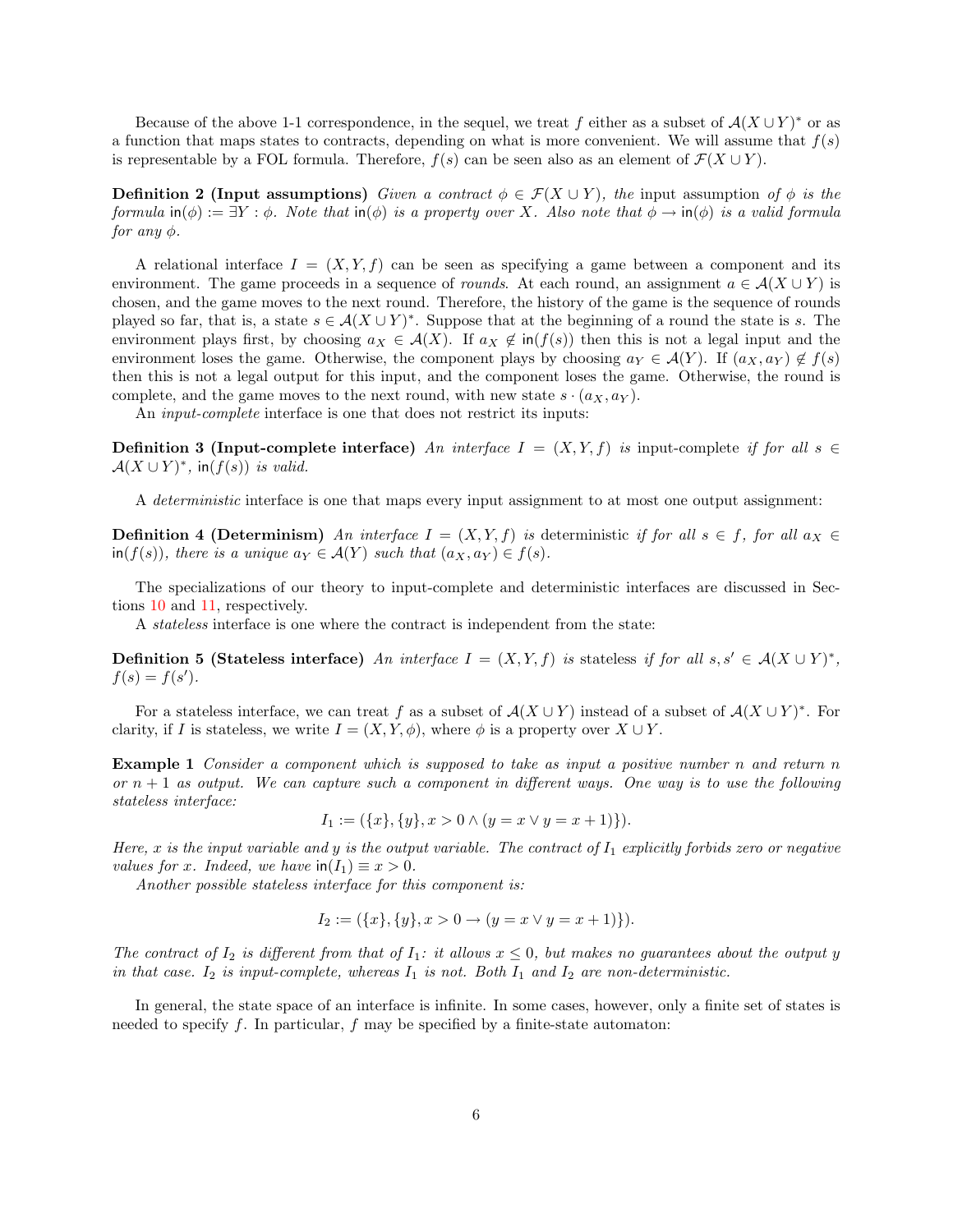**Definition 6 (Finite-state interface)** A finite-state interface is specified by a finite-state automaton  $M =$  $(X, Y, L, \ell_0, C, T)$ . X and Y are sets of input and output variables, respectively. L is a finite set of locations and  $\ell_0 \in L$  is the initial location.  $C: L \to 2^{\mathcal{A}(X \cup Y)}$  is a labeling function that labels every location with a set of assignments over  $X \cup Y$ , the contract at that location.  $T \subseteq L \times 2^{\mathcal{A}(X \cup Y)} \times L$  is a set of transitions. A transition  $t \in T$  is a tuple  $t = (\ell, g, \ell')$  where  $\ell, \ell'$  are the source and destination locations, respectively, and  $g \subseteq \mathcal{A}(X \cup Y)$  is the guard of the transition. We require that, for all  $\ell \in L$ :

$$
C(\ell) = \bigcup_{(\ell,g,\ell') \in T} g \tag{1}
$$

$$
\forall (\ell, g_1, \ell_1), (\ell, g_2, \ell_2) \in T : \ell_1 \neq \ell_2 \rightarrow g_1 \cap g_2 = \emptyset \tag{2}
$$

These conditions ensure that there is a unique outgoing transition for every assignment that satisfies the contract of the location. Given  $a \in C(\ell)$ , the a-successor of  $\ell$  is the unique location  $\ell'$  for which there exists transition  $(\ell, g, \ell')$  such that  $a \in g$ . A location  $\ell$  is called reachable if, either  $\ell = \ell_0$ , or there exists a reachable location  $\ell'$ , a transition  $(\ell', g, \ell)$ , and an assignment a such that  $\ell$  is the a-successor of  $\ell'$ .

M defines interface  $I = (X, Y, f)$  where f is the set of all sequences  $a_1 \cdots a_k \in \mathcal{A}(X \cup Y)^*$ , such that for all  $i = 1, ..., k, a_i \in C(\ell_{i-1}),$  where  $\ell_i$  is the  $a_i$ -successor of  $\ell_{i-1}.$ 

Note that a finite-state interface can still have variables with infinite domains. Also notice that we allow  $C(\ell)$ , the contract at location  $\ell$ , to be empty. This simply means that the interface is not well-formed (see Definition [7](#page-6-0) that follows). Finally, although the guard of an outgoing transition from a certain location must be a subset of the contract of that location, we will often abuse notation and violate this constraint in the examples that follow, for the sake of simplicity. Implicitly, all guards should be understood in conjunction with the contracts of their source locations.

It is also worth noting that although the finite-state automaton defining a finite-state interface is deterministic, this does not mean that the interface itself is deterministic. Indeed, in general, it is not, since contracts that label locations are still non-deterministic input-output relations.

An example of a finite-state interface follows:

<span id="page-6-2"></span>Example 2 (Buffer) Figure [1](#page-7-0) shows a finite-state automaton defining a finite-state interface for a singleplace buffer. The interface has two input variables, write and read, and two output variables, empty and full. All variables are boolean. The automaton has two locations,  $\ell_0$  (the initial location) and  $\ell_1$ . Each location is implicitly annotated by the conjunction of a global contract, that holds at all location, and a local contract, specific to a location. In this example, the global contract specifies that the buffer cannot be both empty and full (this is a guarantee on the outputs) and that a user of the buffer cannot read and write at the same round (this is an assumption on the inputs). The global contract also specifies that if the buffer is full then writing is not allowed, and if the buffer is empty then read is not allowed. Both are relational specifications that link inputs and outputs. The local contract at  $\ell_0$  states that the buffer is empty and at  $\ell_1$  that it is full.

<span id="page-6-0"></span>**Definition 7 (Well-formedness)** An interface  $I = (X, Y, f)$  is well-formed iff for all  $s \in f$ ,  $f(s)$  is nonempty.

Well-formed interfaces can be seen as describing components that never "deadlock". If I is well-formed then for all  $s \in f$  there exists assignment a such that  $s \cdot a \in f$ . Moreover, f is non-empty and prefix-closed by definition, therefore,  $\varepsilon \in f$ . This means that there exists at least one state in f which can be extended to arbitrary length. In a finite-state interface, checking well-formedness amounts to checking that the contract of every reachable location of the corresponding automaton is satisfiable. If contracts are specified in a decidable logic, checking well-formedness of finite-state interfaces is thus decidable.

<span id="page-6-1"></span>Example 3 Let I be the finite-state interface represented by the left-most automaton shown in Figure [2.](#page-7-1) I is assume to have two boolean variables, an input x, and an output y. I is not well-formed, because it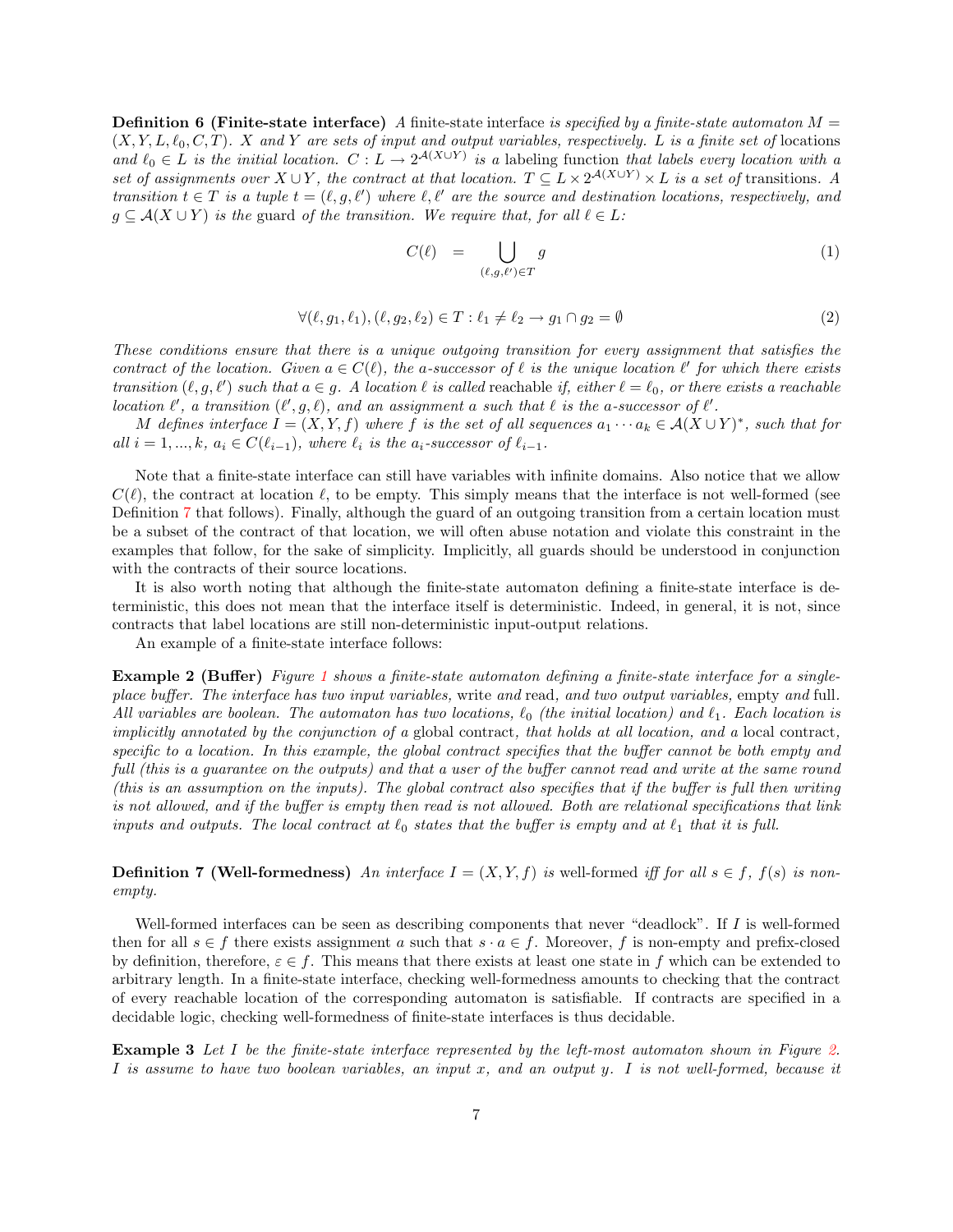

<span id="page-7-0"></span>Figure 1: Interface for a buffer of size 1.

has reachable states with contract false (all states starting with x being false). I can be transformed into a well-formed interface by strengthening the contract of the initial state from true to  $x$ , thus obtaining interface  $I'$  shown to the right of the figure.



<span id="page-7-1"></span>Figure 2: A well-formable interface  $I$  and its well-formed witness  $I'$ .

Example [3](#page-6-1) shows that some interfaces, even though they are not well-formed, can be turned into wellformed interfaces by appropriately restricting their inputs. This motivates the following definition:

<span id="page-7-2"></span>**Definition 8 (Well-formability)** An interface  $I = (X, Y, f)$  is well-formable if there exists a well-formed interface  $I' = (X, Y, f')$  (called a witness) such that: for all  $s \in f'$ ,  $f'(s) \equiv f(s) \wedge \phi_s$ , where  $\phi_s$  is some property over X.

**Lemma 1** Let  $I = (X, Y, f)$  be a well-formable interface and let  $I' = (X, Y, f')$  be a witness to the wellformability of  $I$ . Then  $f' \subseteq f$ .

**Proof:** By induction.  $\varepsilon$  belongs in both f and f'. Suppose  $s \cdot a \in f'$ . Thus  $s \in f'$ . By the induction hypothesis,  $s \in f$ . From  $s \cdot a \in f'$  we get  $a \in f'(s)$ . Since  $f'(s) = f(s) \cap \phi_s$ , we have  $a \in f(s)$ , therefore  $s \cdot a \in f$ .

Clearly, every well-formed interface is well-formable, but the opposite is not true in general, as Example [3](#page-6-1) shows. For stateless or source interfaces, however, the two notions coincide:

**Theorem 1** A stateless or source interface I is well-formed iff it is well-formable.

**Proof:** Well-formedness implies well-formability for all interfaces. For the converse, let  $I = (X, Y, f)$  be a well-formable interface. Then there exists a witness  $I' = (X, Y, f')$  such that I' is well-formed.

First, suppose that I is stateless. Then  $f(s) = f(\varepsilon)$  for any s. Since I' is a witness,  $f'(\varepsilon) = f(\varepsilon) \wedge \phi_{\varepsilon}$ , for some property  $\phi_{\varepsilon}$  over X. Since I' is well-formed,  $f'(\varepsilon)$  is non-empty, thus,  $f(\varepsilon)$  is also non-empty, thus, so is  $f(s)$  for any s.

Second, suppose that I is a source, that is,  $X = \emptyset$ . Since I' is a witness, for any state s,  $f'(s) = f(s) \wedge \phi_s$ , where  $\phi_s$  is a property over X. Since X is empty,  $\phi_s$  can be either true or false. Since  $f'(s)$  is non-empty,  $\phi_s$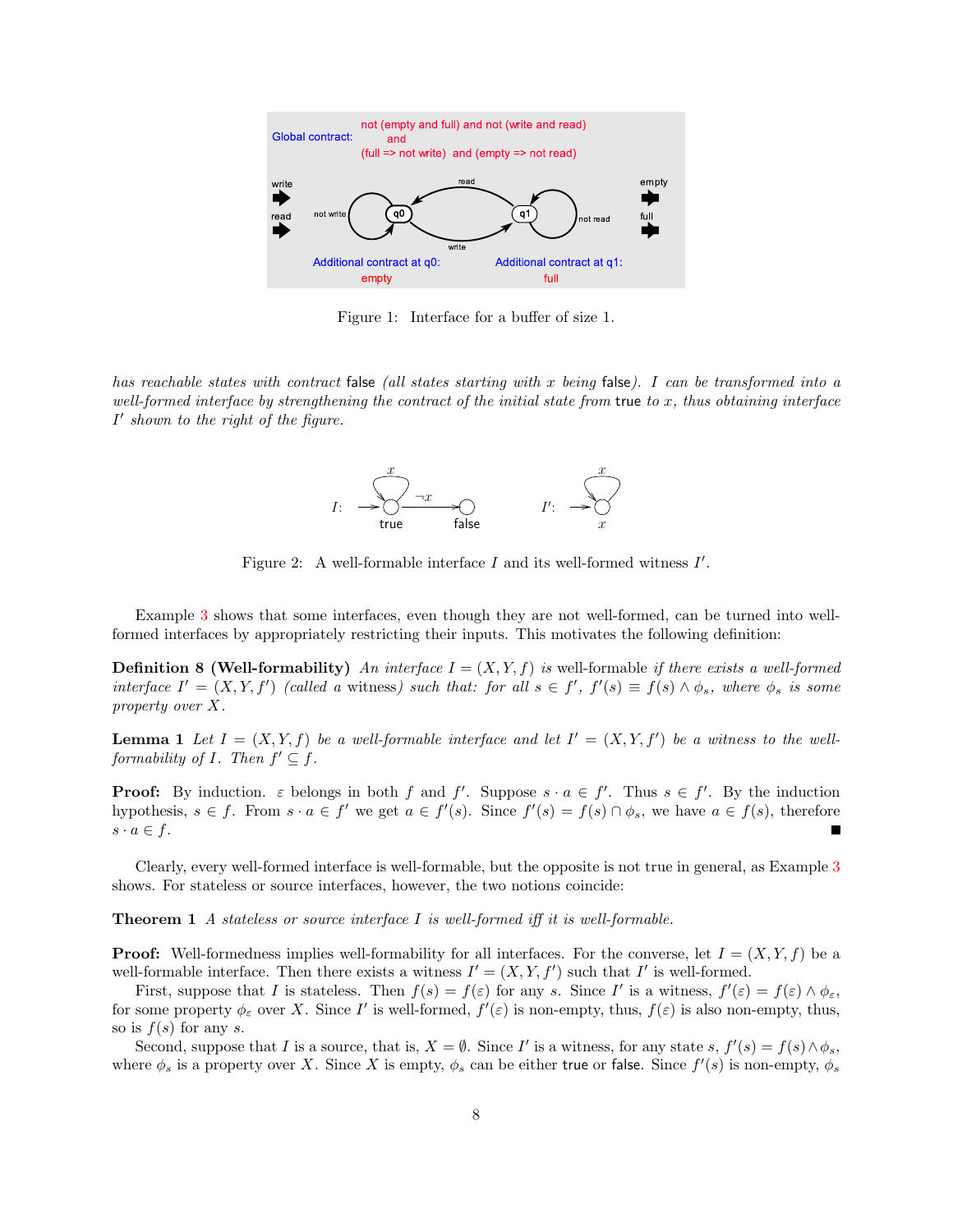must be true for any s. Therefore,  $f(s) = f'(s)$  for any s, thus,  $f(s)$  is non-empty for all s.

For an interface that is finite-state and whose contracts are written in a logic for which satisfiability is decidable, there is an algorithm to check whether the interface is well-formable, and if this is the case, to transform it into a well-formed interface. The algorithm essentially attempts to find a winning strategy in a game, and as such is similar in spirit to algorithms proposed in [\[14\]](#page-37-0). The algorithm starts by marking all locations with unsatisfiable contracts as *illegal*. Then, a location  $\ell$  is chosen such that  $\ell$  is legal, but has an outgoing transition  $(\ell, g, \ell')$ , such that  $\ell'$  is illegal. If no such  $\ell$  exists, the algorithm stops. Otherwise, the contract of  $\ell$  is strengthened to

<span id="page-8-1"></span>
$$
C(\ell) := C(\ell) \wedge (\forall Y : C(\ell) \to \neg g)
$$
\n(3)

 $\forall Y : C(\ell) \rightarrow \neg g$  is a property on X. An input assignment  $a_X$  satisfies this formula iff, for any possible output assignment  $a_Y$  that the contract  $C(\ell)$  can produce given  $a_X$ , the complete assignment  $(a_X, a_Y)$  violates g. This means that there is a way of restricting the inputs at  $\ell$ , so that  $\ell'$  becomes unreachable from  $\ell$ . Notice that, in the special case where g is a formula over X, [\(3\)](#page-8-1) simplifies to  $C(\ell) := C(\ell) \wedge \neg g$ .

If, during the strengthening process, the contract of a location becomes unsatisfiable, this location is marked as illegal. The process is repeated until no more strengthening is possible, whereupon the algorithm stops. Termination is guaranteed because each location has a finite number of successor locations, therefore, can only be strengthened a finite number of times. If, when the algorithm stops, the initial location  $\ell_0$  has been marked illegal, then the interface is not well-formed. Otherwise, the modified automaton specifies a well-formed interface, which is a witness for the original interface.

For the above class of interfaces there is also an algorithm to check equality, i.e., given two interfaces  $I_1, I_2$ , check whether  $I_1 = I_2$ . Let  $M_i = (X, Y, L_i, \ell_{0,i}, C_i, T_i)$  be finite-state automata representing  $I_i$ , for  $i = 1, 2$ , respectively. We first build a synchronous product  $M := (X, Y, L_1 \times L_2 \cup \{\ell_{bad}\}, (\ell_{0,1}, \ell_{0,2}), C, T)$ , where  $C(\ell_1, \ell_2) := C_1(\ell_1) \vee C_2(\ell_2)$  for all  $(\ell_1, \ell_2) \in L_1 \times L_2$ ,  $C(\ell_{bad}) := \text{false}$ , and:

$$
T := \{ ((\ell_1, \ell_2), (C_1(\ell_1) \equiv C_2(\ell_2)) \land g_1 \land g_2, (\ell'_1, \ell'_2)) \mid (\ell_i, g_i, \ell'_i) \in T_i, \text{ for } i = 1, 2 \}
$$
  

$$
\cup \{ ((\ell_1, \ell_2), C_1(\ell_1) \not\equiv C_2(\ell_2), \ell_{bad}) \}
$$
 (4)

It can be checked that  $I_1 = I_2$  iff location  $\ell_{bad}$  is unreachable.

# <span id="page-8-0"></span>5 Composition

We define two types of composition: by *connection* and by *feedback*.

### 5.1 Composition by connection

First, we can compose two interfaces  $I_1$  and  $I_2$  "in sequence", by connecting some of the output variables of  $I_1$  to some of the input variables of  $I_2$ . One output can be connected to many inputs, but an input can be connected to at most one output. Parallel composition is a special case of composition by connection, where the connection is empty. The connections define a new interface. Thus, the composition process can be repeated to yield arbitrary (for the moment, acyclic) interface diagrams. Composition by connection is associative (Theorem [3\)](#page-10-0), so the order in which interfaces are composed does not matter.

Two interfaces  $I = (X, Y, f)$  and  $I' = (X', Y', f')$  are called *disjoint* if they have disjoint sets of input and output variables:  $(X \cup Y) \cap (X' \cup Y') = \emptyset$ .

<span id="page-8-2"></span>**Definition 9 (Composition by connection)** Let  $I_i = (X_i, Y_i, f_i)$ , for  $i = 1, 2$ , be two disjoint interfaces. A connection  $\theta$  between  $I_1, I_2$ , is a finite set of pairs of variables,  $\theta = \{(y_i, x_i) | i = 1, ..., m\}$ , such that: (1)  $\forall (y,x) \in \theta : y \in Y_1 \land x \in X_2$ , and (2) there do not exist  $(y,x), (y',x) \in \theta$  such that y and y' are distinct.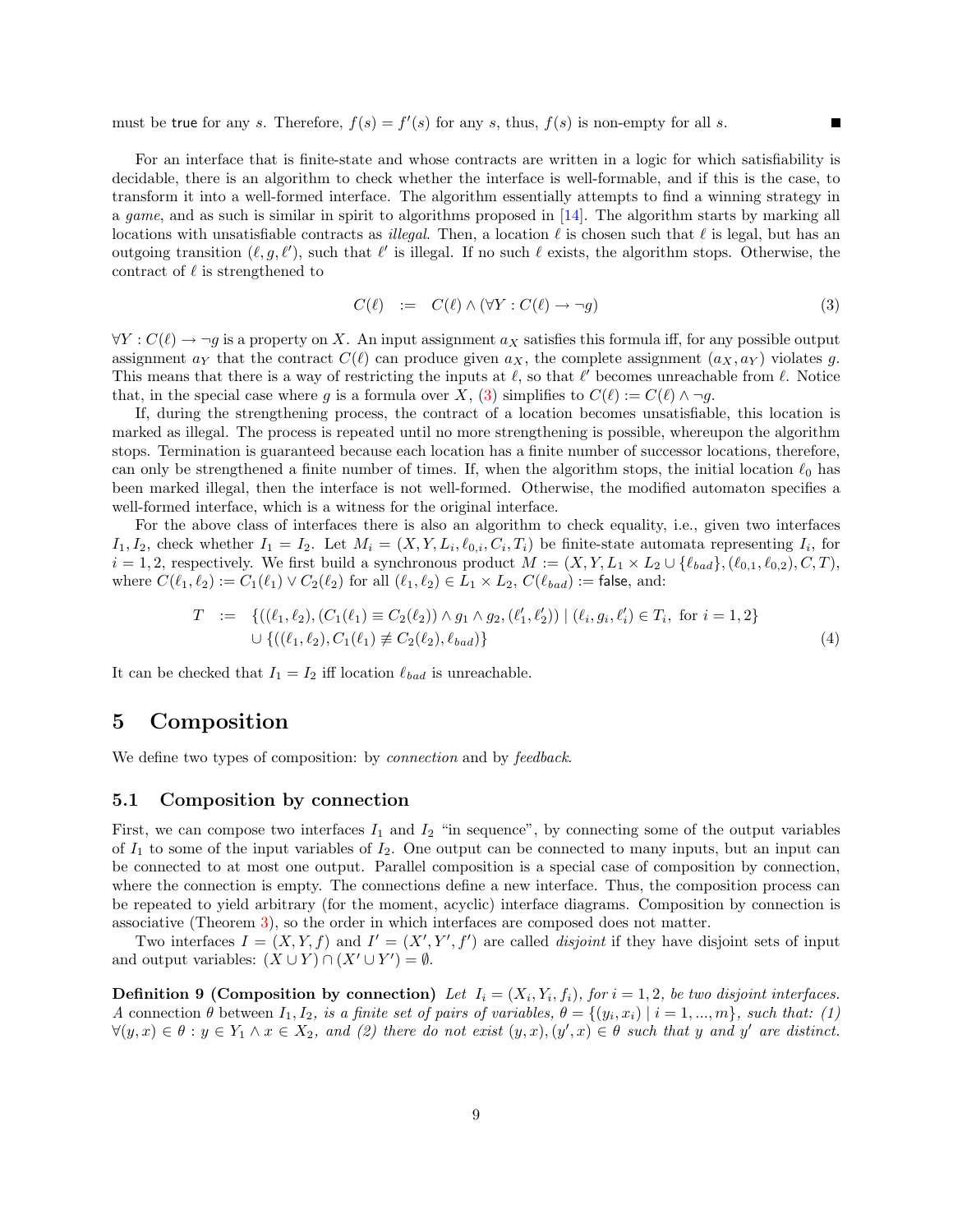Define:

$$
\text{OutVars}(\theta) := \{ y \mid \exists (y, x) \in \theta \} \tag{5}
$$

$$
\mathsf{InVars}(\theta) \quad := \quad \{x \mid \exists (y, x) \in \theta\} \tag{6}
$$

$$
X_{\theta(I_1,I_2)} := (X_1 \cup X_2) \setminus \mathsf{InVars}(\theta) \tag{7}
$$

$$
Y_{\theta(I_1, I_2)} := Y_1 \cup Y_2 \cup \mathsf{InVars}(\theta) \tag{8}
$$

The connection  $\theta$  defines the composite interface  $\theta(I_1,I_2):=(X_{\theta(I_1,I_2)},Y_{\theta(I_1,I_2)},f)$ , where, for every  $s \in$  $\mathcal{A}(X_{\theta(I_1,I_2)} \cup Y_{\theta(I_1,I_2)})^*$ :

<span id="page-9-0"></span>
$$
f(s) := f_1(s_1) \wedge f_2(s_2) \wedge \rho_\theta \wedge \forall Y_{\theta(I_1, I_2)} : \Phi
$$
  
\n
$$
\Phi := (f_1(s_1) \wedge \rho_\theta) \rightarrow \text{in}(f_2(s_2))
$$
  
\n
$$
\rho_\theta := \bigwedge_{(y,x) \in \theta} y = x
$$
\n(9)

and, for  $i = 1, 2$ ,  $s_i$  is defined to be the projection of s to variables in  $X_i \cup Y_i$ .

Note that  $X_{\theta(I_1,I_2)} \cup Y_{\theta(I_1,I_2)} = X_1 \cup Y_1 \cup X_2 \cup Y_2$ . Also notice that  $\mathsf{Invars}(\theta) \subseteq X_2$ . This implies that  $X_1 \subseteq X_{\theta(I_1,I_2)}$ , that is, every input variable of  $I_1$  is also an input variable of  $\theta(I_1,I_2)$ .

Definition [9](#page-8-2) may seem unnecessarily complex at first sight. In particular, the reader may doubt the necessity of the term  $\forall Y_{\theta(I_1,I_2)}: \Phi$ , in the definition of  $f(s)$ . Informally speaking, this term states that, no matter which outputs  $I_1$  chooses to produce for a given input, all such outputs are legal inputs for  $I_2$ . This condition is essential for the validity of our interface theory. Omitting this condition would result in a fundamental property of the theory, namely, preservation of refinement by composition (Theorem [13\)](#page-24-0) not being true, as will be explained in Example [18.](#page-33-0) Because of this condition, composition by connection does not correspond to composition of relations, except in the special case when  $I_1$  is deterministic – see Theorem [29](#page-34-1) of Section [11.](#page-34-0)

For finite-state interfaces, connection is computable. Let  $M_i = (X_i, Y_i, L_i, \ell_{0,i}, C_i, T_i)$  be finite-state automata representing  $I_i$ , for  $i = 1, 2$ , respectively. The composite interface  $\theta(I_1, I_2)$  can be represented as  $M := (X_{\theta(I_1,I_2)}, Y_{\theta(I_1,I_2)}, L_1 \times L_2, (\ell_{0,1}, \ell_{0,2}), C, T)$ , where  $C(\ell_1, \ell_2)$  is defined as  $f(s)$  is defined in [\(9\)](#page-9-0), replacing  $f_i(\ell_i)$  by  $C_i(\ell_i)$ , and T is defined as follows:

$$
T := \{((\ell_1, \ell_2), g_1 \wedge g_2, (\ell'_1, \ell'_2)) \mid (\ell_i, g_i, \ell'_i) \in T_i, \text{ for } i = 1, 2\}
$$
\n
$$
(10)
$$

That is, M is essentially a synchronous product of  $M_1, M_2$ .

A connection  $\theta$  is allowed to be empty. In that case,  $\rho_{\theta} \equiv$  true, and the composition can be viewed as the parallel composition of two interfaces. If  $\theta$  is empty, we write  $I_1||I_2$  instead of  $\theta(I_1, I_2)$ . As may be expected, the contract of the parallel composition at a given global state is the conjunction of the original contracts at the corresponding local states, which implies that parallel composition is commutative:

<span id="page-9-1"></span>**Lemma 2** Consider two disjoint interfaces,  $I_i = (X_i, Y_i, f_i)$ ,  $i = 1, 2$ . Then  $I_1 || I_2 = (X_1 \cup X_2, Y_1 \cup Y_2, f)$ , where f is such that for all  $s \in A(X_1 \cup X_2 \cup Y_1 \cup Y_2)^*$ ,  $f(s) \equiv f_1(s_1) \wedge f_2(s_2)$ , where, for  $i = 1, 2$ ,  $s_i$  is the projection of s to  $X_i \cup Y_i$ .

**Proof:** Following Definition [9,](#page-8-2) we have:

$$
I_1 \| I_2 = (X_1 \cup X_2, Y_1 \cup Y_2, f)
$$

where for all  $s \in \mathcal{A}(X_1 \cup X_2 \cup Y_1 \cup Y_2)^*$ 

$$
f(s) = f_1(s_1) \wedge f_2(s_2) \wedge (\forall Y_1 \cup Y_2 : f_1(s_1) \to \text{in}(f_2(s_2)))
$$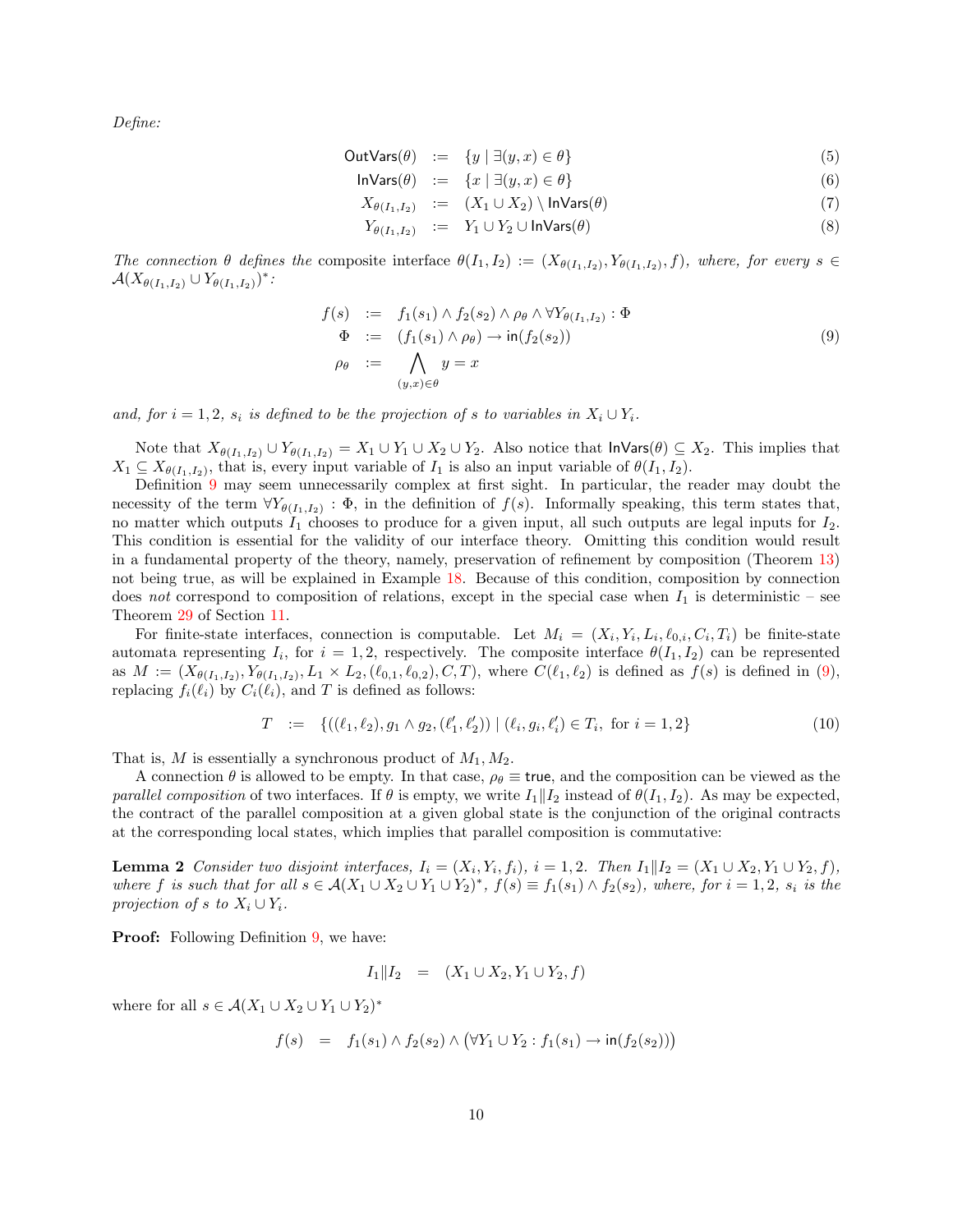Observe that  $\text{in}(f_2(s_2))$  is a formula over  $X_2$ , that is, does not depend on  $Y_1 \cup Y_2$ . Therefore,

$$
(\forall Y_1 \cup Y_2 : f_1(s_1) \to \text{in}(f_2(s_2))) \equiv \neg(\exists Y_1 \cup Y_2 : f_1(s_1) \land \neg \text{in}(f_2(s_2))) \equiv \neg(\neg \text{in}(f_2(s_2)) \land \exists Y_1 \cup Y_2 : f_1(s_1)) \equiv (\text{in}(f_2(s_2)) \lor \neg \exists Y_1 \cup Y_2 : f_1(s_1))
$$

Now, observe that  $\phi \to \text{in}(\phi)$  is a valid formula for any  $\phi$ . Therefore,  $f_2(s_2) \to \text{in}(f_2(s_2)) \to \text{in}(f_2(s_2)) \vee \text{in}(f_2(s_2))$  $\neg \exists Y_1 \cup Y_2 : f_1(s_1)$ , which gives

$$
(f_1(s_1) \wedge f_2(s_2) \wedge \forall Y_1 \cup Y_2 : f_1(s_1) \rightarrow \text{in}(f_2(s_2)) \equiv (f_1(s_1) \wedge f_2(s_2))
$$

**Theorem 2 (Commutativity of parallel composition)** Let  $I_1$  and  $I_2$  be two disjoint interfaces. Then:

 $I_1||I_2 = I_2||I_1.$ 

Proof: Follows from Lemma [2.](#page-9-1)

<span id="page-10-0"></span>**Theorem 3 (Associativity of connection)** Let  $I_1, I_2, I_3$  be pairwise disjoint interfaces. Let  $\theta_{12}$  be a connection between  $I_1, I_2, \theta_{13}$  a connection between  $I_1, I_3$ , and  $\theta_{23}$  a connection between  $I_2, I_3$ . Then:

$$
(\theta_{12}\cup\theta_{13}) (I_1, \theta_{23}(I_2, I_3)) = (\theta_{13}\cup\theta_{23}) (\theta_{12}(I_1, I_2), I_3).
$$

**Proof:** For simplicity of notation, we conduct the proof assuming the interfaces are stateless. The proof is almost identical for general interfaces, except that  $f(s)$  replaces  $\phi$ ,  $f'(s)$  replaces  $\phi'$ , and so on.

Suppose the setting is as illustrated in Figure [3.](#page-12-0) That is,  $I_1 = (X_1, Y_1 \cup Y_{12} \cup Y_{13}, \phi_1); I_2 = (X_2 \cup Y_{13}, \phi_1)$  $X_{12}, Y_2 \cup Y_{23}, \phi_2$ ;  $I_3 = (X_3 \cup X_{13} \cup X_{23}, Y_3, \phi_3)$ ; and  $\theta_{12}$  connects  $X_{11}$  and  $Y_{12}$ ;  $\theta_{13}$  connects  $X_{13}$  and  $Y_{13}$ ;  $\theta_{23}$  connects  $X_{23}$  and  $Y_{23}$ .

Our first step is to clearly express what the definitions tell us about  $I := (\theta_{12} \cup \theta_{13}) (I_1, \theta_{23}(I_2, I_3))$  and  $I' := (\theta_{13} \cup \theta_{23}) (\theta_{12}(I_1, I_2), I_3).$ 

For simplicity, we will use the notation  $\rho_\theta$  to refer to  $\bigwedge_{(y,x)\in\theta} y = x$ . We also refer to the outputs of  $\theta_{12}(I_1, I_2)$  as  $P = Y_1 \cup Y_{12} \cup Y_{13} \cup X_{12} \cup Y_2 \cup Y_{23}$  and the outputs of  $\theta_{23}(I_2, I_3)$  as  $Q = Y_2 \cup Y_{23} \cup X_{23} \cup Y_3$ and the overall outputs as  $O = Y_1 \cup Y_2 \cup Y_3 \cup Y_{12} \cup Y_{13} \cup Y_{23} \cup X_{12} \cup X_{13} \cup X_{23}$ .

The definitions are as follows:

$$
\theta_{12}(I_1, I_2) = (X_1 \cup X_2, P, \phi_1 \wedge \phi_2 \wedge \rho_{\theta_{12}} \wedge \forall P : \phi_1 \wedge \rho_{\theta_{12}} \rightarrow \text{in}(\phi_2))
$$
  

$$
\theta_{23}(I_2, I_3) = (X_2 \cup X_{12} \cup X_3 \cup X_{13}, Q, \phi_2 \wedge \phi_3 \wedge \rho_{\theta_{23}} \wedge \forall Q : \phi_2 \wedge \rho_{\theta_{23}} \rightarrow \text{in}(\phi_3))
$$

Let  $\phi_{12}$  and  $\phi_{23}$  be the contracts of  $\theta_{12}(I_1, I_2)$  and  $\theta_{23}(I_2, I_3)$ , respectively. Then:

$$
I = (X_1 \cup X_2 \cup X_3, O, \phi_{12} \wedge \phi_3 \wedge \rho_{\theta_{13}} \wedge \rho_{\theta_{23}} \wedge \forall O : \phi_{12} \wedge \rho_{\theta_{13}} \wedge \rho_{\theta_{23}} \rightarrow in(\phi_3))
$$
  

$$
I' = (X_1 \cup X_2 \cup X_3, O, \phi_1 \wedge \phi_{23} \wedge \rho_{\theta_{12}} \wedge \rho_{\theta_{13}} \wedge \forall O : \phi_1 \wedge \rho_{\theta_{12}} \wedge \rho_{\theta_{13}} \rightarrow in(\phi_{23}))
$$

Let  $\phi$  and  $\phi'$  be the contracts of I and I', respectively. Simplifying, we get:

$$
\phi \equiv \phi_1 \land \phi_2 \land \phi_3 \land \rho_\theta \land (\forall P : \phi_1 \land \rho_{\theta_{12}} \to \text{in}(\phi_2)) \land (\forall O : \phi_{12} \land \rho_{\theta_{13}} \land \rho_{\theta_{23}} \to \text{in}(\phi_3))
$$
  

$$
\phi' \equiv \phi_1 \land \phi_2 \land \phi_3 \land \rho_\theta \land (\forall Q : \phi_2 \land \rho_{\theta_{23}} \to \text{in}(\phi_3)) \land (\forall O : \phi_1 \land \rho_{\theta_{12}} \land \rho_{\theta_{13}} \to \text{in}(\phi_{23}))
$$

In order to simplify discussion, we will name the subformulae as follows:

$$
C := \forall P : \phi_1 \land \rho_{\theta_{12}} \to \text{in}(\phi_2)
$$
  
\n
$$
D := \forall O : \phi_{12} \land \rho_{\theta_{13}} \land \rho_{\theta_{23}} \to \text{in}(\phi_3)
$$
  
\n
$$
E := \forall Q : \phi_2 \land \rho_{\theta_{23}} \to \text{in}(\phi_3)
$$
  
\n
$$
F := \forall O : \phi_1 \land \rho_{\theta_{12}} \land \rho_{\theta_{13}} \to \text{in}(\phi_{23})
$$

Е

Г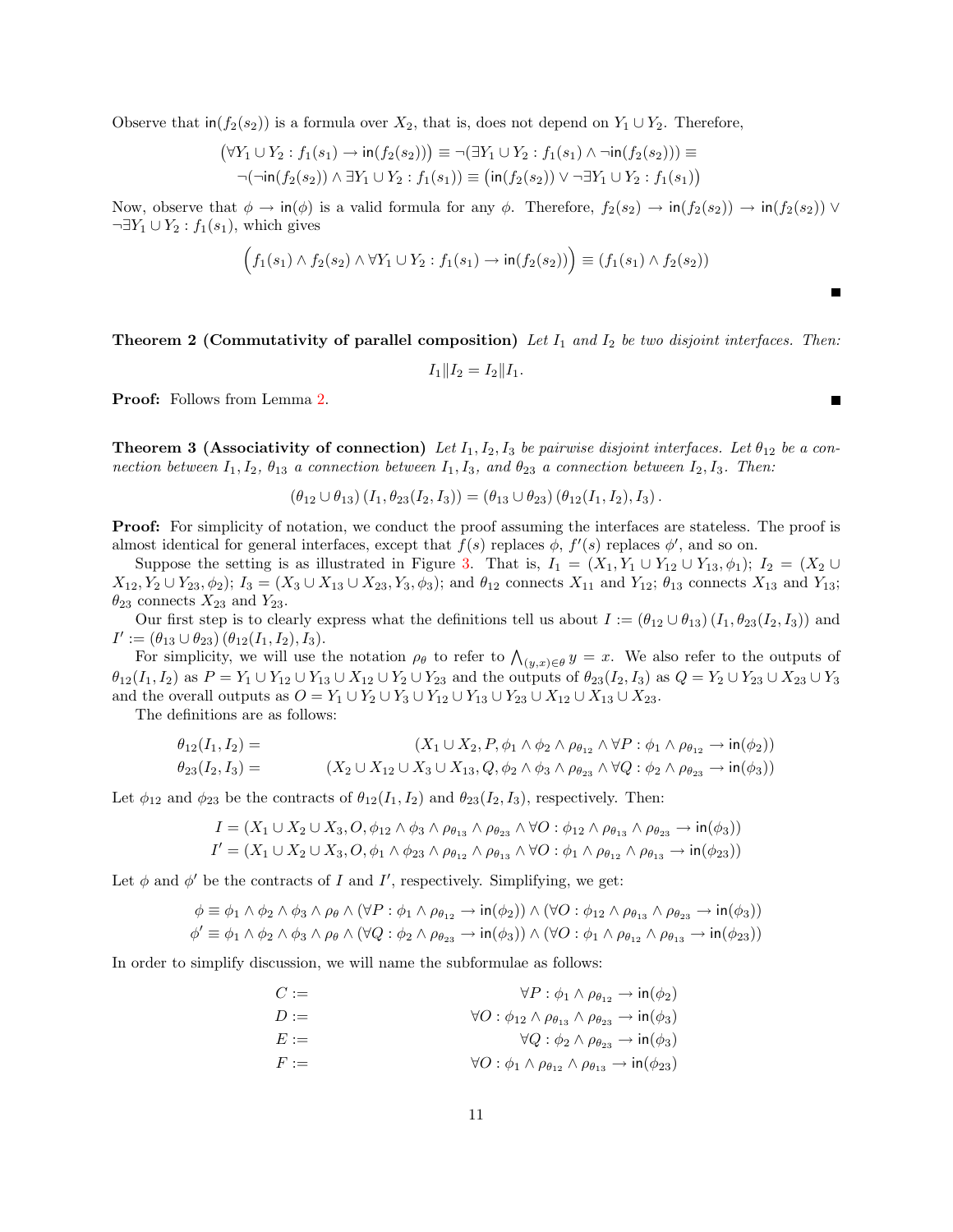In order to prove equivalence of  $I$  and  $I'$ , we need to prove that the following four formulae are valid:

$$
\phi \to E
$$
,  $\phi \to F$ ,  $\phi' \to C$ , and  $\phi' \to D$ 

Proof of  $\phi \to E$ : Let  $(x, q, o)$  be an arbitrary assignment such that  $(x, q, o) \models \phi$ , where  $x \in X_1 \cup X_2 \cup X_3$ ,  $q \in Q$ , and  $o \in O \setminus Q$ . We want to show that  $(x, q, o) \models E$  (i.e.  $(x, o) \models E$ ).

Let q' be an arbitrary assignment over Q such that  $(x, q', o) \models \phi_2 \land \rho_{\theta_{23}}$ . We want to show

$$
(x,q',o) \models \phi_1 \land \phi_2 \land \rho_\theta \land (\forall P : \phi_1 \land \rho_{\theta_{12}} \rightarrow \text{in}(\phi_2)).
$$

Clearly, we have  $(x, q', o) \models \phi_2 \land \rho_{\theta_{23}}$  by construction of q'. We also have  $(x, o) \models \phi_1 \land \rho_{\theta_{13}} \land \rho_{\theta_{23}} \land C$  since no free variables are in Q are and  $(x,q,o) \models A$ . Thus by D, we have  $(x,q',o) \models \text{in}(\phi_3)$ . Thus we have  $(x, o) \models E$ . End of proof of  $\phi \rightarrow E$ .

Proof of  $\phi \to F$ : Suppose we are given an assignment  $(x, q, o) \models \phi$  where x is over  $X_1 \cup X_2 \cup X_3$ , q is over Q, and o is over  $O \setminus Q$ . We want to show that  $(x, q, o) \models F$  (i.e.  $x \models F$ ).

Let  $(q', o')$  be an arbitrary assignment over O such that  $(x, q', o') \models \phi_1 \land \rho_{\theta_{12}} \land \rho_{\theta_{23}}$ . We want to now show that  $(x, q', o') \models \text{in}(\phi_{23})$ . To do so, we first expand  $\text{in}(\phi_{23})$ :

$$
\text{in}(\phi_{23}) \equiv \exists Q(\phi_2 \land \phi_3 \land \rho_{\theta_{23}}) \land \forall Q(\phi_2 \land \rho_{\theta_{23}} \to \text{in}(\phi_3))
$$

Thus we can reduce the proof to two parts:

- (a)  $(x, o') \models \exists Q(\phi_2 \land \phi_3 \land \rho_{\theta_{23}})$ , and
- (b)  $(x, o') \models \forall Q(\phi_2 \land \rho_{\theta_{23}} \rightarrow \text{in}(\phi_3))$

For part (a), we want to show that for any assignment  $q_a$  over  $Q: (x, q_a, o') \models \phi_2 \land \rho_{\theta_{23}} \Rightarrow (x, q_a, o') \models \text{in}(\phi_3)$ . We start with such an assignment  $q_a$ . Combining this with the fact that  $(x, o') \models \phi_1 \land \rho_{\theta_{12}} \land \rho_{\theta_{23}}$ , we get  $(x, q_a, o') \models \phi_1 \land \phi_2 \land \rho_\theta$ . Combined with the fact that  $x \models C$ , we get  $(x, q_a, o') \models \phi_1 \land \phi_2 \land \rho_\theta \land C$ . This is exactly the premise of D. Since  $x \models D$ , this gives us  $(x, q_a, o') \models \text{in}(\phi_3)$ , which is exactly what we wanted to prove.

For part (b), we want to show that there exists an assignment over Q that models  $\phi_2 \wedge \phi_3 \wedge \rho_{\theta_{23}}$ . For our purposes, we will divide this assignment into  $q_{Y2}$  over  $Y_2 \cup Y_{23}$ ,  $q_{X3}$  over  $X_{23}$ , and  $q_{Y3}$  over  $Y_3$ . First, since  $x \models C$  and  $(x, o') \models \phi_1 \land \rho_{\theta_{12}} \land \rho_{\theta_{23}}$  we have that  $(x, o') \models \text{in}(\phi_2)$ . Expanding the definition of in, this means that  $\exists Y_2 \phi_2$ . Using this as our assignment of  $q_{Y2}$ , we have that  $(x, q_{Y2}, o') \models \phi_2$ . We can set the values of  $X_{23}$  to those of  $Y_{23}$  in order to get an assignment of  $q_{X3}$  that satisfies  $\rho_{\theta_{23}}$ . Combining the definition of  $o'$ with the assignments to  $q_{Y2}, q_{X3}$  with the fact that  $x \models C$ , gives us:

$$
(x, q_{Y2}, q_{X3}, o') \models (\phi_1 \land \rho_{\theta_{12}} \land \rho_{\theta_{23}}) \land (\phi_2 \land \rho_{\theta_{23}}) \land C
$$

Since this is exactly the premise of D, we get  $(x, q_{Y2}, q_{X3}, o') \models \text{in}(\phi_3)$ . But this means that  $\exists Y_3 \phi_3$ . Using this as our assignment to  $q_{Y3}$ , we get  $(x, q_{Y2}, q_{X3}, q_{Y3}, o') \models \phi_3$ . Combining the terms that we have satisfied over the course of our assignment, we get  $(x, q_{Y2}, q_{X3}, q_{Y3}, o') \models \phi_2 \land \phi_3 \land \rho_{\theta_{23}}$ , which is what we wanted to prove.

Combining our results from part (a) and part (b) we get  $(x, o') \models \text{in}(\phi_{23})$ . Thus  $(x, q, o) \models F$ . End of proof of  $\phi \rightarrow F$ .

Proof of  $\phi' \to C$ : Suppose  $(x, p, o) \models B$  where  $x \in X_1 \cup X_2 \cup X_3$ ,  $p \in P$ , and  $o \in O \setminus P$ . We want to show that  $(x, p, o) \models C$  (i.e.  $(x, o) \models C$ ).

Let p' be an assignment over P such that  $(x, p', o) \models \phi_1 \land \rho_{\theta_{12}}$ . Now take o' over  $O \setminus P$  such that  $(x, p', o') \models \phi_1 \land \rho_{\theta_{12}} \land \rho_{\theta_{13}}$ . This can be done by setting the variables of  $Y_{13}$  to those of  $X_{13}$ . By F, we have that  $(x, p', o') \models \text{in}(\phi_{23})$ , so in particular,  $(x, p', o') \models \text{in}(\phi_{2})$ . Since  $\text{in}(\phi_{2})$  does not contain free variables in  $O \setminus P$ , this means  $(x, p', o) \models \text{in}(\phi_2)$ . Thus we have  $(x, o) \models C$ . End of proof of  $\phi' \rightarrow C$ .

Proof of  $\phi' \to D$ : Suppose  $(x, o) \models \phi'$ , where x is over  $X_1 \cup X_2 \cup X_3$ , and o is over O.

<span id="page-11-0"></span>Let o' be an arbitrary assignment over O with  $(x, o') \models \phi_{12} \land \rho_{\theta_{13}} \land \rho_{\theta_{23}}$ . Clearly  $(x, o') \models \phi_1 \land \rho_{\theta_{12}} \land \rho_{\theta_{13}}$ . By F, we have  $(x, o') \models in(\phi_{23})$ . But this also means that  $(x, o') \models in(\phi_{3})$  Thus we have  $(x, o) \models D$ . End of proof of  $\phi' \to D$ .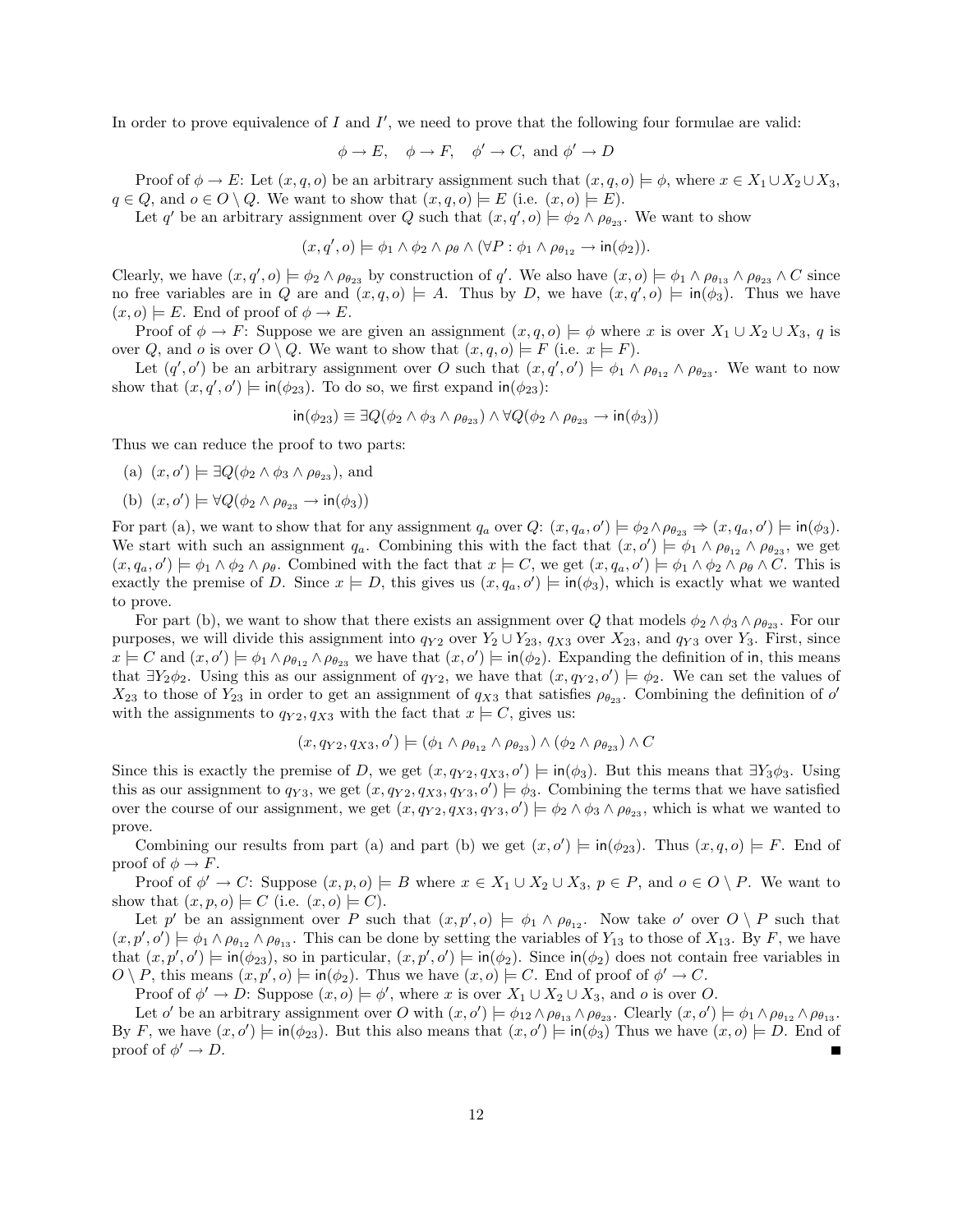

<span id="page-12-0"></span>Figure 3: Setting used in the proof of associativity.

**Example 4** Consider the diagram of stateless interfaces shown in Figure  $\frac{1}{4}$ , where:

$$
I_{id} := (\{x_1\}, \{y_1\}, y_1 = x_1)
$$
  
\n
$$
I_{+1,2} := (\{x_2\}, \{y_2\}, x_2 + 1 \le y_2 \le x_2 + 2)
$$
  
\n
$$
I_{\le} := (\{z_1, z_2\}, \{\}, z_1 \le z_2)
$$

This diagram can be modeled as any of the two following equivalent compositions:

$$
\theta_2(I_{+1,2}, \theta_1(I_{id}, I_{\leq})) = (\theta_1 \cup \theta_2)((I_{id} || I_{+1,2}), I_{\leq})
$$

where  $\theta_1 := \{(y_1, z_1)\}$  and  $\theta_2 := \{(y_2, z_2)\}.$ 

We proceed to compute the contract of the interface defined by the diagram. It is easier to consider the composition  $(\theta_1 \cup \theta_2)((I_{id} | I_{+1,2}), I_{\leq}).$  $(\theta_1 \cup \theta_2)((I_{id} | I_{+1,2}), I_{\leq}).$  $(\theta_1 \cup \theta_2)((I_{id} | I_{+1,2}), I_{\leq}).$  Define  $\theta_3 := \theta_1 \cup \theta_2$ . From Lemma 2 we get:

$$
I_{id}||I_{+1,2} = (\{x_1, x_2\}, \{y_1, y_2\}, y_1 = x_1 \land x_2 + 1 \le y_2 \le x_2 + 2)
$$

Then, for  $\theta_3((I_{id}||I_{+1,2}), I_{\leq})$ , Formula [\(9\)](#page-9-0) gives:

$$
\Phi := (y_1 = x_1 \land x_2 + 1 \le y_2 \le x_2 + 2 \land y_1 = z_1 \land y_2 = z_2) \to z_1 \le z_2
$$

By quantifier elimination, we get

$$
\forall y_1, y_2, z_1, z_2 : \Phi \equiv x_1 \le x_2 + 1
$$

therefore

$$
\theta_3((I_{id}||I_{+1}), I_{\le}) = (\{x_1, x_2\}, \{y_1, y_2, z_1, z_2\},
$$
  

$$
y_1 = x_1 \wedge x_2 + 1 \le y_2 \le x_2 + 2 \wedge z_1 \le z_2 \wedge y_1 = z_1 \wedge y_2 = z_2 \wedge x_1 \le x_2 + 1)
$$

Notice that  $\text{in}(\theta_3((I_{id}||I_{+1}), I_{\leq})) \equiv x_1 \leq x_2 + 1$ . That is, because of the connection  $\theta$ , new assumptions have been generated for the external inputs  $x_1, x_2$ . These assumptions are stronger than those generated by simple composition of relations, which are  $x_1 \le x_2 + 2$  in this case.

A composite interface is not guaranteed to be well-formed, neither well-formable, even if all its components are well-formed:

**Example 5** Consider the composite interface  $\theta_3(I_{id} | I_{+1,2}), I_{\leq}$  from Example [4,](#page-11-0) and suppose we connect its open inputs  $x_1, x_2$  to outputs  $v_1, v_2$ , respectively, of some other interface that guarantees  $v_1 > v_2 + 1$ . Clearly, the result is false, since the constraint  $x_1 > x_2 + 1 \wedge x_1 \le x_2 + 1$  is unsatisfiable.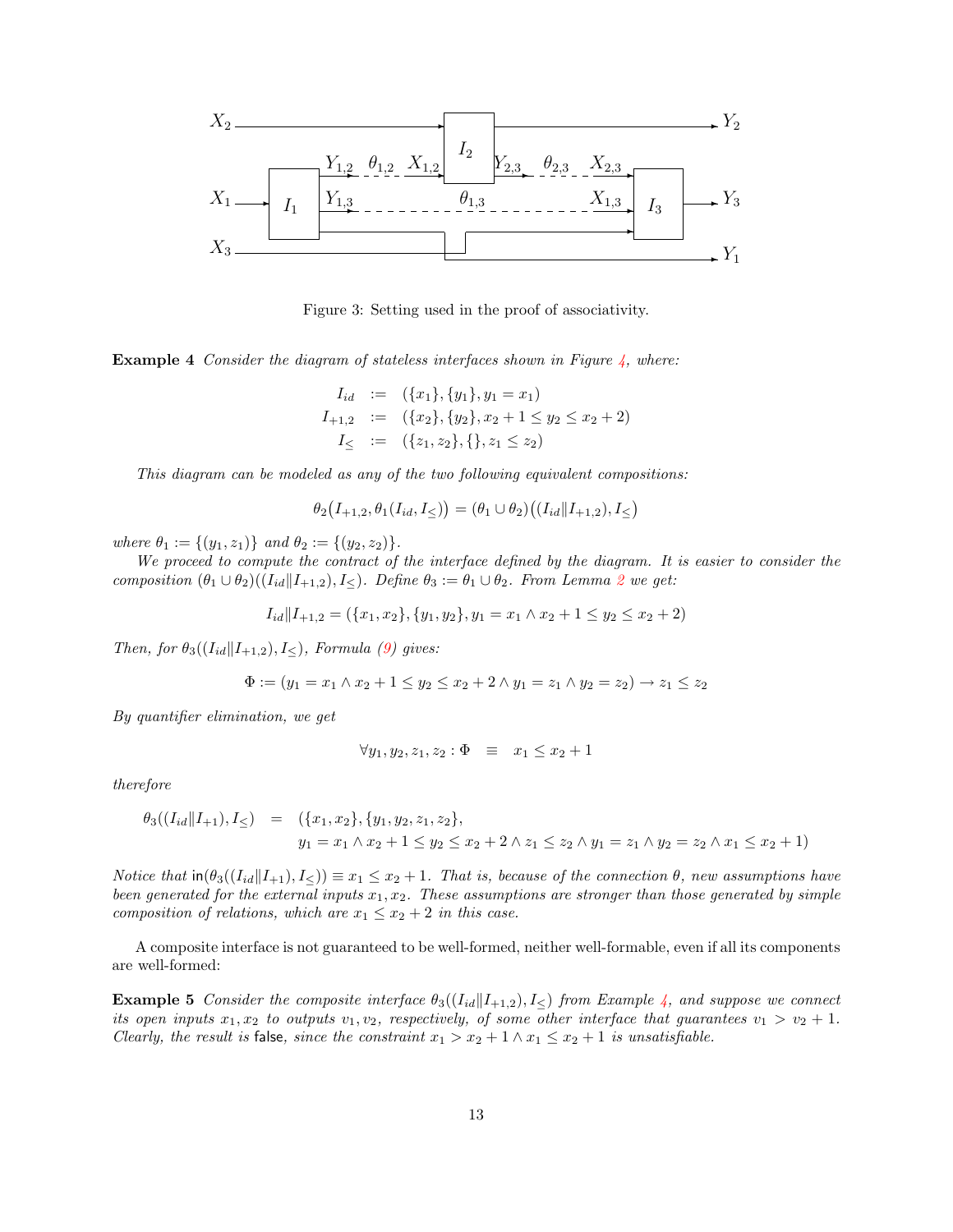

<span id="page-13-0"></span>Figure 4: The interface diagram of Example [4.](#page-11-0)

Contrary to other works [\[14,](#page-37-0) [15,](#page-37-1) [19\]](#page-37-4), we do not impose an a-priori *compatibility* condition on connections. We could easily impose well-formedness or well-formability as a compatibility condition. But we prefer not to do so, because this allows us to state more general results. In particular, Theorem [13](#page-24-0) holds independently of whether the connection yields a well-formed interface or not. And together with Theorems [11](#page-23-0) and [12,](#page-23-1) it guarantees that if the refined composite interface is well-formed/formable, then so is the refining one. Having said that, compatibility is a useful concept (see discussion in Section [10\)](#page-32-0), therefore we define it explicitly.

**Definition 10 (Compatibility)** Let  $I_1, I_2$  be two disjoint interfaces and  $\theta$  a connection between them.  $I_1, I_2$  are said to be compatible with respect to  $\theta$  iff  $\theta(I_1, I_2)$  is well-formable.

Checking compatibility of two finite-state interfaces can be effectively done by first computing an automaton representing the composite interface  $\theta(I_1, I_2)$  and then checking well-formability of the latter, using the algorithms described earlier.

### <span id="page-13-2"></span>5.2 Composition by feedback

Our second type of composition is *feedback composition*, where an output variable of an interface I is connected to one of its input variables  $x$ . For feedback,  $I$  is required to be Moore with respect to  $x$ . The term "Moore interfaces" has been introduced in [\[13\]](#page-37-14). Our definition is similar in spirit, but less restrictive than the one in [\[13\]](#page-37-14). Both definitions are inspired by Moore machines, where the outputs are determined by the current state alone and do not depend directly on the input. In our version, an interface is Moore with respect to a given input variable  $x$ , meaning that the contract may depend on the current state as well as on input variables other than  $x$ . This allows to connect an output to  $x$  to form a feedback loop without creating causality cycles.

**Definition 11 (Moore interfaces)** An interface  $I = (X, Y, f)$  is called Moore with respect to  $x \in X$  iff for all  $s \in f$ ,  $f(s)$  is a property over  $(X \cup Y) \setminus \{x\}$ . I is called simply Moore when it is Moore with respect to every  $x \in X$ .

**Example 6 (Unit delay)** A unit delay is a basic building block in many modeling languages (including Simulink and SCADE). Its specification is roughly: "output at time k the value of the input at time  $k-1$ ; at time  $k = 0$  (initial time), output some initial value  $v_0$ ". We can capture this specification as an interface:

$$
I_{ud} := (\{x\}, \{y\}, f_{ud}),
$$

where  $f_{ud}$  is defined as follows:

$$
f_{ud}(\varepsilon) := (y = v_0)
$$
  

$$
f_{ud}(s \cdot a) := (y = a(x))
$$

<span id="page-13-1"></span>That is, initially the contract guarantees  $y = v_0$ . Then, when the state is some sequence  $s \cdot a$ , the contract guarantees  $y = a(x)$ , where  $a(x)$  is the last value assigned to input x.  $I_{ud}$  is Moore (with respect to its unique input variable) since all its contracts are properties over y only.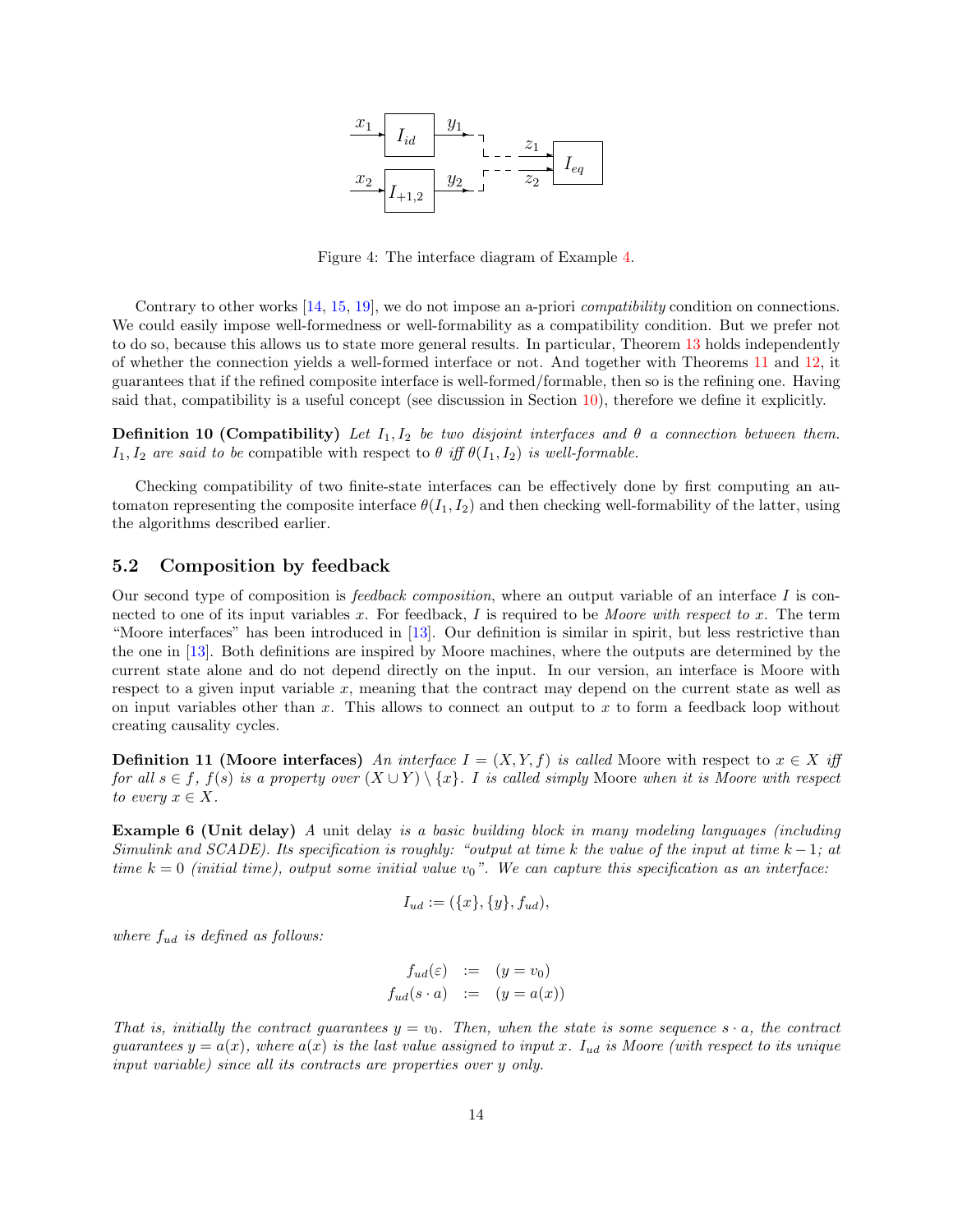**Definition 12 (Composition by feedback)** Let  $I = (X, Y, f)$  be a Moore interface with respect to some input variable  $x \in X$ . A feedback connection  $\kappa$  on I is a pair  $(y, x)$  such that  $y \in Y$ . Define  $\rho_{\kappa} := (x = y)$ . The feedback connection  $\kappa$  defines the interface:

$$
\kappa(I) := (X \setminus \{x\}, Y \cup \{x\}, f_{\kappa}) \tag{11}
$$

$$
f_{\kappa}(s) := f(s) \wedge \rho_{\kappa}, \quad \text{for all } s \in \mathcal{A}(X \cup Y)^{*}
$$
 (12)

For finite-state interfaces, feedback is computable. Let  $M = (X, Y, L, \ell_0, C, T)$  be a finite-state automaton representing I. First, to check whether M represents a Moore interface w.r.t. a given input variable  $x \in X$ , it suffices to make sure that for every location  $\ell \in L$ ,  $C(\ell)$  does not refer to x. Then, if  $\kappa = (y, x)$ , the interface  $\kappa(I)$  can be represented as  $M' := (X \setminus \{x\}, Y \cup \{x\}, L, \ell_0, C', T)$ , where  $C'(\ell) := C(\ell) \wedge x = y$ , for all  $\ell \in L$ .

<span id="page-14-0"></span>**Theorem 4 (Commutativity of feedback)** Let  $I = (X, Y, f)$  be Moore with respect to both  $x_1, x_2 \in X$ , where  $x_1 \neq x_2$ . Let  $\kappa_1 = (y_1, x_1)$  and  $\kappa_2 = (y_2, x_2)$  be feedback connections. Then

$$
\kappa_1(\kappa_2(I)) = \kappa_2(\kappa_1(I)).
$$

Proof: Following Definition [12,](#page-13-1) we derive

$$
\kappa_1(\kappa_2(I)) = (X \setminus \{x_1, x_2\}, Y \cup \{x_1, x_2\}, f_1) \kappa_2(\kappa_1(I)) = (X \setminus \{x_1, x_2\}, Y \cup \{x_1, x_2\}, f_2)
$$

where for all  $s \in \mathcal{A}(X \cup Y)^*$ 

$$
f_1(s) \equiv (f(s) \land y_1 = x_1 \land y_2 = x_2) \equiv f_2(s)
$$

Let K be a set of feedback connections,  $K = \{\kappa_1, ..., \kappa_n\}$ , such that  $\kappa_i = (y_i, x_i)$ , and all  $x_i$  are pairwise distinct, for  $i = 1, ..., n$ . Let I be an interface that is Moore with respect to all  $x_1, ..., x_n$ . We denote by  $K(I)$  the interface  $\kappa_1(\kappa_2(\cdots \kappa_n(I)\cdots))$ . By commutativity of feedback composition, the resulting interface is independent from the order of application of feedback connections. We will use the notation  $\mathsf{InVars}(K) :=$  $\{x_i \mid (y_i, x_i) \in K\}$ , for the set of input variables connected in K.

<span id="page-14-1"></span>Theorem 5 (Commutativity between connection and feedback) Let  $I_1, I_2$  be disjoint interfaces and let  $\theta$  be a connection between  $I_1, I_2$ . Let  $\kappa_1, \kappa_2$  be feedback connections on  $I_1, I_2$ , respectively, such that InVars( $\kappa_2$ ) ∩ InVars( $\theta$ ) =  $\emptyset$ . *Then:* 

$$
\kappa_1(\theta(I_1, I_2) = \theta(\kappa_1(I_1), I_2) \quad \text{and} \quad \kappa_2(\theta(I_1, I_2) = \theta(I_1, \kappa_2(I_2)).
$$

**Proof:** Let  $I_i = (X_i, Y_i, f_i)$ , for  $i = 1, 2$ . Let  $\kappa_i = (y_i, x_i)$ , for  $i = 1, 2$ . Then, since  $\kappa_i$  are valid feedback connections,  $I_i$  must be Moore w.r.t.  $x_i$ , for  $i = 1, 2$ .

Claim 1:  $\kappa_1(\theta(I_1, I_2)) = \theta(\kappa_1(I_1), I_2)$ 

Since  $\theta$  only changes input variables of  $I_2$  to outputs, and  $\kappa_1$  only changes an input port of  $I_1$  to an output, the composition of these two connections in either order is well formed, and will result in an interface with the same input and output variables. Thus, it remains to prove that the resulting contract is also the same. Let us call the contract of the left hand side  $f_{kt}$  and of the right hand side  $f_{tk}$ . For simplicity in the notation below, we will also name  $\kappa_1$  as  $(y, x)$ .

$$
f_{tk}(s) = (f_1(s) \land x = y) \land f_2(s) \land \forall Y \cup \{x\} : ((f_1(s) \land x = y \land \rho_{\theta}) \to \text{in}(f_2(s)))
$$
  
\n
$$
= (f_1(s) \land x = y) \land f_2(s) \land \forall Y \cup \{x\} : (\neg f_1(s) \lor x \neq y \lor \neg \rho_{\theta} \lor \text{in}(f_2(s)))
$$
  
\n
$$
= (f_1(s) \land x = y) \land f_2(s) \land \forall Y : (\neg f_1(s) \lor \neg \rho_{\theta} \lor \text{in}(f_2(s)) \lor \forall x : x \neq y)
$$
  
\n
$$
= (f_1(s) \land x = y) \land f_2(s) \land \forall Y : (\neg f_1(s) \lor \neg \rho_{\theta} \lor \text{in}(f_2(s)) \lor false)
$$
  
\n
$$
= f_1(s) \land f_2(s) \land \forall Y : ((f_1(s) \land \rho_{\theta}) \to \text{in}(f_2(s))) \land x = y
$$
  
\n
$$
f_{kt}(s)
$$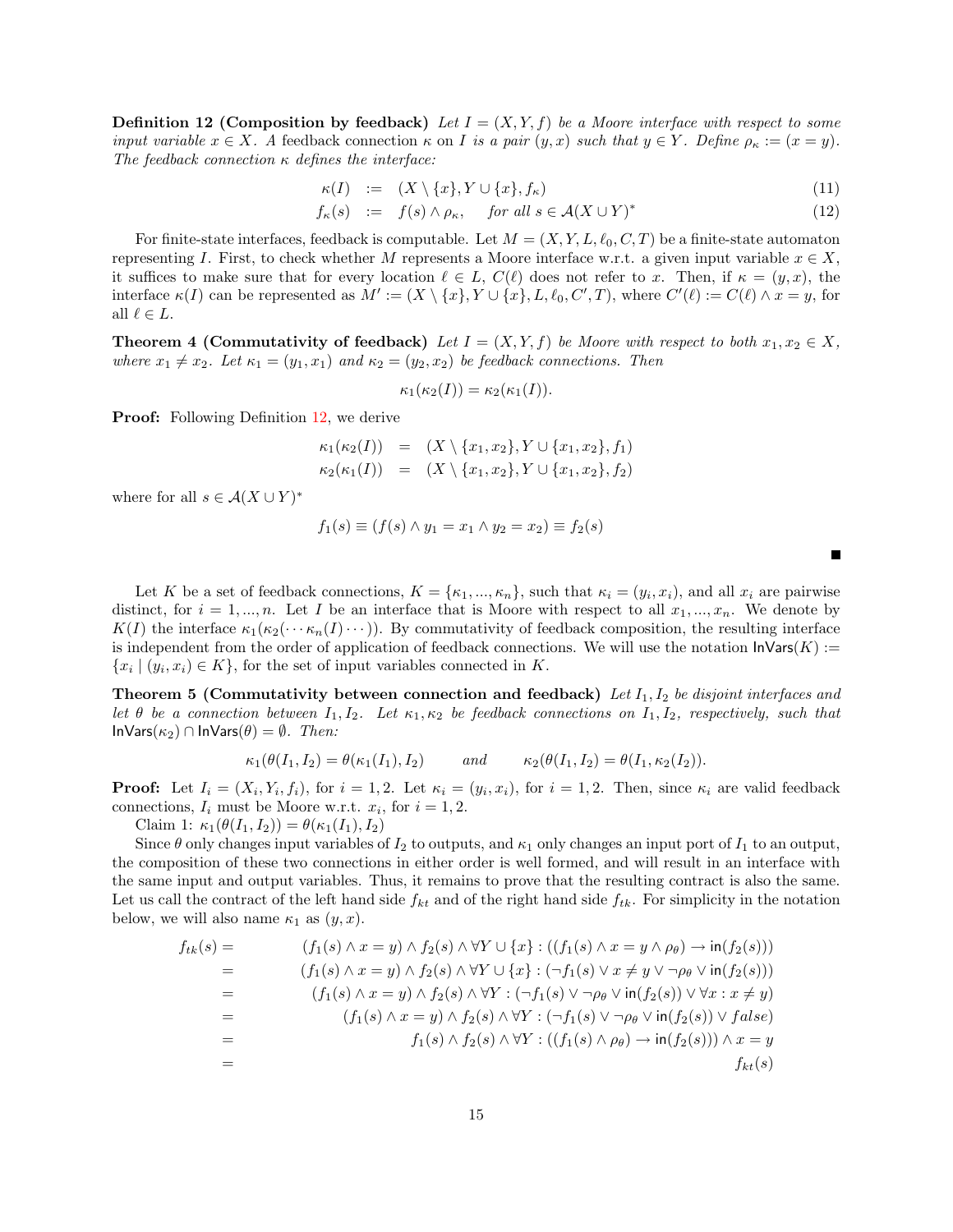Claim 2:  $\kappa_2(\theta(I_1, I_2)) = \theta(I_1, \kappa_2(I_2))$ 

Here we need to rely on the assumption  $\ln \text{Vars}(\kappa_2) \cap \text{Invars}(\theta) = \emptyset$  to prove that the composition by  $\kappa_2$ and  $\theta$  in either order is well formed, and that the input and output variables of the resulting interface are the same. As before, we will name the left hand side contract  $f_{kt}$ , the right hand side contract  $f_{tk}$ , and  $\kappa_2$ as  $(y, x)$ .

$$
f_{tk}(s) = f_1(s) \wedge (f_2(s) \wedge x = y) \wedge \forall Y \cup \{x\} : ((f_1(s) \wedge \rho_\theta) \rightarrow \text{in}(f_2(s) \wedge x = y))
$$
  
\n
$$
= (f_1(s) \wedge x = y) \wedge f_2(s) \wedge \forall Y : ((f_1(s) \wedge \rho_\theta) \rightarrow \exists Y_2 \cup \{x\} : (f_2(s) \wedge x = y))
$$
  
\n
$$
= (f_1(s) \wedge x = y) \wedge f_2(s) \wedge \forall Y : ((f_1(s) \wedge \rho_\theta) \rightarrow \exists Y_2 : (f_2(s) \wedge \exists x : x = y))
$$
  
\n
$$
= (f_1(s) \wedge x = y) \wedge f_2(s) \wedge \forall Y : ((f_1(s) \wedge \rho_\theta) \rightarrow \exists Y_2 : (f_2(s) \wedge true))
$$
  
\n
$$
= f_1(s) \wedge f_2(s) \wedge \forall Y : ((f_1(s) \wedge \rho_\theta) \rightarrow \text{in}(f_2(s))) \wedge x = y
$$
  
\n
$$
= f_{kt}(s)
$$

<span id="page-15-0"></span>**Theorem 6 (Preservation of Mooreness by connection)** Let  $I_1$ ,  $I_2$  be disjoint interfaces such that  $I_i =$  $(X_i, Y_i, f_i)$ , for  $i = 1, 2$ . Let  $\theta$  be a connection between  $I_1, I_2$ .

- 1. If  $I_1$  is Moore w.r.t.  $x_1 \in X_1$  then  $\theta(I_1, I_2)$  is Moore w.r.t.  $x_1$ .
- 2. If  $I_1$  is Moore and  $\mathsf{Inv}\mathsf{args}(\theta) = X_2$  then  $\theta(I_1, I_2)$  is Moore.
- 3. If  $I_2$  is Moore w.r.t.  $x_2 \in X_2$  and  $x_2 \notin \mathsf{InVars}(\theta)$ , then  $\theta(I_1, I_2)$  is Moore w.r.t.  $x_2$ .

### Proof:

- 1. The contract f of  $\theta(I_1,I_2)$  is defined as  $f(s) := f_1(s_1) \wedge f_2(s_2) \wedge \rho_\theta \wedge \forall Y_{\theta(I_1,I_2)} : \Phi$ , where  $\Phi :=$  $(f_1(s_1) \wedge \rho_\theta) \rightarrow \text{in}(f_2(s_2))$ . Because  $I_1$  is Moore w.r.t.  $x_1, f_1(s_1)$  does not refer to  $x_1$ . Because  $I_2$  is disjoint from  $I_1$ ,  $f_2(s_2)$  does not refer to  $x_1$  either.  $\rho_\theta$  refers to outputs of  $I_1$  and inputs of  $I_2$ , thus does not refer to  $x_1$ . Because none of  $f_1(s_1)$ ,  $f_2(s_2)$  or  $\rho_\theta$  refer to  $x_1$ ,  $\Phi$  does not refer to  $x_1$  either. Therefore,  $f(s)$  does not refer to  $x_1$ , thus  $\theta(I_1, I_2)$  is Moore w.r.t.  $x_1$ .
- 2. By definition, the set of input variables of the composite interface  $\theta(I_1, I_2)$  is  $X_{\theta(I_1, I_2)} = (X_1 \cup X_2) \setminus$  $\textsf{InvVars}(\theta) = X_1$ . By hypothesis,  $I_1$  is Moore w.r.t. all  $x_1 \in X_1$ . By part 1,  $\theta(I_1, I_2)$  is also Moore w.r.t. all  $x_1 \in X_1$ , thus  $\theta(I_1, I_2)$  is Moore.
- 3. Since  $x_2 \notin \text{InVars}(\theta)$ ,  $x_2$  is an input variable of  $\theta(I_1, I_2)$  and  $\rho_\theta$  does not refer to  $x_2$ . The result follows by a reasoning similar to that of part 1.

Г

An interesting question is to what extent and how to transform a given *diagram* of interfaces, such as the one shown in Figure [5,](#page-16-0) to a valid expression of interface compositions. This cannot be done for arbitrary diagrams, due to restrictions on feedback, but it can be done for diagrams that satisfy the following condition: every dependency cycle in the diagram, formed by block connections, must visit at least one input variable x of some interface I, such that I is Moore w.r.t. x. If this condition holds, then we say that the diagram is causal. For example, the diagram in Figure [5](#page-16-0) is causal iff  $I_1$  is Moore w.r.t.  $x_2$  or  $I_2$  is Moore w.r.t.  $x_4$ .

We can systematically transform causal interface diagrams into expressions of interface compositions as follows. First, we remove from the diagram any *Moore connections*. A connection from output variable y to input variable x is a Moore connection if the interface I where x belongs to is Moore w.r.t. x. Because the original diagram is by hypothesis causal, the diagram obtained after removing Moore connections is guaranteed to have no dependency cycles. This acyclic diagram can be easily transformed into an expression involving only interface compositions by connection. By associativity of connection (Theorem [3\)](#page-10-0), the order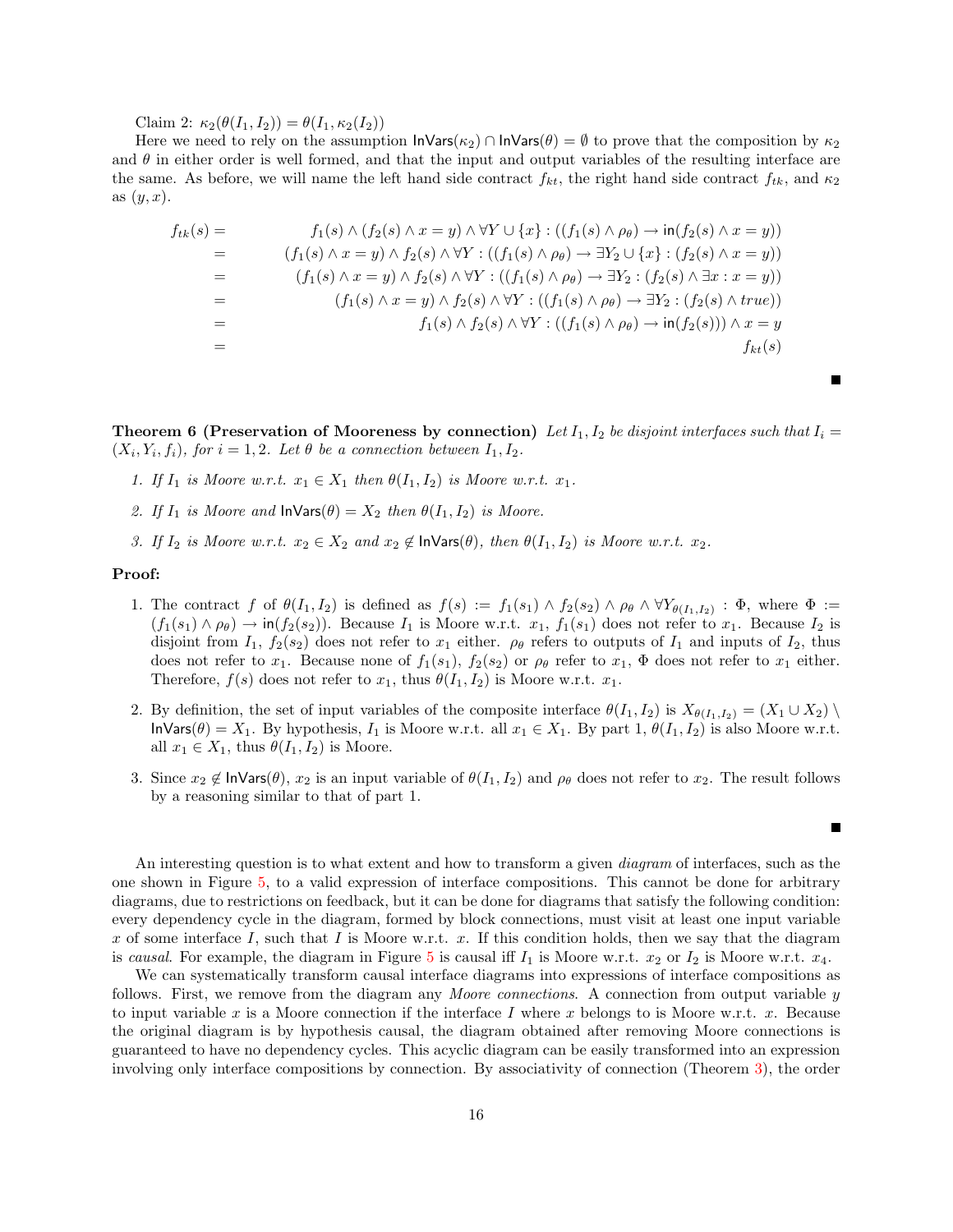

<span id="page-16-0"></span>Figure 5: An interface diagram with feedback.

in which these connections are applied does not matter. Call the resulting interface  $I_c$ . Then, the removed Moore connections can be turned into feedback compositions, and applied to  $I_c$ . Because Mooreness is preserved by connection (Theorem [6\)](#page-15-0),  $I_c$  is guaranteed to be Moore w.r.t. any input variable x that is the destination of a Moore connection. Therefore, the above feedback compositions are valid for  $I_c$ . Moreover, because of commutativity of feedback (Theorem [4\)](#page-14-0), the resulting interface is again uniquely defined.

**Example 7** Consider the diagram of interfaces shown in Figure [5.](#page-16-0) Suppose that  $I_1$  is Moore with respect to  $x_2$ . Then, the diagram can be expressed as any of the two compositions

$$
\kappa\Big(\theta_1\big(I_1,(I_2||I_3)\big)\Big)=\theta_3\Big(\kappa\big(\theta_2(I_1,I_2)\big),I_3\Big)
$$

where  $\theta_1 := \{(y_1, x_4), (y_2, x_3)\}, \ \theta_2 := \{(y_1, x_4)\}, \ \theta_3 := \{(y_2, x_3)\}, \ \text{and } \kappa := (y_4, x_2)$ . The two expres-sions are equivalent, since, by Theorem [5,](#page-14-1)  $\theta_3(\kappa(\theta_2(I_1,I_2)),I_3) = \kappa(\theta_3(\theta_2(I_1,I_2),I_3)),$  and by Theorem [3,](#page-10-0)  $\theta_3(\theta_2(I_1, I_2), I_3) = \theta_1(I_1, (I_2||I_3)).$ 

<span id="page-16-2"></span>**Lemma 3** Let I be a Moore interface with respect to some of its input variables, and let  $\kappa$  be a feedback connection on I. Let  $f := f(I)$  and  $f_{\kappa} := f(\kappa(I))$ . Then:

- <span id="page-16-1"></span>1.  $f_{\kappa} \subseteq f$ .
- <span id="page-16-3"></span>2. For any  $s \in f_{\kappa}$ ,  $\text{in}(f_{\kappa}(s)) \equiv \text{in}(f(s)).$

**Proof:** Let  $I = (X, Y, f)$  be Moore w.r.t.  $x \in X$ . Let  $\kappa = (y, x)$ .

- 1. Proof is by induction on the length of states. Basis: the result holds for the empty state  $\varepsilon$ , because  $\varepsilon \in f$  for any contract f. Induction step: let  $s \cdot a \in f_{\kappa}$ . Then  $a \models f(s) \wedge x = y$ , thus  $a \models f(s)$ .  $s \cdot a \in f_{\kappa}$ implies  $s \in f_{\kappa}$ , thus, by the induction hypothesis,  $s \in f$ . This and  $a \models f(s)$  imply  $s \cdot a \in f$ .
- 2. Let  $\kappa(I) = (X \setminus \{x\}, Y \cup \{y\}, f_{\kappa})$ . Let  $s \in f_{\kappa}$ . Note that  $\text{in}(f_{\kappa}(s)) \equiv \text{in}(f(s))$  is a formula over X:  $\text{in}(f_{\kappa}(s))$  is a formula over  $X \setminus \{x\}$  and  $\text{in}(f(s))$  is a formula over X.

To show that  $\text{in}(f_k(s)) \to \text{in}(f(s))$  is valid, we need to show that every assignment over X that satisfies  $\inf(f_{\kappa}(s))$  also satisfies  $\inf(f(s))$ . Consider such an assignment  $(a, p)$ , where a is an assignment over  $X \setminus \{x\}$  and p is an assignment over  $\{x\}$ .  $(a, p) \models \text{in}(f_{\kappa}(s))$  means  $(a, p) \models \exists Y \cup \{x\} : f(s) \land x = y$ . Therefore, there exists assignment b over  $Y \cup \{x\}$  such that  $(a, b) \models f(s) \land x = y$ . Let b' be the restriction of b to Y. We claim that  $(a, p, b') \models f(s)$ . Indeed, since I is Moore w.r.t. x,  $f(s)$  does not depend on x, therefore, we can assign any value to x, in particular, the value assigned by  $p$ .  $(a, p, b') \models f(s)$  implies  $(a, p) \models \exists Y : f(s) \equiv \text{in}(f(s)).$ 

To show that  $\text{in}(f(s)) \to \text{in}(f_{\kappa}(s))$  is valid, we need to show that every assignment over X that satisfies  $\inf(f(s))$  also satisfies  $\inf(f_k(s))$ . Consider such an assignment  $(a, p)$ , where a is an assignment over  $X \setminus \{x\}$  and p is an assignment over  $\{x\}$ .  $(a, p) \models \text{in}(f(s))$  means  $(a, p) \models \exists Y : f(s)$ . Therefore, there exists assignment b over Y such that  $(a, p, b) \models f(s)$ . Let p' be the assignment over  $\{x\}$  such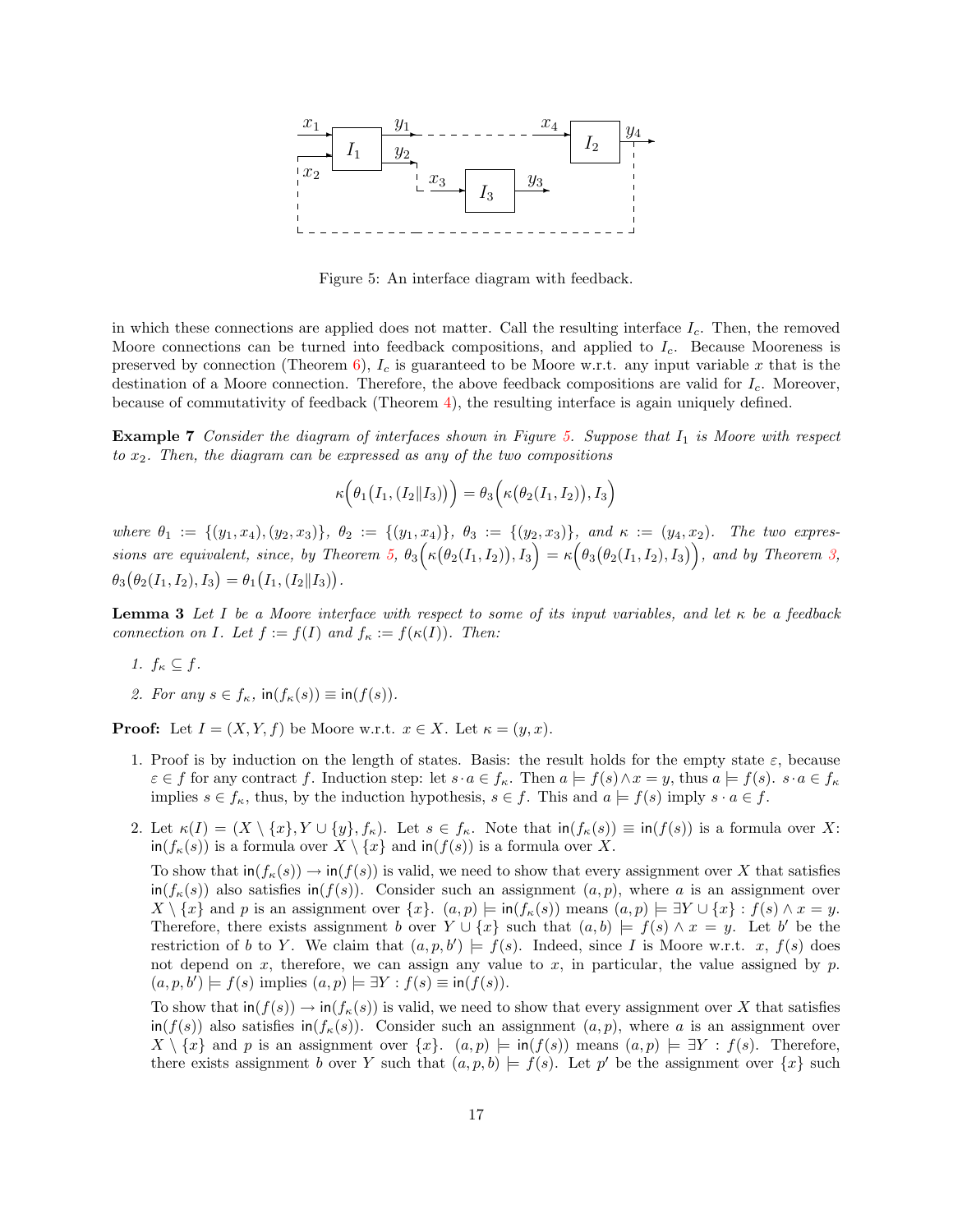that  $p'(x) := b(y)$ . Since I is Moore w.r.t. x,  $f(s)$  does not depend on x, therefore,  $(a, p', b) \models f(s)$ . Moreover,  $(a, p', b) \models x = y$ , therefore  $(a, p', b) \models f(s) \land x = y \equiv f_{\kappa}(s)$ . This implies  $a \models \exists X \setminus \{x\}$ :  $f_{\kappa}(s) \equiv \text{in}(f_{\kappa}(s))$ . Therefore  $(a, p) \models \text{in}(f_{\kappa}(s))$ .

Theorem 7 (Feedback preserves well-formedness) Let I be a Moore interface with respect to some of its input variables, and let  $\kappa$  be a feedback connection on I. If I is well-formed then  $\kappa(I)$  is well-formed.

**Proof:** Let  $I = (X, Y, f)$  and  $\kappa = (y, x)$ . Let  $s \in f(\kappa(I))$ . We must show that  $f(s) \wedge x = y$  is satisfiable. By part [1](#page-16-1) of Lemma [3,](#page-16-2)  $s \in f$ . Since I is well-formed,  $f(s)$  is satisfiable. Let a be an assignment such that  $a \models f(s)$ . Consider the assignment a' which is identical to a, except that  $a'(x) := a(y)$ . Since I is Moore w.r.t. x, the satisfaction of  $f(s)$  does not depend on the value x. Therefore,  $a' \models f(s)$ . Moreover, by definition,  $a' \models x = y$ , and the proof is complete.

Feedback does not preserve well-formability:

**Example 8** Consider a finite-state interface  $I_f$  with two states,  $s_0$  (the initial state) and  $s_1$ , one input variable x and one output variable y. If remains at state  $s_0$  when  $x \neq 0$  and moves from  $s_0$  to  $s_1$  when  $x = 0$ . Let  $\phi_0 := y = 0$  be the contract at state  $s_0$  and let  $\phi_1 :=$  false be the contract at state  $s_1$ . If is not well-formed because  $\phi_1$  is unsatisfiable while state  $s_1$  is reachable. If is well-formable, however: it suffices to restrict  $\phi_0$  to  $\phi'_0 := y = 0 \land x \neq 0$ . Denote the resulting (well-formed) interface by  $I'_f$ . Note that  $I_f$  is Moore with respect to x, whereas  $I'_f$  is not. Let  $\kappa$  be the feedback connection  $(y, x)$ . Because  $I_f$  is Moore,  $\kappa(I_f)$  is defined, and is such that its contract at state  $s_0$  is  $y = 0 \wedge x = y$ , and its contract at state  $s_1$  is false  $\wedge x = y \equiv$  false.  $\kappa(I_f)$  is not well-formable: indeed,  $y = 0 \wedge x = y$  implies  $x = 0$ , therefore, state  $s_1$ cannot be avoided.

# <span id="page-17-0"></span>6 Hiding

As can be seen in Example [4,](#page-11-0) composition often creates redundant output variables, in the sense that some of these variables are equal to each other. This happens because input variables that get connected become output variables. To remove redundant output variables, we propose a hiding operator. Hiding may also be used to remove other output variables that may not be redundant, provided they do not influence the evolution of contracts, as we shall see below.

For a stateless interface  $I = (X, Y, \phi)$ , the (stateless) interface resulting from hiding an output variable  $y \in Y$  can simply be defined as:

$$
\mathsf{hide}(y, I) := (X, Y \setminus \{y\}, \exists y : \phi)
$$

This definition does not directly extend to the general case of stateful interfaces, however. The reason is that the contract of a stateful interface I may depend on the history of y. Then, hiding y is problematic because it results in the environment not being able to uniquely determine the contract based on the history of observations. This results in particular in refinement not being preserved by hiding, as we show later in Example [14.](#page-26-1) To avoid these problems, we allow hiding only for those outputs which do not influence the evolution of the contract.

Given  $s, s' \in \mathcal{A}(X \cup Y)^*$  such that  $|s| = |s'|$  (i.e., s, s' have same length), and given  $Z \subseteq X \cup Y$ , we say that s and s' agree on Z, denoted  $s = z$  s', when for all  $i \in \{1, ..., |s|\}$ , and all  $z \in Z$ ,  $s_i(z) = s'_i(z)$ . Given interface  $I = (X, Y, f)$ , we say that f is independent from z if for every  $s, s' \in f$ ,  $s =_{(X \cup Y) \setminus \{z\}} s'$  implies  $f(s) = f(s')$ . That is, the evolution of z does not affect the evolution of f.

Notice that f being independent from z does not imply that f cannot refer to variables in z. Indeed, all stateless interfaces trivially satisfy the independence condition: their contracts are invariant in time, i.e., they do not depend on the evolution of variables. Clearly, the contract of a stateless interface can refer to any of its variables. Conversely, f not referring to z does not imply that f is independent from z. Consider,

Г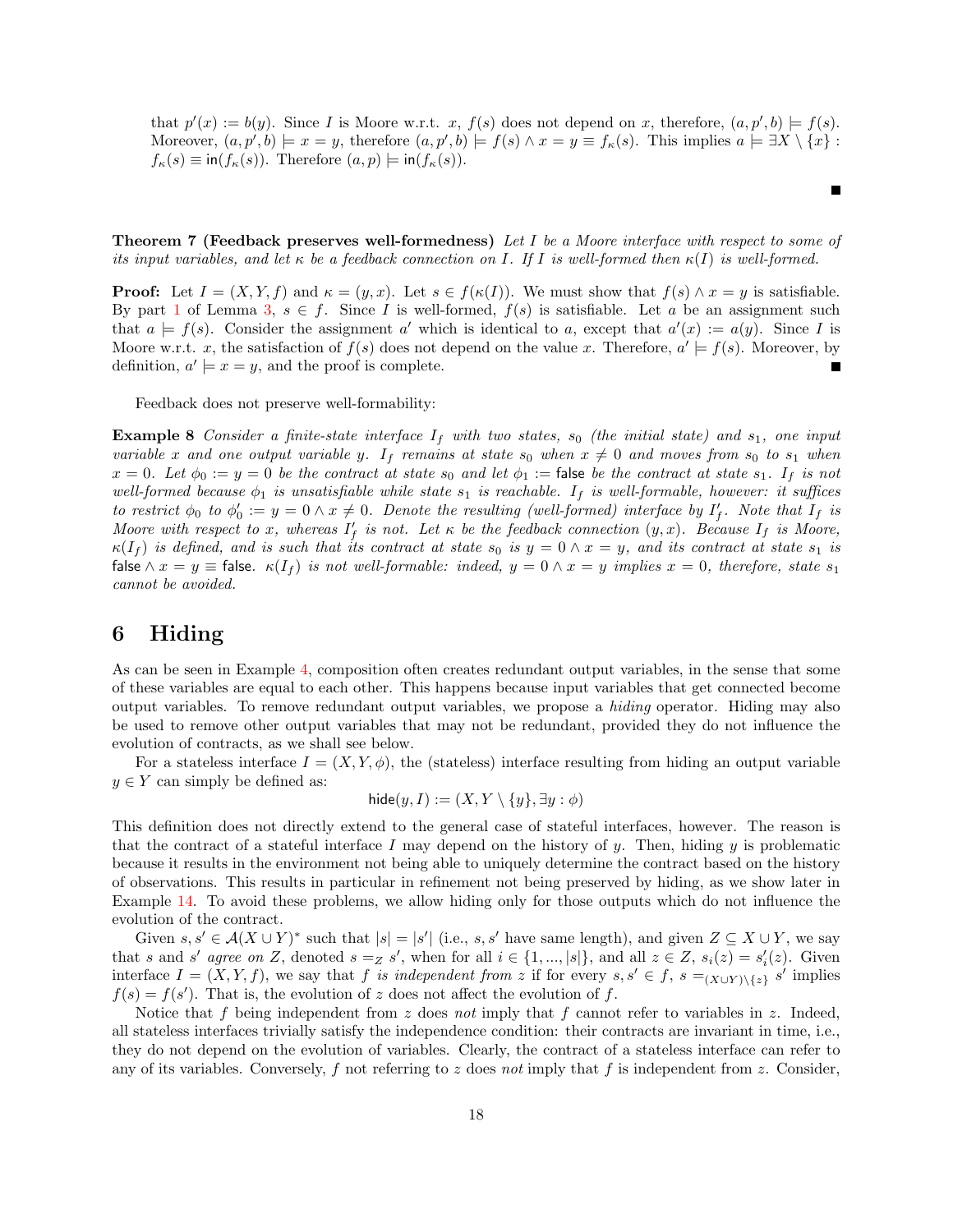for example,  $f(\varepsilon) \equiv$  true, while  $f(z = 0) \not\equiv f(z = 1)$ , where  $f(z = 0)$  denotes a state where  $z = 0$ , and similarly for  $f(z=1)$ .

The above notion of independence is weaker than redundancy in variables, as we show next. First, we formalize redundancy in variables. Given  $z \in X \cup Y$ , we say that z is redundant in f if there exists  $z' \in X \cup Y$ such that  $z' \neq z$ , and for all  $s \in f$ , for all  $i \in \{1, ..., |s|\}$ ,  $s_i(z) = s_i(z')$ . It should be clear that all outputs in InVars( $\theta$ ) in an interface obtained by connection  $\theta$  are redundant (see Definition [9\)](#page-8-2). Similarly, in an interface obtained by feedback  $\kappa = (y, x)$ , newly introduced output variable x is redundant (see Definition [12\)](#page-13-1).

**Lemma 4** If  $z$  is redundant in  $f$  then  $f$  is independent from  $z$ .

**Proof:** Since z is redundant in f there exists  $z' \neq z$  such that  $\forall s \in f : \forall i \in \{1, ..., |s|\} : s_i(z) = s_i(z')$ . Let  $s, s' \in f$  such that  $s =_{(X \cup Y) \setminus \{z\}} s'$ . This means that for any  $v \in X \cup Y$  if  $v \neq z$  then  $\forall i \in \{1, ..., |s|\} : s_i(v) =$  $s_i'(v)$ . But z' is such a v, therefore,  $\forall i \in \{1, ..., |s|\} : s_i(z') = s_i'(z')$ . Since  $s_i(z') = s_i(z)$  and  $s_i'(z') = s_i'(z)$ for all *i*, we get that  $\forall i \in \{1, ..., |s|\} : s_i(z) = s'_i(z)$ . Therefore,  $s = s'$ , which trivially implies  $f(s) = f(s')$ .

When f is independent from z, f can be viewed as a function from  $\mathcal{A}((X \cup Y) \setminus \{z\})^*$  to  $\mathcal{F}(X \cup Y)$  instead of a function from  $\mathcal{A}(X \cup Y)^*$  to  $\mathcal{F}(X \cup Y)$ . We use this when we write  $f(s)$  for  $s \in \mathcal{A}((X \cup Y) \setminus \{z\})^*$  in the definition the follows:

**Definition 13 (Hiding)** Let  $I = (X, Y, f)$  be an interface and let  $y \in Y$ , such that f is independent from y. Then  $\text{hide}(y, I)$  is defined to be the interface

$$
\mathsf{hide}(y, I) := (X, Y \setminus \{y\}, f') \tag{13}
$$

such that for any  $s \in \mathcal{A}(X \cup Y \setminus \{y\})^*, f'(s) := \exists y : f(s)$ .

For finite-state interfaces, hiding is computable. Let  $M = (X, Y, L, \ell_0, C, T)$  be a finite-state automaton representing I. We first need to ensure that the contract of I is independent from  $y$ . A simple way to do this is to check that no guard of M refers to y. This condition is sufficient, but not necessary. Consider, for example, two complementary guards  $y < 1$  and  $y \ge 1$  whose transitions lead to locations with identical contracts. Then the two locations may be merged to a single one, and the two transitions to a single transition with guard true. Another situation where the above condition may be too strict is when a guard refers to  $y$ but y is redundant. In that case, all occurrences of y in guards of  $M$  can be replaced by its equal variable y'. Once independence from y is ensured, hide $(y, I)$  can be represented as  $M' := (X, Y \setminus \{y\}, L, \ell_0, C', T)$ , where  $C'(\ell) := \exists y : C(\ell)$ , for all  $\ell \in L$ .

### <span id="page-18-0"></span>7 Environments, pluggability and substitutability

We wish to formalize the notion of interface contexts and substitutability, and we introduce *environments* for that purpose. Environments are interfaces. An interface I can be connected to an environment  $E$  to form a closed-loop system, as illustrated in Figure [6.](#page-19-0) E acts both as a controller and an observer for I. It is a controller in the sense that it "steers"  $I$  by providing inputs to it, depending on the outputs it receives. At the same time,  $E$  acts as an observer, that monitors the inputs consumed and outputs produced by  $I$ , and checks whether a given property is satisfied. These notions are formalized in Definition [14](#page-18-1) that follows.

<span id="page-18-1"></span>Before giving the definition, however, a remark is in order. Interfaces and environments are to be connected in a closed-loop, as illustrated in Figure [6.](#page-19-0) In order to do this in our setting, every dependency cycle must be "broken" by a Moore connection, as prescribed by the transformation of interface diagrams to composition expressions, given in Section [5.2.](#page-13-2) It can be seen that, in the case of two interfaces connected in closed-loop, the above requirement implies that one of the two interfaces is Moore. For instance, consider Figure [6.](#page-19-0) If I is not Moore w.r.t.  $x_2$ , then E must be Moore w.r.t. to both  $\hat{y}_1$  and  $\hat{y}_2$ , so that both feedback connections can be formed. Similarly, if E is not Moore w.r.t.  $\hat{y}_2$ , say, then I must be Moore w.r.t. both  $x_1, x_2$ . This remark justifies the definition below: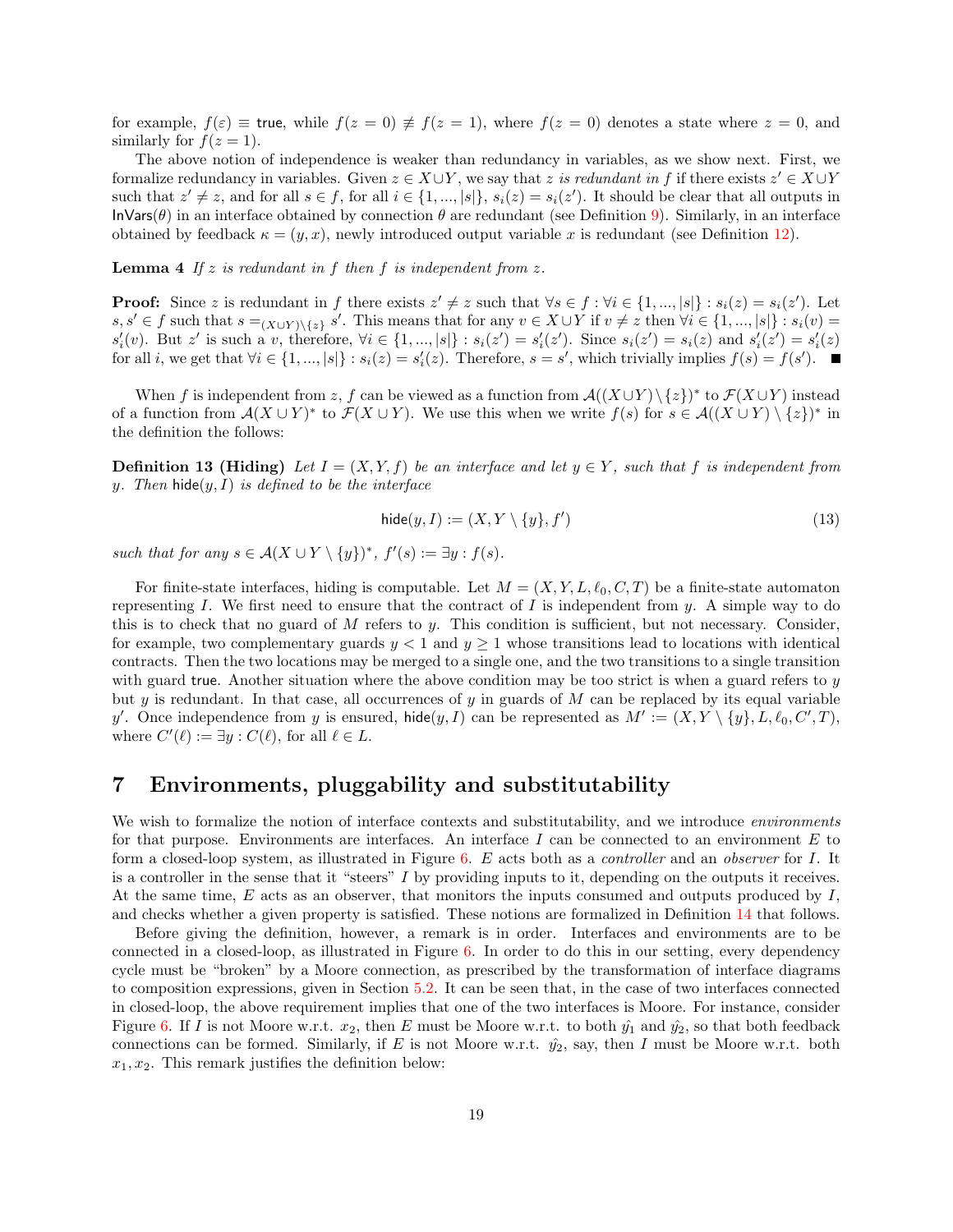

<span id="page-19-0"></span>Figure 6: Illustration of pluggability.

Definition 14 (Environments and pluggability) Consider interfaces  $I = (X, Y, f)$  and  $E = (\hat{Y}, \hat{X}, f_e)$ . E is said to be an environment for I if there exist bijections between X and  $\hat{X}$ , and between Y and  $\hat{Y}$ .  $\hat{X}$  are called the mirror variables of X, and similarly for Y and Y. For  $x \in X$ , we denote by  $\hat{x}$  the corresponding (by the bijection) variable in X, and similarly with y and  $\hat{y}$ . I is said to be pluggable to E, denoted  $I \leftrightarrows E$ , iff the following conditions hold:

- I is Moore or E is Moore.
- If E is Moore then the interface  $K(\theta(E, I))$  is well-formed, where  $\theta := \{(\hat{x}, x) | x \in X\}$  and  $K :=$  $\{(y, \hat{y}) \mid y \in Y\}$ . Notice that, because E is Moore and  $\mathsf{Inv}\{A\}$  = X, part 2 of Theorem [6](#page-15-0) applies, and guarantees that  $\theta(E, I)$  is Moore. Therefore,  $K(\theta(E, I))$  is well-defined.
- If I is Moore then the interface  $K(\theta(I, E))$  is well-formed, where  $\theta := \{(y, \hat{y}) \mid y \in Y\}$  and  $K :=$  $\{(\hat{x}, x) \mid x \in X\}.$

Note that, by definition, I is pluggable to E iff E is pluggable to I.

$$
\hat{y} > 0
$$
\n
$$
E_1: \frac{\hat{y} > 0}{\hat{x} > 0} \qquad \qquad E_2: \frac{\hat{y} > 0}{\hat{x} \ge 0} \qquad \qquad E_3: \frac{\hat{y} > 0}{\hat{x} \ge 0}
$$
\n
$$
E_4: \frac{\hat{y} > 0}{\hat{x} \ge 0} \qquad \qquad E_5: \frac{\hat{y} > 0}{\hat{x} \ge 0}
$$

<span id="page-19-1"></span>Figure 7: Three environments.

<span id="page-19-3"></span>**Example 9** Consider interfaces  $I_1$  $I_1$  and  $I_2$  from Example 1 and environments  $E_1, E_2, E_3$  of Figure [7](#page-19-1) (implicitly, transitions without guards are assumed to have guard true). It can be checked that both  $I_1$  and  $I_2$ are pluggable to  $E_1$ . I<sub>1</sub> is not pluggable to neither  $E_2$  nor  $E_3$ : indeed, the output guarantee  $\hat{x} \geq 0$  of these two environments is not strong enough to meet the input assumption  $x > 0$  of  $I_1$ . I<sub>2</sub> is not pluggable to  $E_2$ : although the input assumption of  $I_2$  is true,  $I_2$  guarantees  $y > 0$  only when  $x > 0$ . Therefore the guard  $\hat{y} \leq 0$  of  $E_2$  is enabled in some cases, leading to location with contract false, which means that the closed-loop interface is not well-formed. On the other hand,  $I_2$  is pluggable to  $E_3$ .

#### <span id="page-19-2"></span>Theorem 8 (Pluggability and well-formability)

- If an interface I is well-formable then there exists an environment E for I such that  $I \subseteq E$ .
- If there exists an environment E for interface I such that  $I \subseteq E$  and I is not Moore then I is well-formable.

Proof: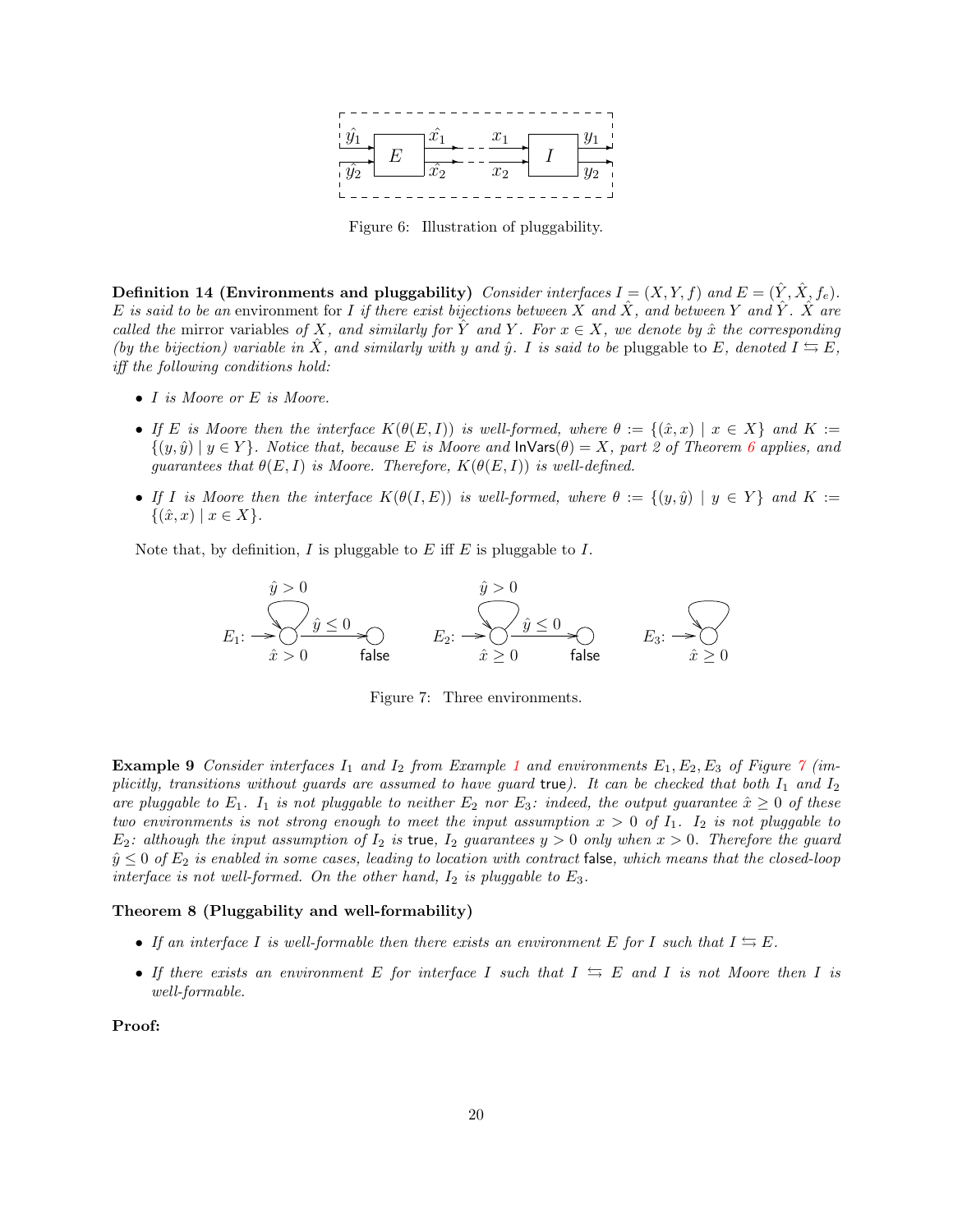- Let  $I = (X, Y, f)$  be a well-formable interface. Then there exists  $I' = (X, Y, f')$  such that I' is wellformed, and for all  $s \in f'$ ,  $f'(s) \equiv f(s) \wedge \phi_s$ , where  $\phi_s$  is some property over X. Slightly abusing notation, we define environment E with contract function  $f_e(s) := \text{in}(f'(s)) \equiv \text{in}(f(s)) \wedge \phi_s$ , for any state s. In this definition we implicitly use the mapping between variables of I and mirror variables of E. We claim that  $I \leftrightarrows E$ . Indeed, E is Moore and well-formed, therefore, by Theorem [20,](#page-32-1) it is input-complete. Also,  $f_e(s) \to \text{in}(f(s))$ , therefore, any output of E is a legal input for I. Finally, the behavior of the closed-loop system of  $E$  and  $I$  is equivalent to  $I'$ , therefore, it is well-formed.
- Conversely, suppose there exists environment E such that  $I \cong E$ . We prove that I is well-formable. Let  $f_e$  be the contract function of E. Since I is not Moore, E must be Moore. Therefore,  $f_e(s)$  is a essentially a property over X for any s. We define  $I' = (X, Y, f')$  such that  $f'(s) := f(s) \wedge f_e(s)$ . I' must be well-formed, because the closed-loop composition of I and E is well-formed. Thus, I' is a witness for  $I$ , which is well-formable.

Г

<span id="page-20-2"></span>**Example 10** Consider interfaces I and E shown in Figure [8.](#page-20-1) Observe that I is Moore and  $I \leftrightarrows E$ . However, I is not well-formable.



<span id="page-20-1"></span>Figure 8: A Moore interface I and a non-Moore environment E.

Example [10](#page-20-2) shows that the non-Mooreness assumption on  $I$  is indeed necessary in part 2 of Theorem [8.](#page-19-2) This example also illustrates an aspect of our definition of well-formability, which may appear inappropriate for Moore interfaces: indeed, interface I of Figure [8](#page-20-1) is non-well-formable, yet there is clearly an environment that can be plugged to I so that false location is avoided. An alternative definition of well-formability for an interface I would have been existence of an environment that can be plugged to I. This would make Theorem [8](#page-19-2) a tautology. Nevertheless, we opt for Definition [8,](#page-7-2) which allows to transform interfaces into a "canonical form" where all contracts are satisfiable.

**Definition 15 (Substitutability)** We say that interface  $I'$  may replace interface  $I$  (or  $I'$  may be substituted for I), denoted  $I \rightarrow_e I'$ , iff for any environment E, if I is pluggable to E then I' is pluggable to E. We write  $I \equiv_e I'$  iff both  $I \rightarrow_e I'$  and  $I' \rightarrow_e I$  hold.

**Theorem 9** Let I, I' be well-formed interfaces. Then  $I \equiv_e I'$  iff  $I = I'$ .

**Proof:** By Theorem [16](#page-27-0) of Section [8,](#page-20-0)  $I \equiv_e I'$  implies  $I' \sqsubseteq I$  and  $I \sqsubseteq I'$ . The result follows by antisymmetry of refinement (Theorem [10\)](#page-23-2).

### <span id="page-20-0"></span>8 Refinement

<span id="page-20-4"></span>**Definition 16 (Refinement)** Consider two interfaces  $I = (X, Y, f)$  and  $I' = (X', Y', f')$ . We say that I' refines I, written  $I' \sqsubseteq I$ , iff  $X' = X$ ,  $Y' = Y$ , and for any  $s \in f \cap f'$ , the following formula is valid:

<span id="page-20-3"></span>
$$
\operatorname{in}(f(s)) \to \left(\operatorname{in}(f'(s)) \land (f'(s) \to f(s))\right) \tag{14}
$$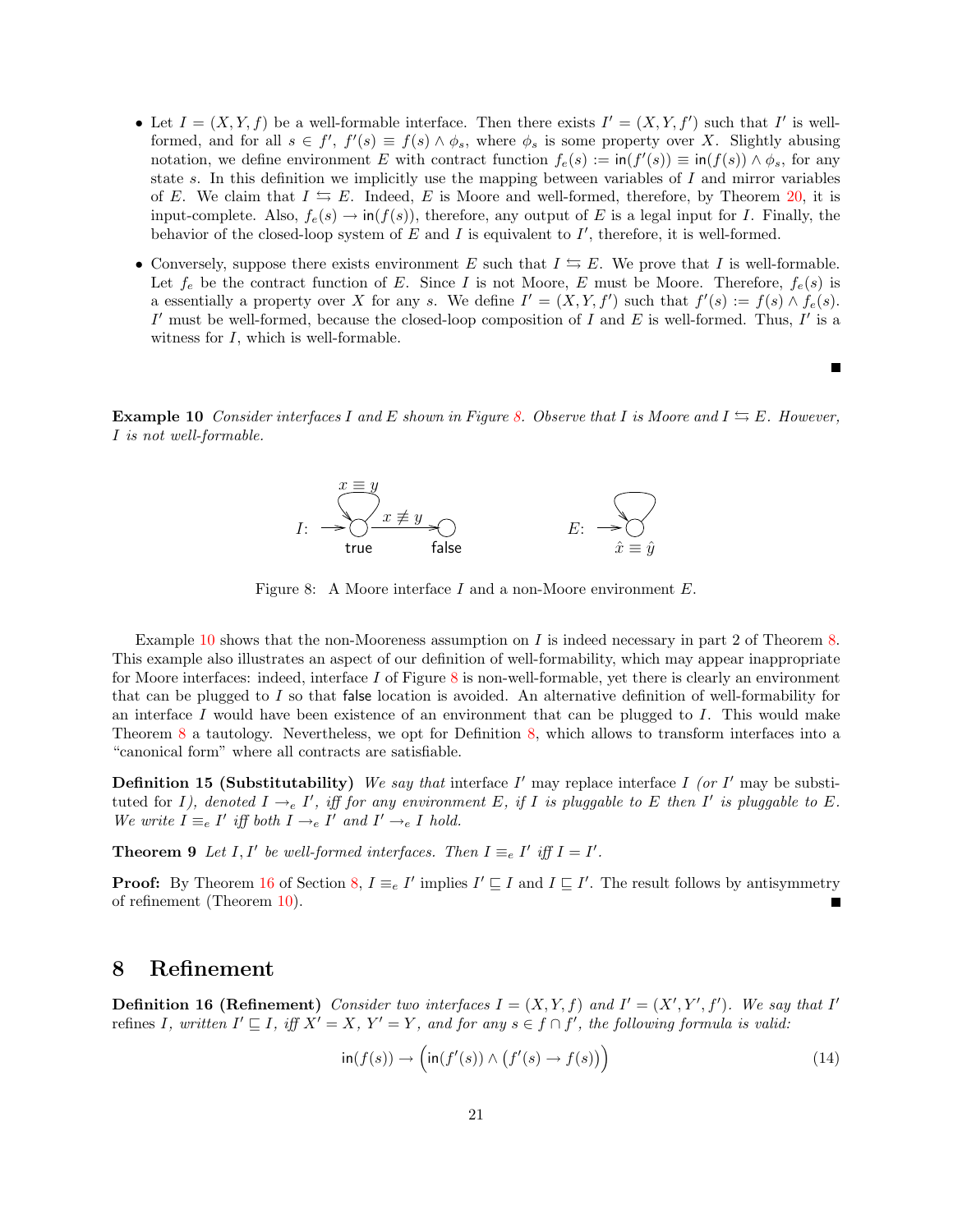Condition [14](#page-20-3) can be rewritten equivalently as the conjunction of the following two conditions:

<span id="page-21-0"></span>
$$
\operatorname{in}(f(s)) \to \operatorname{in}(f'(s))\tag{15}
$$

$$
(\text{in}(f(s)) \land f'(s)) \to f(s) \tag{16}
$$

Condition  $15$  states that every input assignment that is legal in  $I$  is also legal in  $I'$ . This guarantees that, for any possible input assignment that can be provided to  $I$  by a context  $C$ , if this assignment is accepted by I then it is also accepted by  $I'$ . Condition [16](#page-21-0) states that, for every input assignment that is legal in I, all output assignments that can be possibly produced by  $I'$  from that input, can also be produced by  $I$ . This guarantees that if C accepts the assignments produced by  $I$  then it also accepts those produced by  $I'$ .

The reader may wonder why Condition [\(16\)](#page-21-0) could not be replaced with the simpler condition:

<span id="page-21-1"></span>
$$
f'(s') \to f(s) \tag{17}
$$

Indeed, as will be shown in Section [10,](#page-32-0) for input-complete interfaces, Condition [\(14\)](#page-20-3) reduces to Condition [\(17\)](#page-21-1) – see Theorem  $26$ . In general, however, the two definitions are different in a profound way, as Example [16,](#page-28-1) at the end of this section, demonstrates.

A remark is in order regarding the constraint  $X' = X$  and  $Y' = Y$  imposed during refinement. This constraint may appear as too strict, but we argue that it is not. To begin, recall that  $I' \sqsubseteq I$  should imply that  $I'$  can replace  $I$  in any context. In our setting, contexts are formalized as environments. Consider such an environment with controller  $C$ .  $C$  provides values to the input variables of  $I$ , and requires values from the output variables of  $I$ . Suppose  $I'$  has an input variable  $x$  that  $I$  does not have, that is, there exists  $x \in X' \setminus X$ . In general, C may not provide x. In that case, I' cannot replace I, because by doing so, input x would remain free. Therefore,  $X' \subseteq X$  must hold. Similarly, suppose that there exists  $y \in Y \setminus Y'$ . In general, C may require y, that is, y may be a free input for C. In that case,  $I'$  cannot replace I, because by doing so, y would remain free. Therefore,  $Y \subseteq Y'$  must hold.

Now, suppose that  $X'$  is a strict subset of X or Y' is a strict superset of Y (or both). Then, we can easily modify I and I' as follows: we add to X' all the input variables missing from I', so that  $X' = X$ , and we add to Y all the output variables missing from I, so that  $Y = Y'$ . While doing so, we do not change the contracts of either  $I$  or  $I'$ : the contracts simply ignore the additional variables, that is, do not impose any constraints on their values. It can be seen that this transformation preserves the validity of refinement Condition [14.](#page-20-3) Indeed,  $\text{in}(\phi) \to (\text{in}(\phi') \land (\phi' \to \phi))$  holds when  $\phi$  is over  $X \cup Y$  and  $\phi'$  is over  $X' \cup Y'$  iff it holds when both  $\phi$  and  $\phi'$  are taken to be over  $X \cup Y'$ , provided  $X' \subseteq X$  and  $Y' \supseteq Y$ . Therefore, without loss of generality, we require  $X = X'$  and  $Y = Y'$ .

Example 11 (Buffer that may fail) This example builds on Example [2.](#page-6-2) Figure [9](#page-22-0) depicts the interface of a single-place buffer that may fail to complete a read or write operation. This interface has one more boolean output variable, namely, ack, in addition to those of Example [2,](#page-6-2) and two more locations, after read and after write. Its global contract is identical to that of Example [2.](#page-6-2) So are local contracts at locations  $\ell_0$ and  $\ell_1$ . After a write operation, the interface moves to location after write, where it non-deterministically chooses to set ack to true or false: setting it to true means the write was successful, false means the write failed. The meaning is symmetric for read. This particular interface does not allow read or write operations in the two intermediate locations.

It is natural to expect that a buffer that never fails can replace a buffer that may fail. We would like to have a formal guarantee of this, in terms of refinement of their corresponding interfaces. That is, we would like the interface of Figure [1](#page-7-0) to refine the one of Figure [9.](#page-22-0) This does not immediately hold, since ack is not a variable of the former. We can easily add it however, obtaining the interface shown in Figure [10.](#page-22-1) This buffer never fails, therefore, ack is always true. With this modification, the interface of Figure [10](#page-22-1) refines the one of Figure [9.](#page-22-0) On the other hand, the converse is not true: the interface of Figure [9](#page-22-0) does not refine the one of Figure [10,](#page-22-1) because in the latter output ack is always true, whereas in the former in can also be false.

For finite-state interfaces, refinement can be checked as follows. Let  $M_i = (X, Y, L_i, \ell_{0,i}, C_i, T_i)$  be finitestate automata representing  $I_i$ , for  $i = 1, 2$ , respectively. We first build a synchronous product  $M :=$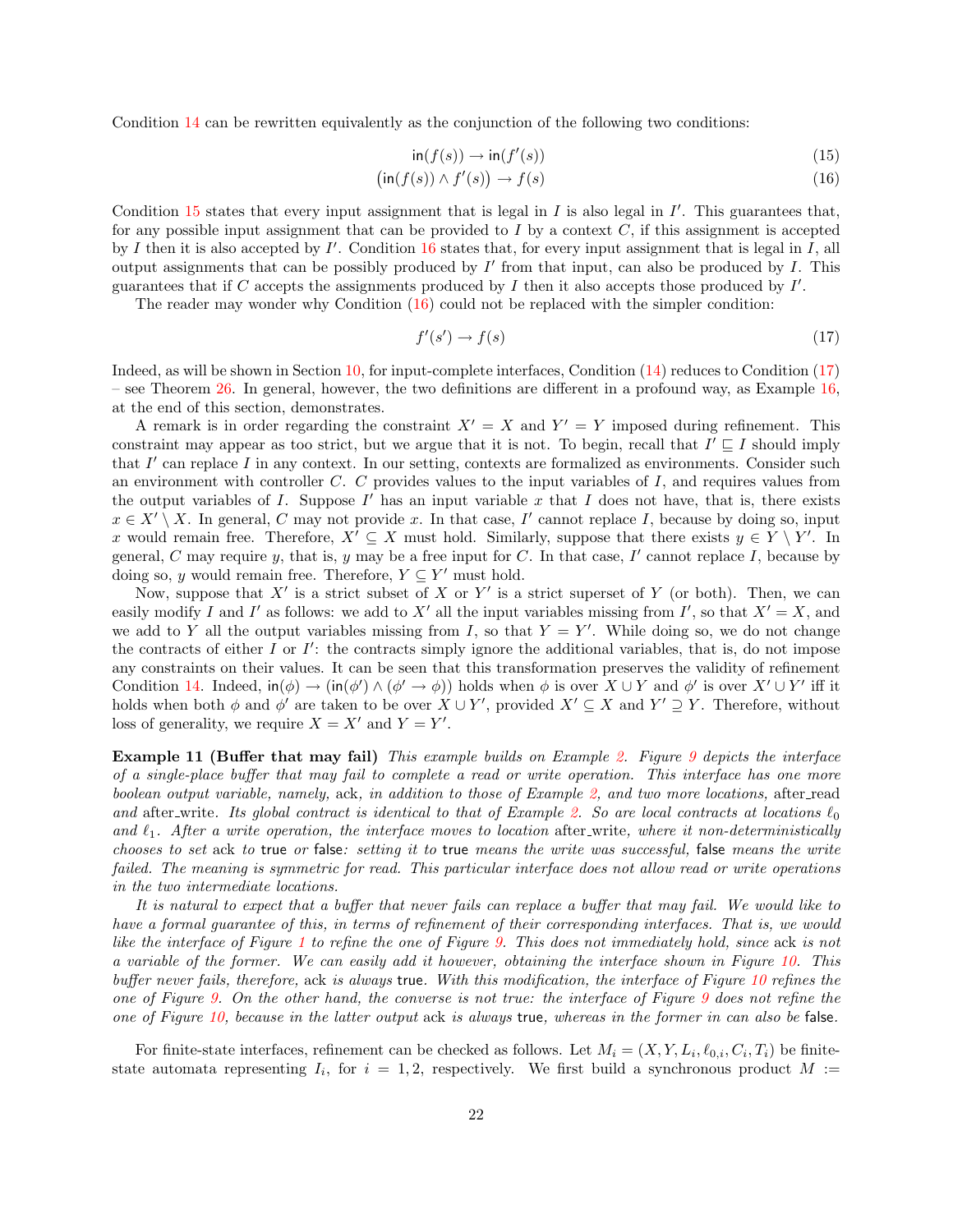

<span id="page-22-0"></span>Figure 9: Interface for a buffer of size 1 that may fail to do a read or write.

 $(X, Y, L_1 \times L_2 \cup \{\ell_{good}, \ell_{bad}\}, (\ell_{0,1}, \ell_{0,2}), C, T)$ , where  $C(\ell_1, \ell_2) := \text{in}(C_1(\ell_1))$  for all  $(\ell_1, \ell_2) \in L_1 \times L_2$ ,  $C(\ell_{good}) :=$  true,  $C(\ell_{bad}) :=$  false, and:

<span id="page-22-3"></span>
$$
T := \{ ((\ell_1, \ell_2), g_{both} \land g_1 \land g_2, (\ell'_1, \ell'_2)) \mid (\ell_i, g_i, \ell'_i) \in T_i, \text{ for } i = 1, 2 \}
$$
  

$$
\cup \{ ((\ell_1, \ell_2), g_{bad}, \ell_{bad}), ((\ell_1, \ell_2), g_{good}, \ell_{good}), (\ell_{good}, \text{true}, \ell_{good}) \}
$$
(18)

$$
g_{both} \quad := \quad C_1(\ell_1) \wedge C_2(\ell_2) \tag{19}
$$

$$
g_{good} := \text{in}(C_1(\ell_1)) \wedge \text{in}(C_2(\ell_2)) \wedge \neg C_2(\ell_2) \tag{20}
$$

$$
g_{bad} := \mathsf{in}(C_1(\ell_1)) \land (\neg \mathsf{in}(C_2(\ell_2)) \lor C_2(\ell_2) \land \neg C_1(\ell_1))
$$
\n
$$
(21)
$$

Notice that guard  $g_{bad}$  encodes the negation of the refinement Condition [\(14\)](#page-20-3). Also note that  $g_{both}, g_{good}, g_{bad}$ are pairwise disjoint, and such that  $g_{both} \vee g_{good} \vee g_{bad} \equiv \text{in}(C_1(\ell_1)),$  for all  $(\ell_1, \ell_2) \in L_1 \times L_2$ . This ensures determinism of M. It can be checked that  $I_2 \sqsubseteq I_1$  iff location  $\ell_{bad}$  is unreachable.



<span id="page-22-1"></span>Figure 10: Buffer interface of Figure [1](#page-7-0) with additional output variable ack.

We proceed to state the main properties of refinement. First, observe that, perhaps surprisingly, interfaces with false contracts (i.e.,  $f = \{\varepsilon\}$ ) are "top" elements with respect to the  $\sqsubseteq$  order, that is, they are refined by any interface that has the same input and output variables. This is in accordance with Theorem [16](#page-27-0) below. The false interface is not pluggable to any environment.

<span id="page-22-2"></span>**Lemma 5** Let  $I = (X, Y, f)$ ,  $I' = (X, Y, f')$ ,  $I'' = (X, Y, f'')$  be interfaces such that  $I'' \sqsubseteq I'$  and  $I' \sqsubseteq I$ . Then  $f \cap f'' \subseteq f'$ .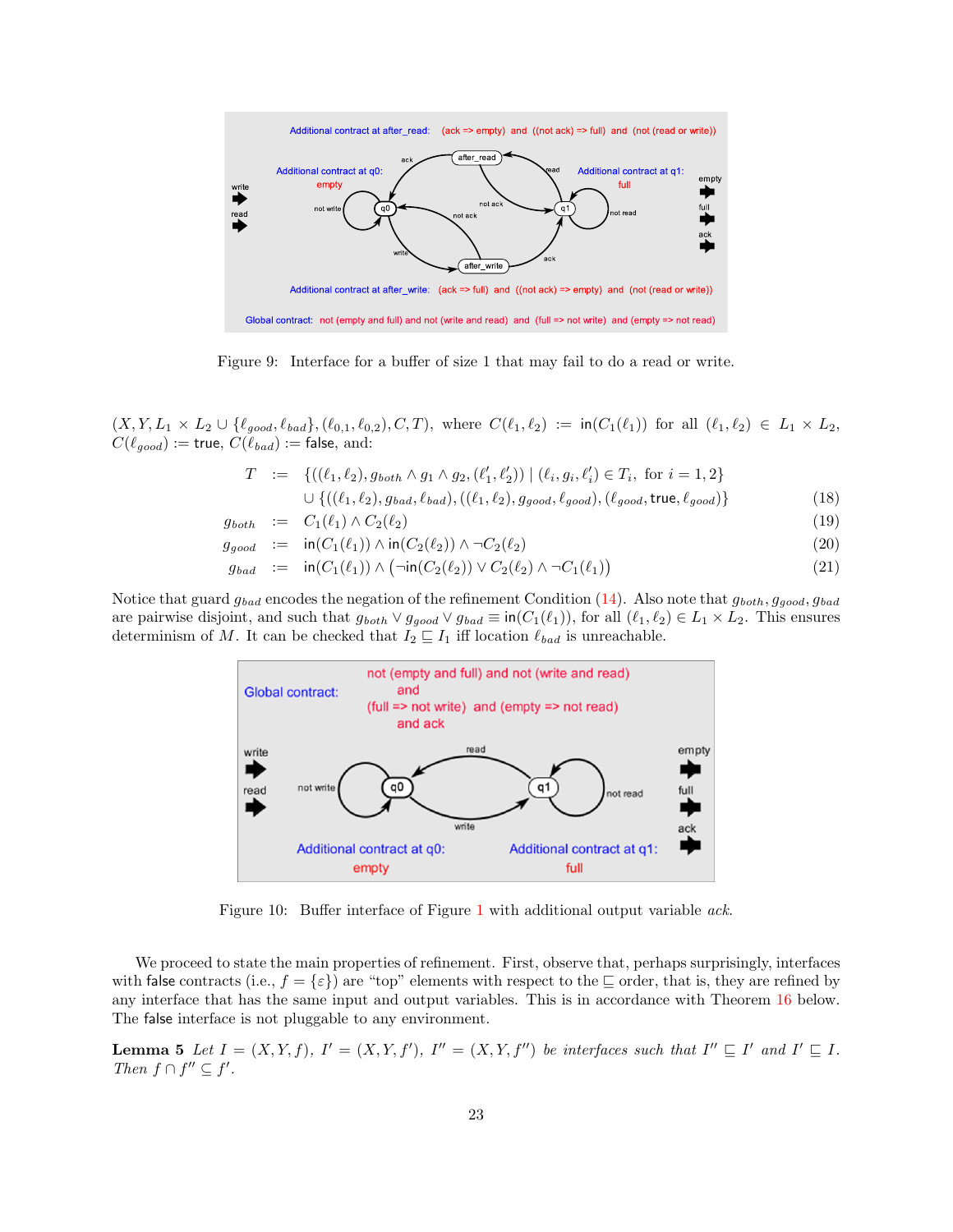**Proof:** By induction on the length of states. Basis:  $\varepsilon \in f'$ . Induction step: suppose  $s \cdot a \in f \cap f''$ . Then  $s \in f \cap f''$ . From the induction hypothesis,  $s \in f'$ .  $s \cdot a \in f \cap f''$  implies  $a \models f(s) \wedge f''(s)$ .  $a \models f(s)$  implies  $a \models \textsf{in}(f(s))$ . The latter and  $I' \sqsubseteq I$  imply  $a \models \textsf{in}(f'(s))$ . The latter, together with  $I'' \sqsubseteq I'$  and  $a \models f''(s)$ , imply  $a \models f'(s)$ . This and  $s \in f'$  imply  $s \cdot a \in f'$ .

<span id="page-23-2"></span>**Theorem 10 (Partial order)**  $\subseteq$  is a partial order, that is, a reflexive, antisymmetric and transitive relation.

**Proof:**  $\subseteq$  is reflexive because Condition [14](#page-20-3) clearly holds when  $f = f'$ . To show that  $\subseteq$  is transitive, let  $I = (X, Y, f), I' = (X', Y', f'), I'' = (X'', Y'', f''),$  and suppose  $I'' \sqsubseteq I'$  and  $I' \sqsubseteq I$ . We must prove  $I'' \sqsubseteq I$ . Suppose  $s \in f \cap f''$ . By Lemma [5,](#page-22-2)  $s \in f \cap f'$  and  $s \in f' \cap f''$ . These facts together with  $I'' \sqsubseteq I'$  and  $I' \sqsubseteq I$  $\text{imply in}(f(s)) \to \text{in}(f'(s)), \text{ in}(f(s)) \land f'(s) \to f(s), \text{ in}(f'(s)) \to \text{in}(f''(s)), \text{ and } \text{in}(f'(s)) \land f''(s) \to f'(s).$ These imply  $\text{in}(f(s)) \to \text{in}(f''(s))$  and  $\text{in}(f(s)) \wedge f''(s) \to f(s)$ . To show that  $\subseteq$  is antisymmetric suppose  $I' \sqsubseteq I$  and  $I \sqsubseteq I'$ . We must prove  $I = I'$ . By Lemma [5](#page-22-2) and setting  $I'' := I$  we get  $f \subseteq f'$ . By the same lemma and reversing the roles of I and I' we get  $f' \subseteq f$ .

<span id="page-23-0"></span>Theorem 11 (Refinement preserves well-formedness for stateless interfaces) Let  $I, I'$  be stateless interfaces such that  $I' \sqsubseteq I$ . If I is well-formed then I' is well-formed.

**Proof:** Let  $I = (X, Y, \phi)$  and  $I' = (X', Y', \phi')$ . I is well-formed, thus  $\phi$  is satisfiable. Let a be an assignment satisfying  $\phi$  and let  $a_X$  and  $a_Y$  be the restrictions of a to X and Y, respectively. By definition of  $\text{in}(\phi)$ ,  $a_X \models \text{in}(\phi)$ . By Condition [\(15\)](#page-21-0),  $a_X \models \text{in}(\phi') \equiv \exists Y' : \phi'$ . Therefore, there exists  $a'_{Y'}$  such that  $(a_X, a'_{Y'}) \models \phi'.$  Thus,  $\phi'$  is satisfiable. Thus, I' is well-formed.

Theorem  $11$  does not generally hold for stateful interfaces: the reason is that, because  $I'$  may accept more inputs than I, there may be states that are reachable in  $I'$  but not in I, and the contract of  $I'$  in these states may be unsatisfiable. When this situation does not occur, refinement preserves well-formedness also in the stateful case. Moreover, refinement always preserves well-formability:

<span id="page-23-1"></span>Theorem 12 (Refinement and well-formedness/-formability) Let I, I' be interfaces such that  $I' \sqsubseteq I$ .

- 1. If I is well-formed and  $f' \subseteq f$  then I' is well-formed.
- 2. If  $I, I'$  are sources and  $I$  is well-formed, then  $I'$  is also well-formed.
- 3. If  $I$  is well-formable then  $I'$  is well-formable.

**Proof:** Let  $I = (X, Y, f)$  and  $I' = (X', Y', f')$ .

- 1. Suppose I is well-formed and  $f' \subseteq f$ . We need to show that for any  $s \in f'$ ,  $f'(s)$  is non-empty. By hypothesis,  $s \in f$  and I is well-formed, therefore,  $f(s)$  is non-empty. Reasoning as in the proof of Theorem [11,](#page-23-0) we can show that  $f'(s)$  is also non-empty.
- 2. This is a special case of part 1 of the theorem: I is source and well-formed, therefore, it is input-complete as will be shown in Theorem [20.](#page-32-1) For input-complete interfaces,  $I' \subseteq I$  implies  $f' \subseteq f$  (Theorem [26\)](#page-34-2), therefore, part 1 applies.
- 3. Suppose I is well-formable. Then there exists  $I_1 = (X, Y, f_1)$  such that  $I_1$  is well-formed, and for all  $s \in f_1, f_1(s) \equiv f(s) \wedge \phi_s$ , for some property  $\phi_s$  over X. Since  $f_1$  strengthens f,  $f_1 \subseteq f$ . Since  $f(s) \wedge \phi_s \equiv f(s) \wedge \text{in}(f(s)) \wedge \phi_s$ , we can assume without loss of generality that  $\phi_s \to \text{in}(f(s))$ . We define  $I_2 := (X, Y, f_2)$  such that  $f_2(s) := f'(s) \wedge \phi_s$ , if  $s \in f_1$ , and  $f_2(s) := f'(s)$ , if  $s \notin f_1$ .

Claim 1:  $f_2 \subseteq f_1$ . By induction on the length of a state s. The result holds for  $s = \varepsilon$ . Suppose  $s \cdot a \in f_2$ . Then  $s \in f_2$  and from the induction hypothesis,  $s \in f_1$ . Also,  $a \models f_2(s) \equiv f'(s) \land \phi_s$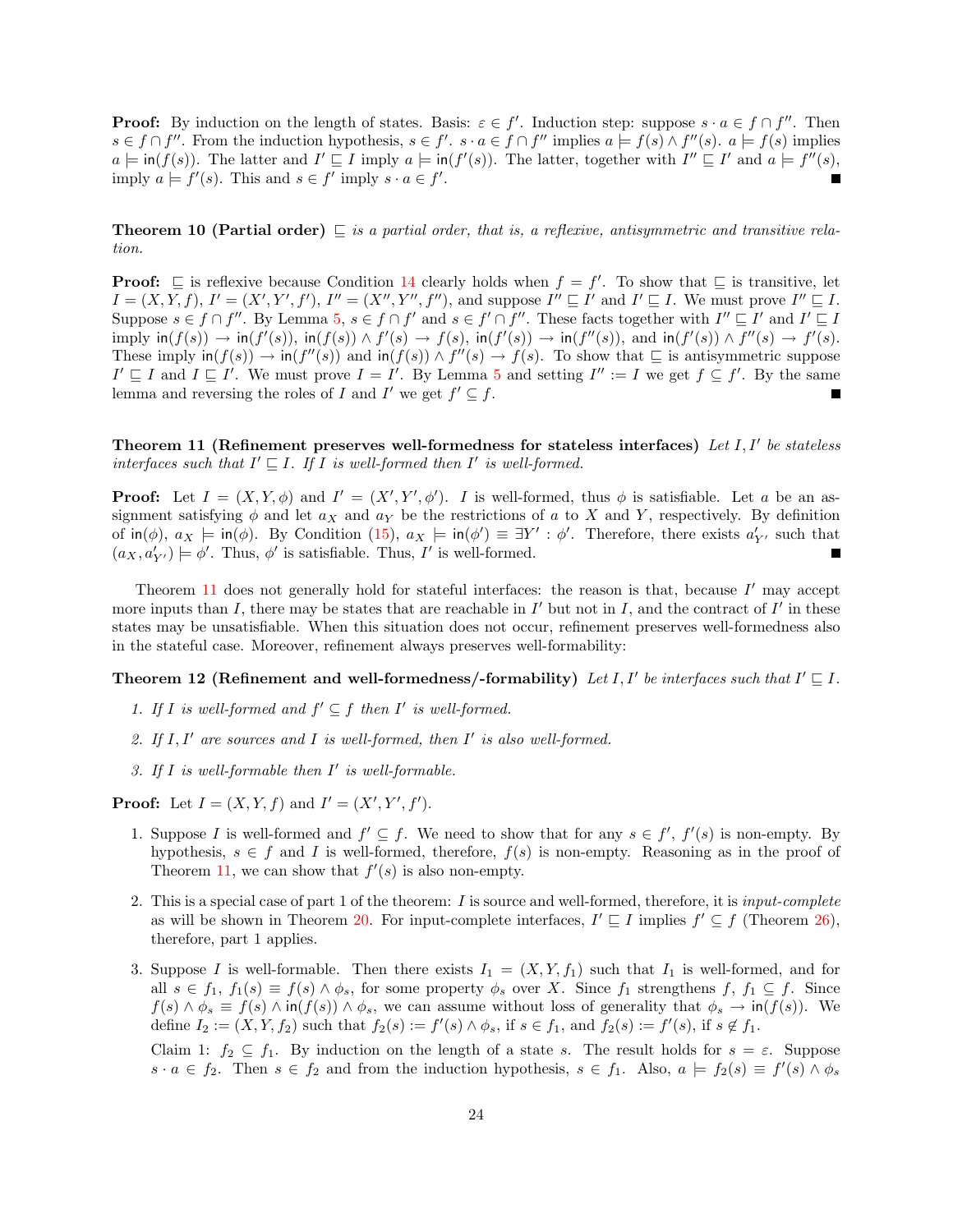

<span id="page-24-1"></span>Figure 11: Setting used in Theorem [13.](#page-24-0)

(because  $s \in f_1$ ). Since  $\phi_s \to \text{in}(f(s))$ ,  $a \models \text{in}(f(s)) \land f'(s)$ . This and  $I' \sqsubseteq I$  imply  $a \models f(s)$ , thus,  $a \models f(s) \land \phi_s \equiv f_1(s)$ . Thus,  $s \cdot a \in f_1$ .

Claim 2:  $f_2 \subseteq f'$ . Because  $f_2$  is a strengthening of  $f'$ .

Claim 3:  $I_2 \subseteq I_1$ . Suppose  $s \in f_1 \cap f_2$ . By Claim 2 and the fact  $f_1 \subseteq f$ , we have  $s \in f \cap f'$ . Then:  $\text{in}(f_1(s)) \equiv \text{in}(f(s)) \land \phi_s$ . Since  $I' \sqsubseteq I$  and  $s \in f \cap f'$ ,  $\text{in}(f(s)) \rightarrow \text{in}(f'(s))$ . Therefore  $\text{in}(f(s)) \land \phi_s \to \text{in}(f'(s)) \land \phi_s$ . The latter formula is equivalent to  $\text{in}(f_2(s))$  because  $s \in f_1$ . Also,  $\text{in}(f_1(s)) \wedge f_2(s) \equiv \text{in}(f(s)) \wedge f'(s) \wedge \phi_s \to f(s) \wedge \phi_s \equiv f_1(s)$ . This completes Claim 3.

Claim 4: for all  $s \in f_2$ ,  $f_2(s) \equiv f'(s) \wedge \phi_s$ . Follows by definition of  $f_2$  and Claim 1.

Claim 1 and Claim 3, together with the fact that  $I_1$  is well-formed, and by the part 1 of this theorem, imply that  $I_2$  is well-formed. Claim 4 implies that  $I_2$  is a witness for  $I'$ , thus,  $I'$  is well-formable.

<span id="page-24-2"></span>**Lemma 6** Consider two disjoint interfaces  $I_1$  and  $I_2$ , and a connection  $\theta$  between  $I_1, I_2$ . Let  $f_1$  and  $f_2$  be the projections of  $f(\theta(I_1, I_2))$  to states over the variables of  $I_1$  and  $I_2$ , respectively. Then  $f_1 \subseteq f(I_1)$  and  $f_2 \subseteq f(I_2)$ .

**Proof:** Let  $f := f(\theta(I_1, I_2))$ . Proof is by induction on the length of states. Basis: the result holds for  $\varepsilon$ . Induction step: Let  $s_1 \cdot a_1 \in f_1$ . This means that there exists state  $s \cdot a \in f$  such that  $s_1 \cdot a_1$  is the projection of  $s \cdot a$  to the variables of  $I_1$ . From  $s \cdot a \in f$ , we get  $a \models f(s)$  i.e.  $a \models f_1(s_1) \land f_2(s_2) \land \cdots$ . Therefore,  $a \models f_1(s_1)$ , which means  $a_1 \models f_1(s_1)$ . By the induction hypothesis,  $s_1 \in f(I_1)$ . These two facts imply  $s_1 \cdot a \in f(I_1)$ . This proves  $f_1 \subseteq f(I_1)$ . The proof of  $f_2 \subseteq f(I_2)$  is similar. П

Theorems [13](#page-24-0) and [14](#page-25-0) state a major property of our theory, namely, that refinement is preserved by composition.

<span id="page-24-0"></span>**Theorem 13 (Connection preserves refinement)** Consider two disjoint interfaces  $I_1$  and  $I_2$ , and a connection  $\theta$  between  $I_1, I_2$ . Let  $I'_1, I'_2$  be interfaces such that  $I'_1 \sqsubseteq I_1$  and  $I'_2 \sqsubseteq I_2$ . Then,  $\theta(I'_1, I'_2) \sqsubseteq \theta(I_1, I_2)$ .

**Proof:** Let  $I_1 = (X, Y \cup V, f_1)$  and  $I_2 = (Z \cup W, U, f_2)$ , so that  $Y \cap V = Z \cap W = \emptyset$ ,  $Y = \text{OutVars}(\theta)$  and  $Z = \ln \text{Vars}(\theta)$ . In other words, Y represents the set of output variables of  $I_1$  that are connected to input variables of  $I_2$ . V is the set of the rest of the output variables of  $I_1$ . Z represents those input variables of  $I_2$  that are connected to outputs of  $I_1$  and  $W$  those that are not connected. Any of the sets  $X,Y,V,Z,W,U$ may be empty. Let  $I'_1 = (X, Y \cup V, f'_1)$  and  $I'_2 = (Z \cup W, U, f'_2)$ . The composition setting is illustrated in Figure [11.](#page-24-1)

Given the above, and Definition [9,](#page-8-2) we have, for  $s \in A(X \cup W \cup Y \cup V \cup Z \cup U)^*$ ,  $s_1$  the projection of s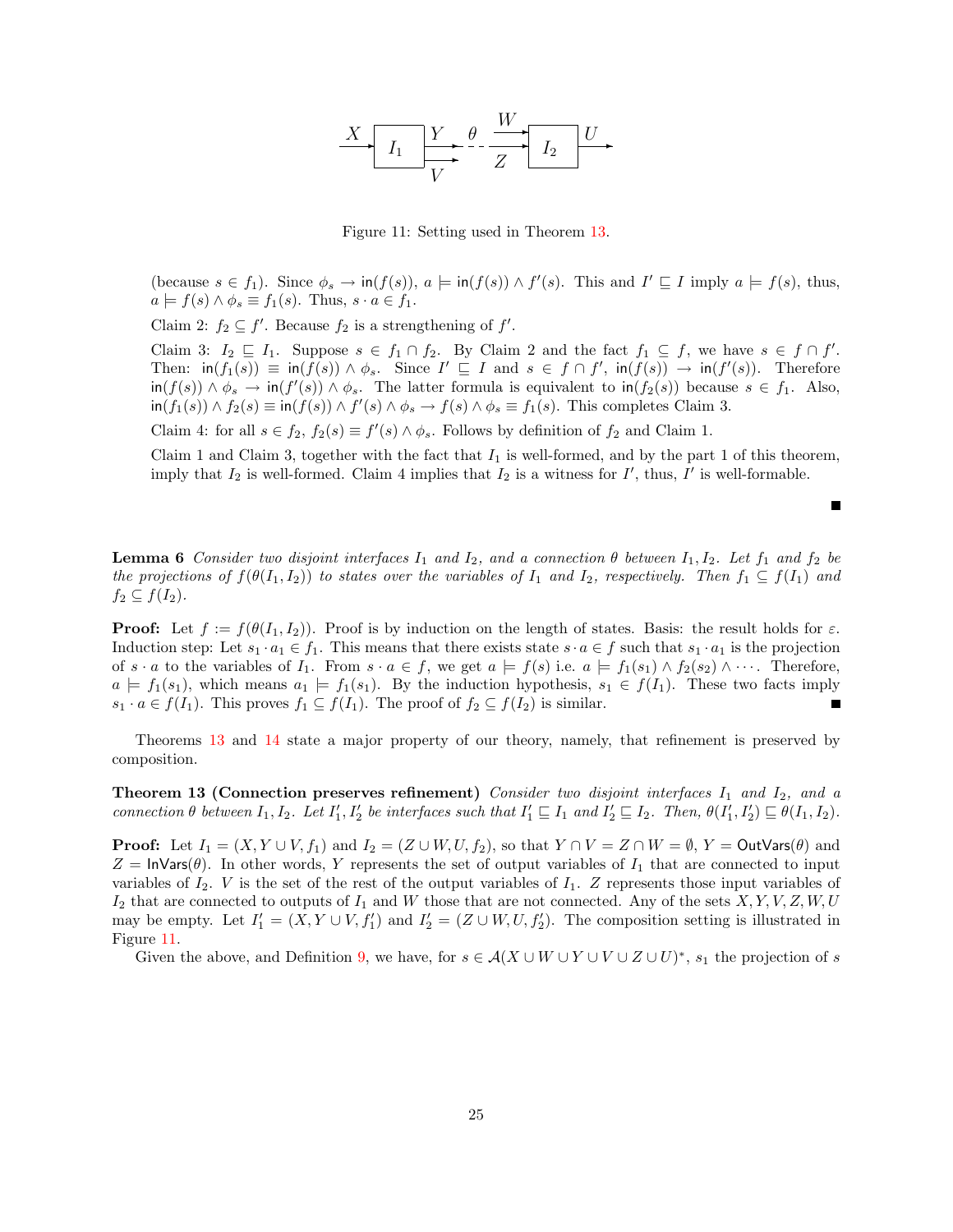to  $X \cup Y \cup V$ , and  $s_2$  the projection of s to  $W \cup Z \cup U$ :

$$
\theta(I_1, I_2) := (X \cup W, Y \cup V \cup Z \cup U, f) \tag{22}
$$

$$
f(s) := f_1(s_1) \wedge f_2(s_2) \wedge \rho_\theta \wedge \Psi \tag{23}
$$

$$
\Psi := \forall Y \cup V \cup Z \cup U : (f_1(s_1) \land \rho_\theta) \to \text{in}(f_2(s_2))
$$
\n
$$
(24)
$$

$$
\theta(I'_1, I'_2) \quad := \quad (X \cup W, Y \cup V \cup Z \cup U, f') \tag{25}
$$

$$
f'(s) := f'_1(s_1) \wedge f'_2(s_2) \wedge \rho_\theta \wedge \Psi'
$$
\n
$$
(26)
$$

$$
\Psi' := \forall Y \cup V \cup Z \cup U : (f'_1(s_1) \land \rho_\theta) \to \text{in}(f'_2(s_2))
$$
\n
$$
(27)
$$

Let  $s \in f \cap f'$ . To prove  $\theta(I'_1, I'_2) \sqsubseteq \theta(I_1, I_2)$  we need to prove that:  $(A)$  in $(f(s)) \to \text{in}(f'(s))$  is valid; and (B)  $(\text{in}(f(s)) \wedge f'(s)) \rightarrow f(s)$  is valid. Note that, by Lemma [6,](#page-24-2)  $s_1 \in f_1 \cap f'_1$  and  $s_2 \in f_2 \cap f'_2$ . We use these two facts without mention in the rest of the proof. We proceed in proving claims (A) and (B).

 $(A)$ :  $\text{in}(f(s)) \rightarrow \text{in}(f'(s))$  is valid: Suppose the result does not hold. This means that  $\text{in}(f(s)) \land \neg \text{in}(f'(s))$ is satisfiable, i.e.,

$$
\psi_1 := (\exists Y \cup V \cup Z \cup U : f_1(s_1) \wedge f_2(s_2) \wedge \rho_\theta \wedge \Psi) \wedge (\forall Y \cup V \cup Z \cup U : \neg f_1'(s_1) \vee \neg f_2'(s_2) \vee \neg \rho_\theta \vee \neg \Psi')
$$

is satisfiable. Note that  $\psi_1$ ,  $\Psi$  and  $\Psi'$  are all formulae over  $X \cup W$ , therefore,  $\psi_1$  is equivalent to:

$$
\psi_2 := \Psi \wedge (\exists Y \cup V \cup Z \cup U : f_1(s_1) \wedge f_2(s_2) \wedge \rho_\theta) \wedge (\neg \Psi' \vee (\forall Y \cup V \cup Z \cup U : \neg f_1'(s_1) \vee \neg f_2'(s_2) \vee \neg \rho_\theta))
$$

Let a be an assignment over  $X \cup W$  satisfying  $\psi_2$ . We claim that  $a \models \neg \Psi'$ . Suppose not, i.e.,  $a \models \Psi'$ . Then, from  $a \models \psi_2$ , we derive  $a \models \forall Y \cup V \cup Z \cup U : \neg f_1'(s_1) \vee \neg f_2'(s_2) \vee \neg \rho_\theta$ . Also,  $a \models \text{in}(f_1(s_1))$ . Since  $I'_1 \sqsubseteq I_1$ ,  $a \models \text{in}(f'_1(s_1))$ . This means that there exists an assignment c over  $Y \cup V$  such that  $(a, c) \models f'_1(s_1)$ . Let d be an assignment over Z such that  $(c, d) \models \rho_{\theta}$ : that is, we set an input variable z of  $I_2$  to the value  $c(y)$  of the output variable y of  $I_1$  that z is connected to. Combining, we have  $(a, c, d) \models f'_1(s_1) \land \rho_\theta$ . This and  $a \models \Psi'$  imply that  $(a, c, d) \models \text{in}(f_2'(s_2))$ . Therefore, there exists an assignment e over U such that  $(a, c, d, e) \models f'_2(s_2)$ . Combining, we have  $(a, c, d, e) \models f'_1(s_1) \wedge f'_2(s_2) \wedge \rho_\theta$ , which contradicts  $a \models$  $\forall Y \cup V \cup Z \cup U : \neg f_1'(s_1) \vee \neg f_2'(s_2) \vee \neg \rho_\theta$ . Thus, the claim  $a \models \neg \Psi'$  is proven and we have that a satisfies:

$$
\psi_3 := \Psi \wedge \neg \Psi' \wedge (\exists Y \cup V \cup Z \cup U : f_1(s_1) \wedge f_2(s_2) \wedge \rho_\theta)
$$

Since a does not satisfy  $\Psi'$ , there exists an assignment b over  $Y \cup V \cup Z \cup U$ , such that  $(a, b) \models f'_1(s_1) \land$  $\rho_{\theta} \wedge \neg \text{in}(f'_{2}(s_{2}))$ . Since  $I'_{2} \sqsubseteq I_{2}$ ,  $\text{in}(f_{2}(s_{2})) \rightarrow \text{in}(f'_{2}(s_{2}))$ , or  $\neg \text{in}(f'_{2}(s_{2})) \rightarrow \neg \text{in}(f_{2}(s_{2}))$ . Therefore,  $(a, b) \models$  $\neg$ in(f<sub>2</sub>(s<sub>2</sub>)). Now, from  $a \models \psi_3$ , we get  $(a, b) \models \text{in}(f_1(s_1))$ . From  $I'_1 \sqsubseteq I_1$  we have  $\text{in}(f_1(s_1)) \wedge f'_1(s_1) \rightarrow f'_1(s_2)$  $f_1(s_1)$ . Therefore,  $(a, b) \models f_1(s_1)$ . This, together with  $a \models \Psi$  and  $(a, b) \models \rho_\theta$ , imply  $(a, b) \models \text{in}(f_2(s_2))$ . Contradiction. This completes the proof of Part (A).

(B):  $(\text{in}(f(s)) \wedge f'(s)) \rightarrow f(s)$  is valid: Suppose the result does not hold. This means that  $\text{in}(f(s)) \wedge f'(s)$  $f'(s) \wedge \neg f(s)$  is satisfiable, i.e.,

$$
\psi_4 := (\exists Y \cup V \cup Z \cup U : f_1(s_1) \wedge f_2(s_2) \wedge \rho_\theta \wedge \Psi) \wedge (f_1'(s_1) \wedge f_2'(s_2) \wedge \rho_\theta \wedge \Psi') \wedge (\neg f_1(s_1) \vee \neg f_2(s_2) \vee \neg \rho_\theta \vee \neg \Psi)
$$

is satisfiable. Because  $\Psi$  and  $\Psi'$  are formulae over  $X \cup W$ ,  $\psi_4$  simplifies to:

$$
\psi_5:=\Psi\wedge\Psi'\wedge(\exists Y\cup V\cup Z\cup U:f_1(s_1)\wedge f_2(s_2)\wedge\rho_\theta)\wedge(f_1'(s_1)\wedge f_2'(s_2)\wedge\rho_\theta)\wedge(\neg f_1(s_1)\vee\neg f_2(s_2))
$$

Let a be an assignment over  $X \cup W$  such that  $a \models \psi_5$ . Then  $a \models \text{in}(f_1(s_1)) \wedge \text{in}(f_2(s_2)) \wedge f'_1(s_1) \wedge f'_2(s_2)$ . From the hypotheses  $I'_1 \sqsubseteq I_1$  and  $I'_2 \sqsubseteq I_2$ , we get  $\operatorname{in}(f_1(s_1)) \wedge f'_1(s_1) \to f_1(s_1)$  and  $\operatorname{in}(f_2(s_1)) \wedge f'_2(s_2) \to f_2(s_2)$ . Therefore  $a \models f_1(s_1) \land f_2(s_2)$ , which contradicts  $a \models \psi_5$ . This completes the proof of Part (B) and of the theorem. П

<span id="page-25-0"></span>**Theorem 14 (Feedback preserves refinement)** Let I, I' be interfaces such that  $I' \subseteq I$ . Suppose both I and I' are Moore interfaces with respect to one of their input variables, x. Let  $\kappa = (y, x)$  be a feedback connection. Then  $\kappa(I') \sqsubseteq \kappa(I)$ .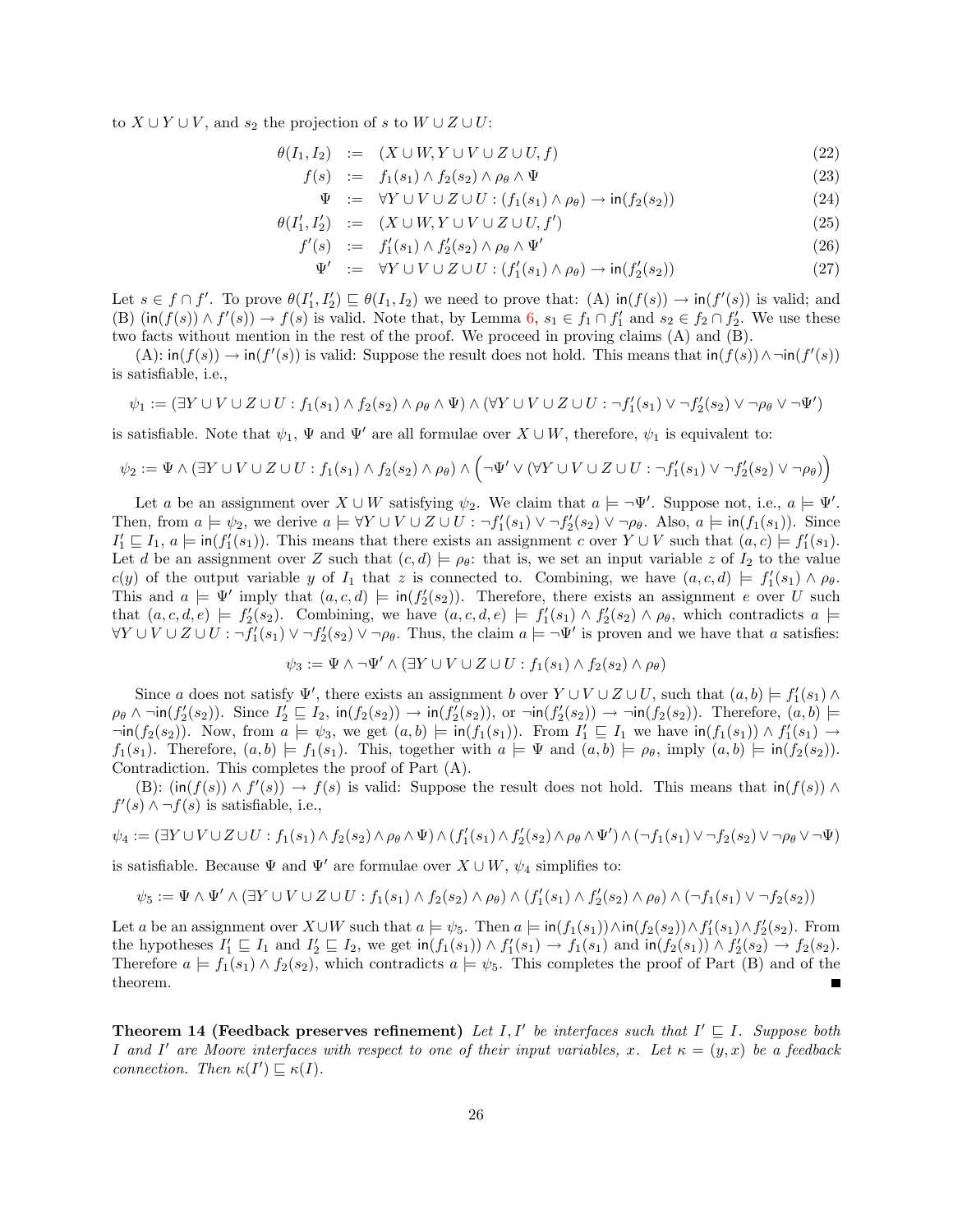**Proof:** Let  $I = (X, Y, f)$ . Because  $I' \sqsubseteq I$ ,  $I' = (X, Y, f')$  for some f'. Then:  $\kappa(I) = (X \setminus \{x\}, Y \cup \{x\}, f_{\kappa})$ and  $\kappa(I') = (X \setminus \{x\}, Y \cup \{x\}, f'_\kappa)$ , where  $f_\kappa(s) := f(s) \wedge x = y$  and  $f'_\kappa(s) := f'(s) \wedge x = y$ , for all  $s \in \mathcal{A}(X \cup Y)^*$ . To show that  $\kappa(I') \sqsubseteq \kappa(I)$ , we need to prove that for any  $s \in f_{\kappa} \cap f'_{\kappa}$ , the following formulae are valid:

$$
\operatorname{in}(f_{\kappa}(s)) \to \operatorname{in}(f'_{\kappa}(s))
$$

$$
\left(\operatorname{in}(f_{\kappa}(s)) \land f'_{\kappa}(s)\right) \to f_{\kappa}(s)
$$

By part [1](#page-16-1) of Lemma [3,](#page-16-2)  $s \in f_{\kappa} \cap f_{\kappa}'$  implies  $s \in f \cap f'$ . By part [2](#page-16-3) of Lemma 3,  $\text{in}(f_{\kappa}(s)) \equiv \text{in}(f(s))$  and  $\text{in}(f'(s)) \equiv \text{in}(f'_{\kappa}(s))$ . This and  $\text{in}(f(s)) \to \text{in}(f'(s))$  imply  $\text{in}(f_{\kappa}(s)) \to \text{in}(f'_{\kappa}(s))$ . Moreover:

$$
\bigl(\operatorname{in}(f_{\kappa}(s)) \wedge f'_{\kappa}(s)\bigr) \equiv \bigl(\operatorname{in}(f(s)) \wedge f'(s) \wedge x = y\bigr) \to (f(s) \wedge x = y) \equiv f_{\kappa}(s)
$$

Note that the assumption that  $I'$  be Moore w.r.t.  $x$  in Theorem [14](#page-25-0) is essential. Indeed, Mooreness is not generally preserved by refinement:

**Example 12** Consider the stateless interfaces  $I_{even} := (\{x\}, \{y\}, y \div 2 = 0)$ , where  $\div$  denotes the modulo operator, and  $I_{\times 2} := (\{x\}, \{y\}, y = 2x)$ .  $I_{even}$  is Moore.  $I_{\times 2}$  is not Moore. Yet  $I_{\times 2} \sqsubseteq I_{even}$ .

It is instructive at this point to justify our restrictions regarding feedback composition, by illustrating some of the problems that would arise if we allowed arbitrary feedback:

<span id="page-26-0"></span>**Example 13** This example is borrowed from [\[19\]](#page-37-4). Suppose  $I_{true}$  is an interface on input x and output y, with trivial contract true, making no assumptions on the inputs and no guarantees on the outputs. Suppose  $I_{y\neq x}$  is another interface on x and y, with contract  $y \neq x$ , meaning that it guarantees that the value of the output will be different from the value of the input. As expected,  $I_{y\neq x}$  refines  $I_{true}$ : because  $I_{y\neq x}$  is "more deterministic" than  $I_{true}$ , that is, the output guarantees of  $I_{y\neq x}$  are stronger. Now, consider the feedback connection  $x = y$ . This could be considered an allowed connection for  $I_{true}$ , since it does not contradict its contract: the resulting interface would be  $I_{x=y}$  with contract  $x = y$ . But the same feedback connection contradicts the contract of  $I_{y\neq x}$ : the resulting interface would be I<sub>false</sub> with contract false. Although  $I_{y\neq x}$ refines I<sub>true</sub>, I<sub>false</sub> does not refine I<sub>x=y</sub>, therefore, allowing arbitrary feedback would violate preservation of refinement by feedback. Notice that both  $I_{true}$  and  $I_{y\neq x}$  are input-complete, which means that this problem is present also in that special case.

**Theorem 15 (Hiding preserves refinement)** Let  $I_1 = (X, Y, f_1)$ ,  $I_2 = (X, Y, f_2)$  be two interfaces such that  $I_2 \sqsubseteq I_1$ . Let  $y \in Y$  be such that both  $f_1$  and  $f_2$  are independent from y. Then hide $(y, I_2) \sqsubseteq$  hide $(y, I_1)$ .

**Proof:** Recall that  $\text{hide}(y, I_i) = (X, Y \setminus \{y\}, f'_i)$ , such that for any  $s \in \mathcal{A}(X \cup Y \setminus \{y\})^*$ ,  $f'_i(s) \equiv \exists y : f_i(s)$ . To show hide $(y, I_2) \sqsubseteq$  hide $(y, I_1)$  we need to show that for any  $s \in f'_1 \cap f'_2$ , we have  $\text{in}(f'_1(s)) \to \text{in}(f'_2(s))$  and  $\text{in}(f'_1(s)) \wedge f'_2(s) \to f'_1(s)$ . The first proof obligation becomes  $(\exists Y \setminus \{y\} : \exists y : f_1(s)) \to (\exists Y \setminus \{y\} : \exists y : f_2(s)),$ or equivalently,  $\text{in}(f_1(s)) \to \text{in}(f_2(s))$ , which holds by hypothesis  $I_2 \sqsubseteq I_1$ . Note that although s is a state in  $\mathcal{A}(X \cup Y \setminus \{y\})^*$ , we can write  $f_1(s)$  and  $f_2(s)$ , because both  $f_1$  and  $f_2$  are independent from y.

The second proof obligation becomes  $(\exists Y \setminus \{y\} : \exists y : f_1(s)) \land (\exists y : f_2(s)) \rightarrow (\exists y : f_1(s))$ , or equivalently,  $\text{in}(f_1(s)) \wedge (\exists y : f_2(s)) \rightarrow (\exists y : f_1(s))$ . Let  $(a_X, a_{Y \setminus \{y\}}) \in \mathcal{A}(X \cup Y \setminus \{y\})$  be such that  $a_X \in \text{in}(f_1(s))$ and  $(a_X, a_{Y\setminus\{y\}}) \in (\exists y : f_2(s))$ . Then there exists  $a_Y \in \mathcal{A}(Y)$  such that  $(a_X, a_Y) \in f_2(s)$  and  $a_{Y\setminus\{y\}}$  is the projection of  $a_Y$  to  $Y \setminus \{y\}$ . From hypothesis  $I_2 \sqsubseteq I_1$ , it must be that  $(a_X, a_Y) \in f_1(s)$ . Therefore  $(a_X, a_{Y \setminus \{y\}}) \in (\exists y : f_1(s)).$ 

<span id="page-26-1"></span>It is worth noting that the above theorem would not hold if we were to define hiding without requiring independence of contracts from hidden variables. The example that follows illustrates this: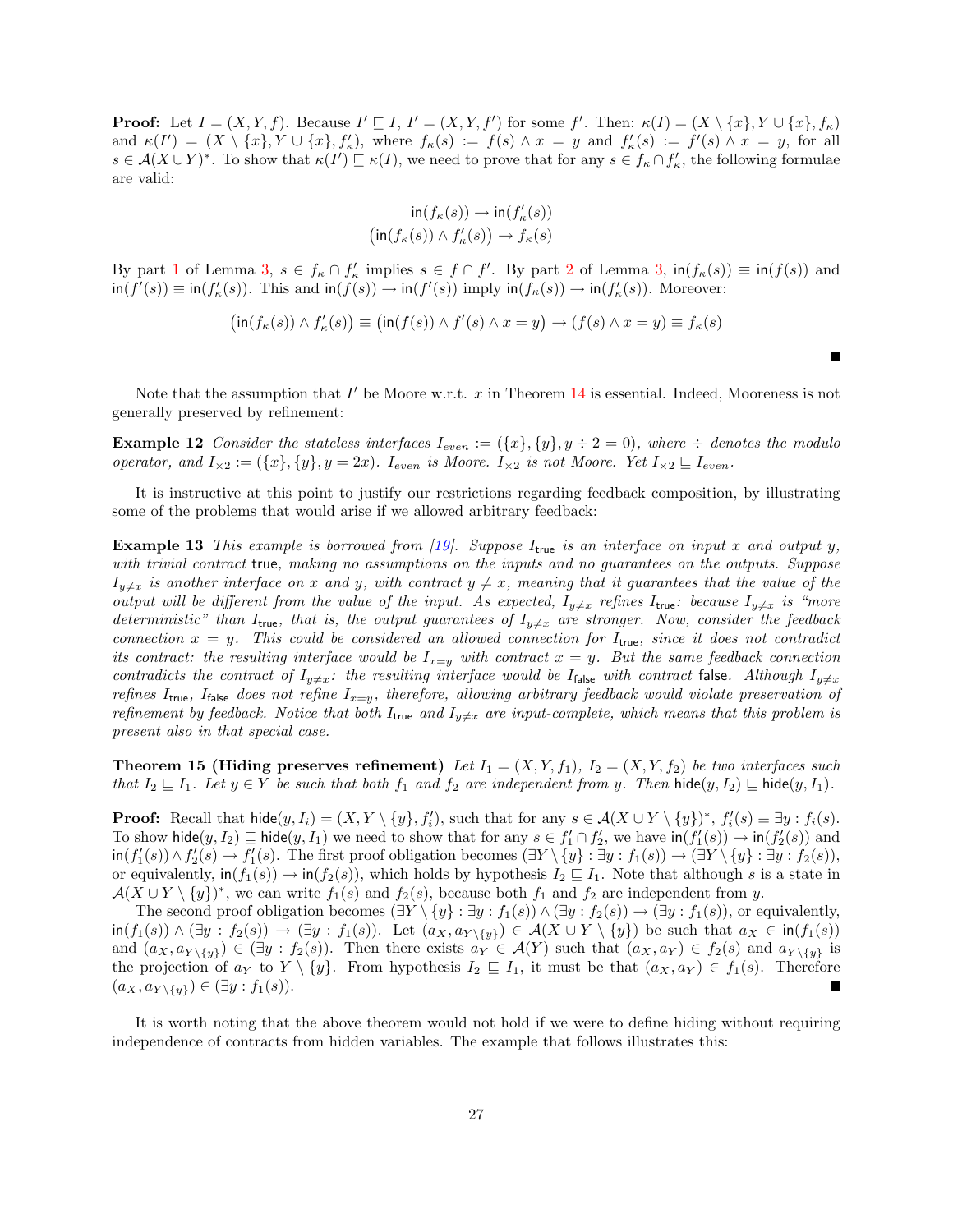**Example 14** Consider the interfaces shown in Figure [12.](#page-27-1)  $I_1$  and  $I_2$  have a single input variable x and a single output y. It can be verified that  $I_2 \sqsubseteq I_1$ .  $I_2$  is independent from y, whereas  $I_1$  is not. Therefore, hide(y,  $I_2$ ) is defined (and shown in the figure), whereas hide(y,  $I_1$ ) is not defined. Suppose we were to define the latter as interface  $I'_1$  shown in the figure, which corresponds to existentially quantifying away y from all contracts, as is usually done. Then hiding would not preserve refinement. Indeed, hide $(y, I_2) \not\sqsubseteq I'_1$ , because  $x \cdot \neg x$  is a legal input sequence in  $I'_1$  but not in hide $(y, I_2)$ .



<span id="page-27-1"></span>Figure 12: Example illustrating the need for independence from hidden variables.

### <span id="page-27-0"></span>Theorem 16 (Refinement and substitutability) Let  $I, I'$  be two interfaces.

- 1. If  $I' \sqsubseteq I$  then  $I'$  can replace I.
- 2. If  $I' \not\sqsubseteq I$  and  $I$  is well-formed, then  $I'$  cannot replace  $I$ .

### Proof:

- 1. Suppose  $I' \sqsubseteq I$  and let E be an environment such that  $I \leftrightarrows E$ . We prove that  $I' \leftrightarrows E$ . Clearly, E is an environment for  $I'$ , since the input and output variables of  $I'$  are the same as those of  $I$ . We distinguish cases:
	- E is Moore. Then we must prove that  $K(\theta(E, I'))$  is well-formed, assuming that  $K(\theta(E, I))$  is well-formed. By Theorems [13](#page-24-0) and [14,](#page-25-0)  $K(\theta(E, I')) \sqsubseteq K(\theta(E, I))$ . Both  $K(\theta(E, I))$  and  $K(\theta(E, I'))$ are source interfaces, therefore, by part 2 of Theorem [12,](#page-23-1)  $K(\theta(E, I'))$  is well-formed.
	- E is not Moore, therefore I is Moore. Then we must prove that  $K(\theta(I', E))$  is well-formed, assuming that  $K(\theta(I, E))$  is well-formed. The argument is similar to the previous case.
- 2. Let  $I = (X, Y, f)$  and  $I' = (X', Y', f')$  and suppose  $I' \not\sqsubseteq I$ . If  $X \neq X'$  or  $Y \neq Y'$  then we can find, by Theorem [8,](#page-19-2) environment E for I such that  $I \subseteq E$ , and E is not an environment for I', thus  $I' \neq E$ . We concentrate on the case  $X = X'$  and  $Y = Y'$ . Then  $I' \not\sqsubseteq I$  means there exists  $s \in f \cap f'$ such that Condition [\(14\)](#page-20-3) does not hold. Define environment E for I with contract function  $f_e$  where  $f_e(r) := \inf(f(r))$  for all states r. (Again we are slightly abusing notation:  $\inf(f(r))$  is a property over X, but  $f_e(r)$  is a property over  $\hat{X}$ , the output variables of E.) By definition, E is Moore. Because I is well-formed,  $I \leftrightarrows E$ . We claim that  $I' \not\equiv E$ . We distinguish cases:
	- $\text{in}(f(s)) \nrightarrow \text{in}(f'(s))$ : Observe that, in the contract of the connection of E and I', the term  $\Phi$  of [\(9\)](#page-9-0) evaluates to false at state s: this is because  $f_e(s) \nightharpoonup \text{in}(f'(s))$ . Therefore, the entire contract of the connection is also false at  $s$ , which means that the connection of  $I'$  and  $E$  is not well-formed.
	- $\text{in}(f(s)) \to \text{in}(f'(s))$  but  $\text{in}(f(s)) \land f'(s) \nightharpoonup f(s)$ : At state s, there exists input  $a_X \in \text{in}(f(s)) =$  $f_e(s)$ , for which I' can produce output  $a_Y$  such that  $a := (a_X, a_Y) \in f'(s) \setminus f(s)$ . Since  $a \notin f(s)$ ,  $f(s \cdot a)$  is empty, thus  $f_e(s \cdot a) \equiv$  false, thus, again, the composition of I' with E is not well-formed.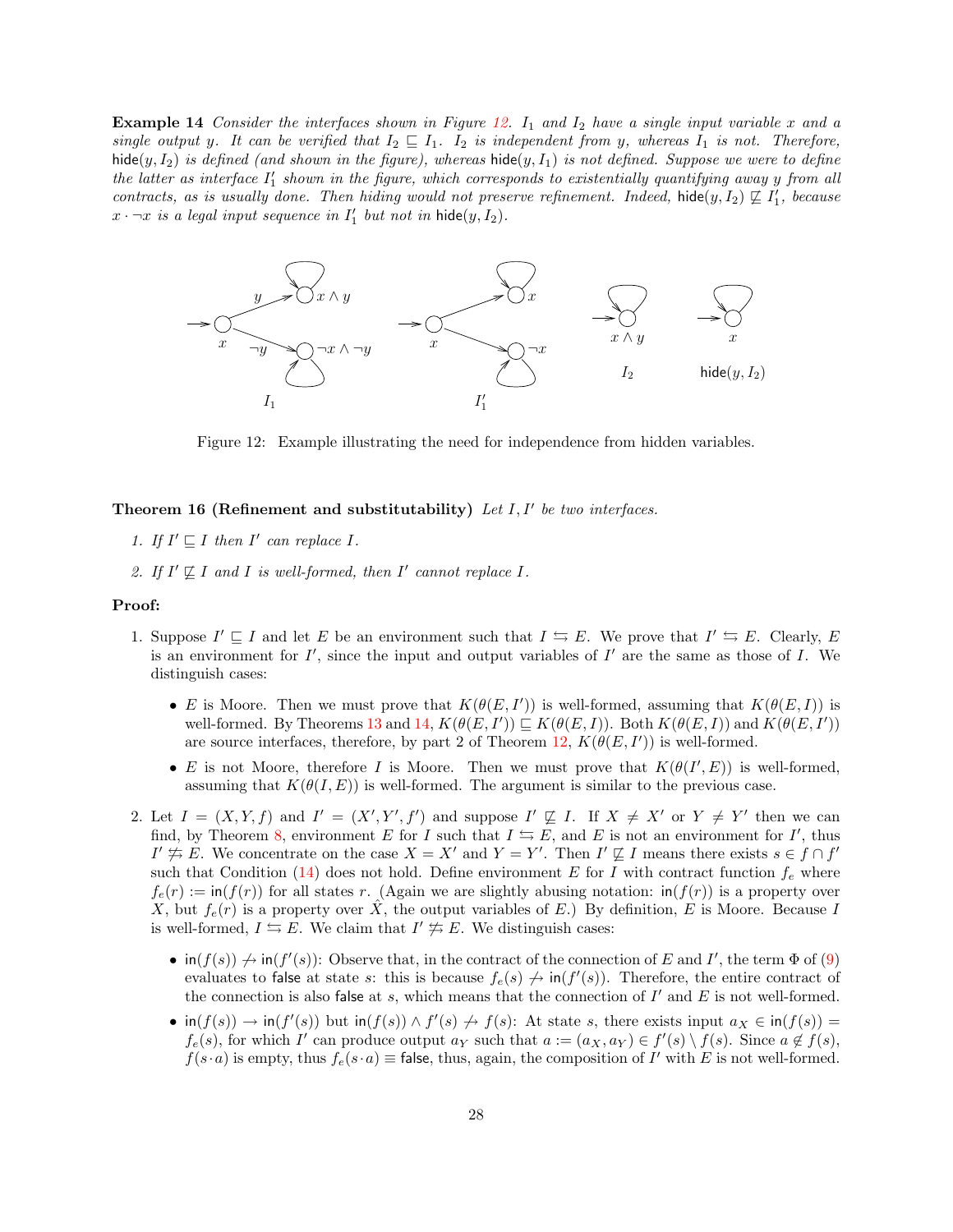The requirement that I be well-formed in part 2 of Theorem  $16$  is necessary, as the following example shows.

**Example 15** Consider the finite-state interfaces I and I' defined by the automata shown in Figure [2.](#page-7-1) Both have a single boolean input variable x.  $I'$  is well-formed but I is not (I is well-formable, however, and  $I'$  is a witness). I'  $\nsubseteq$  I, because at the initial state the input  $x =$  false is legal for I but not for I'. But there is no environment E such that  $I \models E$  but  $I' \not\models E$ .

We end this section with an additional remark on the definition of refinement. As mentioned above, replacing Condition [\(16\)](#page-21-0) with the simpler Condition [\(17\)](#page-21-1) changes the meaning of refinement in a profound way. In particular, part 2 of Theorem [16](#page-27-0) no longer holds, as the following example demonstrates:

**Example [1](#page-5-0)6** Consider interface  $I_1$  from Example 1 and interface  $I_{id} := (\{x\}, \{y\}, x = y)$ . It can be checked that  $I_{id} \sqsubseteq I_1$ . If we used Condition [\(17\)](#page-21-1) instead of Condition [\(16\)](#page-21-0) in the definition of refinement, then  $I_{id}$ would not refine  $I_1$ : this is because  $x = y \nightharpoonup x > 0$ . Yet there is no environment E such that  $I_1 \models E$  but  $I_{id} \not\models E:$  this follows from Theorem [16.](#page-27-0)

### <span id="page-28-0"></span>9 Shared refinement and shared abstraction

A shared refinement operator  $\Box$  is introduced in [\[19\]](#page-37-4) for A/G interfaces, as a mechanism to combine two such interfaces I and I' into a single interface  $I \sqcap I'$  that refines both I and I':  $I \sqcap I'$  is able to accept inputs that are legal in either I or I', and provide outputs that are legal in both I and I'. Because of this,  $I \sqcap I'$ can replace both I and I', which, as argued in  $[19]$ , is important for component reuse. A similar mechanism called fusion has also been proposed in [\[7\]](#page-37-15).

[\[19\]](#page-37-4) also discusses shared refinement for extended (i.e., relational) interfaces and conjectures that it represents the greatest lower bound with respect to refinement. We show that this holds only if a certain condition is imposed. We call this condition shared refinability. It states that for every inputs that is legal in both I and I', the corresponding sets of outputs of I and I' must have a non-empty intersection. Otherwise, it is impossible to provide an output that is legal in both  $I$  and  $I'$ .

<span id="page-28-5"></span>**Definition 17 (Shared refinement)** Two interfaces  $I = (X, Y, f)$  and  $I' = (X', Y', f')$  are shared-refinable if  $X = X'$ ,  $Y = Y'$  and the following formula is true for all  $s \in f \cap f'$ :

<span id="page-28-2"></span><span id="page-28-1"></span>
$$
\forall X : (\text{in}(f(s)) \land \text{in}(f'(s))) \to \exists Y : (f(s) \land f'(s))
$$
\n(28)

In that case, the shared refinement of I and I', denoted  $I \sqcap I'$ , is the interface defined as follows:

<span id="page-28-3"></span>
$$
I \sqcap I' := (X, Y, f_{\sqcap})
$$
  

$$
f_{\sqcap}(s) := (\text{in}(f(s)) \vee \text{in}(f'(s))) \wedge (\text{in}(f(s)) \to f(s)) \wedge (\text{in}(f'(s)) \to f'(s))
$$
 (29)

<span id="page-28-4"></span>**Example 17** Consider interfaces  $I_{00} := (\{x\}, \{y\}, x = 0 \rightarrow y = 0)$  and  $I_{01} := (\{x\}, \{y\}, x = 0 \rightarrow y = 1)$ .  $I_{00}$  and  $I_{01}$  are not shared-refinable because there is no way to satisfy  $y = 0 \land y = 1$  when  $x = 0$ .

For finite-state interfaces, shared refinement is computable. Let  $M_i = (X, Y, L_i, \ell_{0,i}, C_i, T_i)$  be finite-state automata representing  $I_i$ , for  $i = 1, 2$ , respectively. Suppose  $I_1, I_2$  are shared-refinable. Then,  $I_1 \sqcap I_2$  can be represented as the automaton  $M := (X, Y, L_1 \times L_2 \cup L_1 \cup L_2, (\ell_{0,1}, \ell_{0,2}), C, T)$ , where C and T are defined as follows (guard  $g_{both}$  is defined as in [\(19\)](#page-22-3)):

$$
C(\ell) := \begin{cases} (\text{in}(C_1(\ell_1)) \vee \text{in}(C_2(\ell_2))) \wedge (\text{in}(C_1(\ell_1)) \to C_1(\ell_1)) \wedge (\text{in}(C_2(\ell_2)) \to C_2(\ell_2)), & \text{if } \ell = (\ell_1, \ell_2) \in L_1 \times L_2 \\ C_1(\ell), & \text{if } \ell \in L_1 \\ C_2(\ell), & \text{if } \ell \in L_2 \end{cases} (30)
$$
  
\n
$$
T := \{((\ell_1, \ell_2), g_{both} \wedge g_1 \wedge g_2, (\ell'_1, \ell'_2)) \mid (\ell_i, g_i, \ell'_i) \in T_i, \text{ for } i = 1, 2\}
$$
  
\n
$$
\cup \{((\ell_1, \ell_2), \neg C_2(\ell_2) \wedge g_1, \ell'_1) \mid (\ell_1, g_1, \ell'_1) \in T_1\} \cup T_1
$$
  
\n
$$
\cup \{((\ell_1, \ell_2), \neg C_1(\ell_1) \wedge g_2, \ell'_2) \mid (\ell_2, g_2, \ell'_2) \in T_2\} \cup T_2
$$
  
\n(31)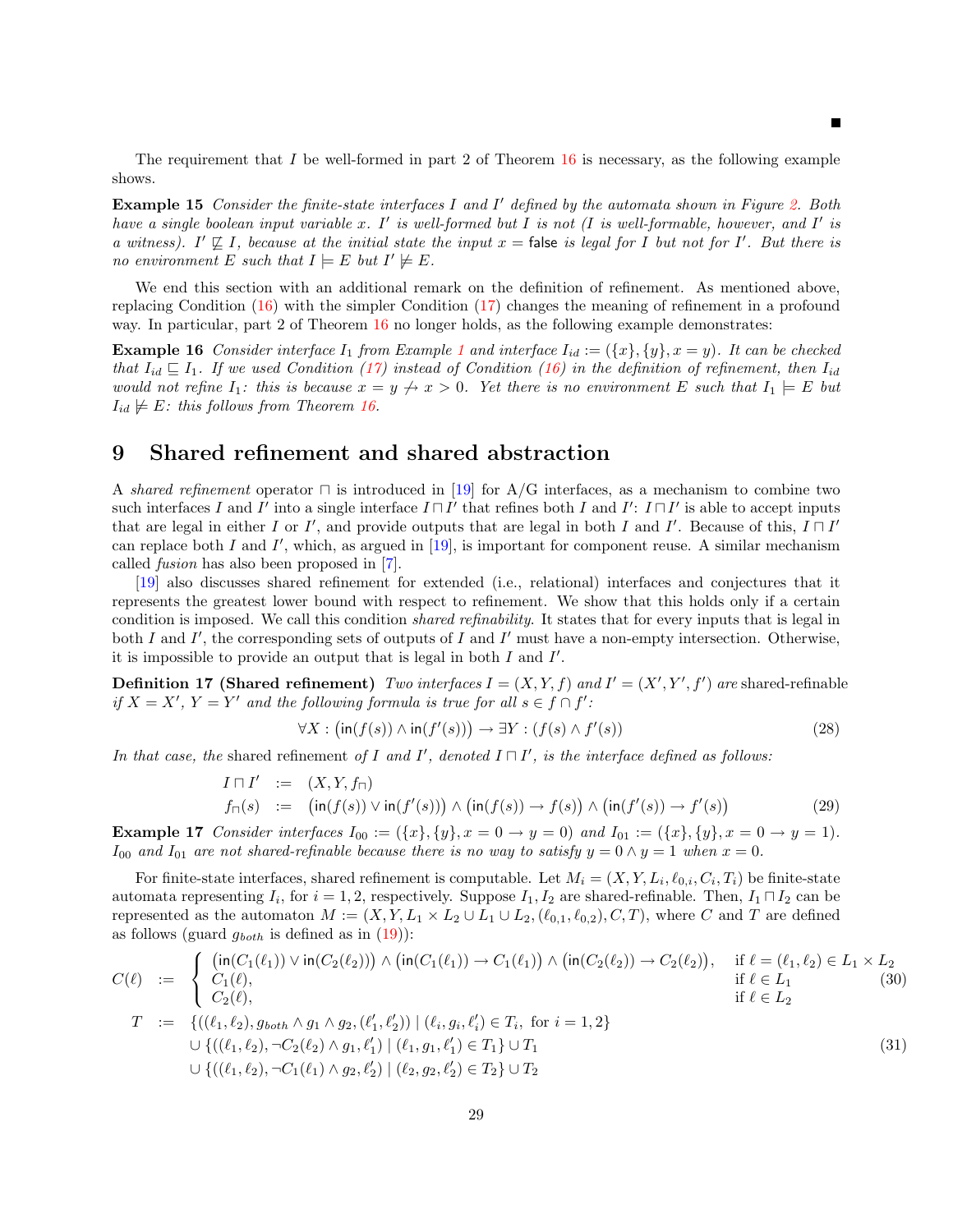As long as the contracts of both  $M_1$  and  $M_2$  are satisfied, M behaves as a synchronous product. If the contract of one automaton is violated, then M continues with the other.

<span id="page-29-1"></span>**Lemma 7** If I and I' are shared-refinable interfaces then

$$
f(I) \cap f(I') \subseteq f(I \sqcap I') \subseteq f(I) \cup f(I')
$$

**Proof:** Let  $I = (X, Y, f)$  and  $I' = (X', Y', f')$ .

 $f \cap f' \subseteq f(I \sqcap I')$ : By induction on the length of states. It holds for the state of length zero, i.e., the empty state  $\varepsilon$ , because  $\varepsilon$  is reachable in any interface. Suppose  $s \cdot a \in f \cap f'$ . Then  $s \in f \cap f'$ , and from the induction hypothesis,  $s \in f(I \sqcap I')$ . Since  $s \cdot a \in f$ ,  $a \models f(s)$ . Since  $s \cdot a \in f'$ ,  $a \models f'(s)$ . Thus  $a \models f(s) \land f'(s)$ . Thus  $a \models (\text{in}(f(s)) \lor \text{in}(f'(s))) \land (\text{in}(f(s)) \rightarrow f(s)) \land (\text{in}(f'(s)) \rightarrow f'(s)) \equiv f_{\sqcap}(s)$ .

 $f(I \sqcap I') \subseteq f \cup f'$ : By induction on the length of states. Basis: It holds for the empty state  $\varepsilon$ . Induction step: Suppose  $s \cdot a \in f(I \cap I')$ . Then  $a \models f_{\sqcap}(s)$ . Also,  $s \in f(I \cap I')$ , and from the induction hypothesis,  $s \in f \cup f'$ . Suppose  $s \in f$  (the other case is symmetric). There are two sub-cases:

Case 1:  $s \in f'$ : Then  $f_{\sqcap}(s) \equiv (\text{in}(f(s)) \vee \text{in}(f'(s))) \wedge (\text{in}(f(s)) \rightarrow f(s)) \wedge (\text{in}(f'(s)) \rightarrow f'(s))$ . Since  $a \models f_{\sqcap}(s), a \models (\text{in}(f(s)) \vee \text{in}(f'(s)))$ . Suppose  $a \models \text{in}(f(s))$  (the other case is symmetric). Then, since  $a \models \textsf{in}(f(s)) \rightarrow f(s)$ , we have  $a \models f(s)$ , thus,  $s \cdot a \in f$ .

Г

Case 2:  $s \notin f'$ : Then  $f_{\sqcap}(s) \equiv f(s)$ , therefore,  $a \models f(s)$ , thus,  $s \cdot a \in f$ .

<span id="page-29-0"></span>**Lemma 8** Let I and I' be shared-refinable interfaces such that  $I = (X, Y, f)$ ,  $I' = (X, Y, f')$  and  $I \sqcap I' = I'$  $(X, Y, f_{\sqcap})$ . Then:

$$
\operatorname{in}(f_{\square}(s)) \equiv \operatorname{in}(f(s)) \vee \operatorname{in}(f'(s))
$$

**Proof:** Using the fact that  $\text{in}(f(s))$  and  $\text{in}(f'(s))$  are properties over X, and the fact that the existential quantifier distributes over disjunctions, we can show the following equivalences:

$$
\operatorname{in}(f_{\sqcap}(s)) \equiv \exists Y : (\operatorname{in}(f(s)) \vee \operatorname{in}(f'(s))) \wedge (\operatorname{in}(f(s)) \to f(s)) \wedge (\operatorname{in}(f'(s)) \to f'(s)) \equiv
$$

$$
(\operatorname{in}(f(s)) \vee \operatorname{in}(f'(s))) \wedge \exists Y : (\neg \operatorname{in}(f(s)) \vee f(s)) \wedge (\neg \operatorname{in}(f'(s)) \vee f'(s)) \equiv
$$

$$
(\operatorname{in}(f(s)) \vee \operatorname{in}(f'(s))) \wedge \exists Y : (\neg \operatorname{in}(f(s)) \wedge \neg \operatorname{in}(f'(s)) \wedge f'(s) \vee f(s) \wedge \neg \operatorname{in}(f'(s)) \vee f(s) \wedge f'(s)) \equiv
$$

$$
(\operatorname{in}(f(s)) \vee \operatorname{in}(f'(s))) \wedge (\neg \operatorname{in}(f(s)) \wedge \operatorname{in}(f'(s)) \vee \operatorname{in}(f(s)) \wedge \neg \operatorname{in}(f'(s)) \vee (\exists Y : f(s) \wedge f'(s))
$$

Clearly, the last formula implies  $\text{in}(f(s)) \vee \text{in}(f'(s))$ . The converse also holds, thanks to shared-refinability Condition [\(28\)](#page-28-2).

**Theorem 17 (Greatest lower bound)** If I and I' are shared-refinable interfaces then  $(I \sqcap I') \sqsubseteq I$ ,  $(I \sqcap I')$  $I' \subseteq I'$ , and for any interface I'' such that  $I'' \subseteq I$  and  $I'' \subseteq I'$ , we have  $I'' \subseteq (I \sqcap I')$ .

**Proof:** Since  $I$  and  $I'$  are shared-refinable, they have the same sets of input and output variables. Let  $I = (X, Y, f)$  and  $I' = (X, Y, f')$ . Let  $I \sqcap I' = (X, Y, f_{\sqcap})$ . To prove  $(I \sqcap I') \sqsubseteq I$ , we need to show

$$
\operatorname{in}(f(s)) \to \operatorname{in}(f_{\sqcap}(s))
$$

$$
(\operatorname{in}(f(s)) \land f_{\sqcap}(s)) \to f(s)
$$

The first condition follows from Lemma [8](#page-29-0) and the second by definition of  $f_{\Box}$ . The proof for  $(I \Box I') \sqsubseteq I'$  is symmetric. Thus,  $I \sqcap I'$  is a lower bound of I and I'.

To show that  $I \sqcap I'$  is the greatest lower bound, let  $I'' = (X, Y, f'')$ . To prove  $I'' \sqsubseteq (I \sqcap I')$  we must prove  $\text{in}(f_{\Pi}(s)) \to \text{in}(f''(s))$  and  $\text{in}(f_{\Pi}(s)) \wedge f''(s) \to f_{\Pi}(s)$ . By Lemma [8](#page-29-0) and the definition of  $f_{\Pi}$ , these conditions become:

$$
\left(\operatorname{in}(f(s)) \vee \operatorname{in}(f'(s))\right) \to \operatorname{in}(f''(s))
$$
  

$$
\left(\left(\operatorname{in}(f(s)) \vee \operatorname{in}(f'(s))\right) \wedge f''(s)\right) \to \left(\left(\operatorname{in}(f(s)) \vee \operatorname{in}(f'(s))\right) \wedge \left(\operatorname{in}(f(s)) \to f(s)\right) \wedge \left(\operatorname{in}(f'(s)) \to f'(s)\right)\right)
$$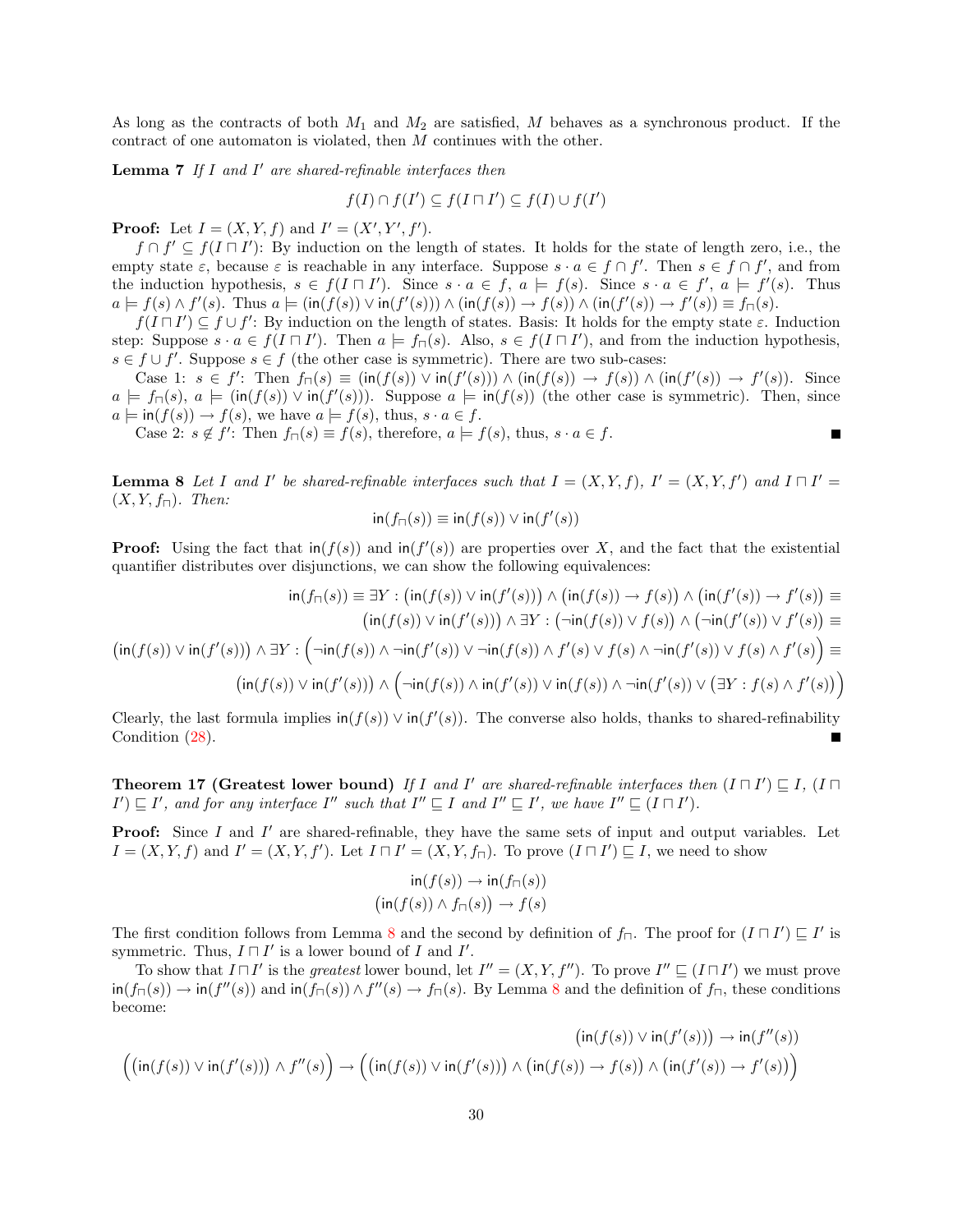From hypotheses  $I'' \sqsubseteq I$  and  $I'' \sqsubseteq I'$  we get  $\text{in}(f(s)) \to \text{in}(f''(s))$  and  $\text{in}(f'(s)) \to \text{in}(f''(s))$ , from which the first condition follows. We also get  $\text{in}(f(s)) \wedge f''(s) \to f(s)$  and  $\text{in}(f'(s)) \wedge f''(s) \to f'(s)$ , therefore,

$$
(\text{in}(f(s)) \vee \text{in}(f'(s))) \wedge f''(s) \rightarrow (f(s) \wedge f'(s)),
$$

from which the second condition follows.

Theorem 18 (Shared-refinement preserves well-formedness) If I and I' are shared-refinable interfaces and both are well-formed, then  $I \sqcap I'$  is well-formed.

**Proof:** Let  $I = (X, Y, f)$ ,  $I' = (X, Y, f')$  and  $I \sqcap I' = (X, Y, f_{\sqcap})$ . Let  $s \in f_{\sqcap}$ . By Lemma [7,](#page-29-1)  $s \in f \cup f'$ . Suppose  $s \in f$ . By hypothesis,  $f(s) \neq \emptyset$ . Let  $a \in f(s)$  and  $a = (a_X, a_Y)$  where  $a_X \in \mathcal{A}(X)$  and  $a_Y \in \mathcal{A}(Y)$ . Clearly,  $a_X \in \text{in}(f(s))$ . If  $a_X \notin \text{in}(f'(s))$  then a clearly satisfies Formula [\(29\)](#page-28-3), thus  $a \in f_{\square}(s)$ . If  $a_X \in \text{in}(f'(s))$  then  $a_X \in \text{in}(f(s)) \cap \text{in}(f'(s))$ , therefore, by shared-refinability Condition [\(28\)](#page-28-2), there must exist  $a'_Y \in \mathcal{A}(Y)$  such that  $(a_X, a'_Y) \in f(s) \cap f'(s)$ . Then  $(a_X, a'_Y)$  clearly satisfies Formula [\(29\)](#page-28-3), thus  $(a_X, a'_Y) \in f_{\sqcap}(s)$ . The case  $s \in f'$  is symmetric.

It is useful to consider the dual operator to  $\Box$ , that we call shared abstraction and denote  $\Box$ . Contrary to  $\Box$ ,  $\Box$  is always defined, provided the interfaces have the same input and output variables:

<span id="page-30-1"></span>**Definition 18 (Shared abstraction)** Two interfaces  $I = (X, Y, f)$  and  $I' = (X', Y', f')$  are sharedabstractable if  $X = X'$  and  $Y = Y'$ . In that case, the shared abstraction of I and I', denoted  $I \sqcup I'$ , is the interface:

$$
I \sqcup I' := (X, Y, f_{\sqcup})
$$
  
\n
$$
f_{\sqcup}(s) := \begin{cases} \operatorname{in}(f(s)) \wedge \operatorname{in}(f'(s)) \wedge (f(s) \vee f'(s)) & \text{if } s \in f \cap f' \\ f(s) & \text{if } s \in f \setminus f' \\ f'(s) & \text{if } s \in f' \setminus f \end{cases}
$$
\n(32)

Notice that it suffices to define  $f_{\Box}(s)$  for  $s \in f \cup f'$ . Indeed, the above definition inductively implies  $f\lrcorner \subseteq f\cup f'$ :

<span id="page-30-0"></span>**Lemma 9** If  $I$  and  $I'$  are shared-abstractable interfaces then

$$
f(I) \cap f(I') \subseteq f(I \sqcup I') \subseteq f(I) \cup f(I')
$$

**Proof:** Let  $I = (X, Y, f)$ ,  $I' = (X, Y, f')$  and  $I \sqcup I' = (X, Y, f_{\sqcup})$ . We prove  $f_{\sqcup} \subseteq f \cup f'$  by induction on the length of states. Basis: it holds for  $\varepsilon$ . Step: let  $s \cdot a \in f_{\square}$ . Then  $a \in f_{\square}(s)$ . Thus  $s \in f_{\square}$  and from the induction hypothesis,  $s \in f \cup f'$ . There are three cases:

- $s \in f \cap f'$ : Then  $a \models \text{in}(f(s)) \land \text{in}(f'(s)) \land (f(s) \lor f'(s))$ , thus,  $a \in f(s) \cup f'(s)$ . Thus  $s \cdot a \in f \cup f'$ .
- $s \in f \setminus f'$ : Then  $a \models f(s)$ , thus  $s \cdot a \in f$ .
- $s \in f' \setminus f$ : Then  $a \models f'(s)$ , thus  $s \cdot a \in f'$ .

The proof  $f \cap f' \subseteq f_{\sqcup}$  is also by induction. Let  $s \cdot a \in f \cap f'$ . Then  $a \in f(s) \cap f'(s)$ , so  $s \in f \cap f'$ . Clearly then,  $a \models f_{\sqcup}(s)$ , thus  $s \cdot a \in f_{\sqcup}$ .

For finite-state interfaces, shared abstraction is computable. Let  $M_i = (X, Y, L_i, \ell_{0,i}, C_i, T_i)$  be finitestate automata representing  $I_i$ , for  $i = 1, 2$ , respectively. Suppose  $I_1, I_2$  are shared-abstractable. Then,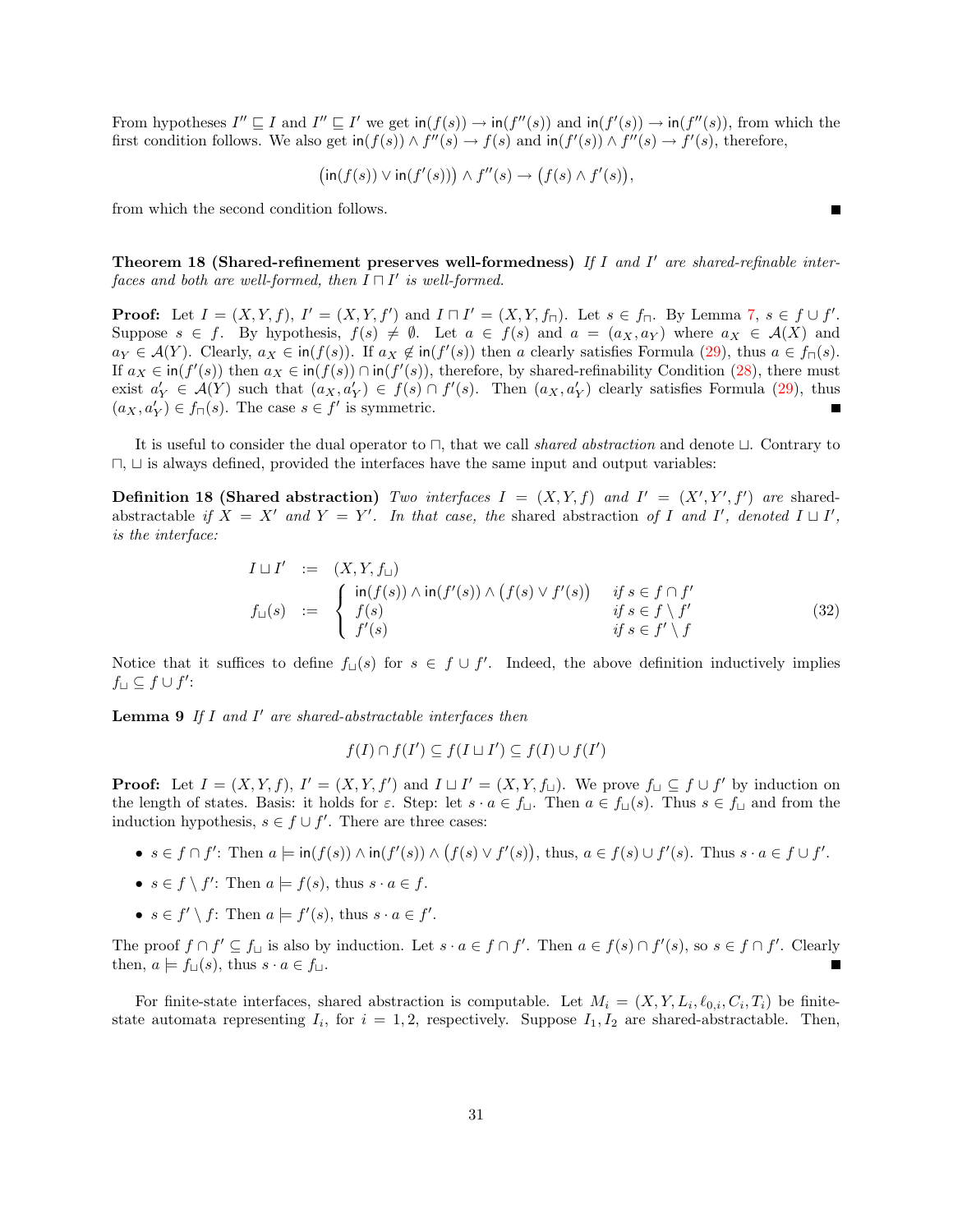$I_1 \sqcup I_2$  can be represented as the automaton  $M := (X, Y, L_1 \times L_2 \cup L_1 \cup L_2, (\ell_{0,1}, \ell_{0,2}), C, T)$ , where C and T are defined as follows (guard  $g_{both}$  is defined as in  $(19)$ ):

$$
C(\ell) := \begin{cases} \n\text{in}(C_1(\ell_1)) \wedge \text{in}(C_2(\ell_2)) \wedge (L_1(\ell_1) \vee C_2(\ell_2)), & \text{if } \ell = (\ell_1, \ell_2) \in L_1 \times L_2 \\
C_1(\ell), & \text{if } \ell \in L_1 \\
C_2(\ell), & \text{if } \ell \in L_2\n\end{cases} \tag{33}
$$
\n
$$
T := \{((\ell_1, \ell_2), g_{both} \wedge g_1 \wedge g_2, (\ell'_1, \ell'_2)) \mid (\ell_i, g_i, \ell'_i) \in T_i, \text{ for } i = 1, 2\}
$$
\n
$$
\cup \{((\ell_1, \ell_2), \text{in}(C_1(\ell_1)) \wedge \text{in}(C_2(\ell_2)) \wedge \neg C_2(\ell_2) \wedge g_1, \ell'_1) \mid (\ell_1, g_1, \ell'_1) \in T_1\} \cup T_1 \tag{34}
$$
\n
$$
\cup \{((\ell_1, \ell_2), \text{in}(C_1(\ell_1)) \wedge \text{in}(C_2(\ell_2)) \wedge \neg C_1(\ell_1) \wedge g_2, \ell'_2) \mid (\ell_2, g_2, \ell'_2) \in T_2\} \cup T_2
$$

Like the automaton for  $I \sqcap I'$ , M behaves as the synchronous product of  $M_1$  and  $M_2$ , as long as the contracts of both are satisfied. When the contract of one is violated, then M continues with the other.

<span id="page-31-0"></span>**Theorem 19 (Least upper bound)** If I and I' are shared-abstractable interfaces then  $I \subseteq (I \sqcup I')$ , I'  $\sqsubseteq$  $(I \sqcup I')$ , and for any interface I'' such that  $I \sqsubseteq I''$  and  $I' \sqsubseteq I''$ , we have  $(I \sqcup I') \sqsubseteq I''$ .

**Proof:** Let  $I = (X, Y, f), I' = (X, Y, f')$  and  $I \sqcup I' = (X, Y, f_{\sqcup}).$  Consider  $s \in f \cap f_{\sqcup}.$  There are two cases:

•  $s \in f'$ : Then

$$
\text{in}(f_{\sqcup}(s)) \equiv \text{in}\Big(\text{in}(f(s)) \land \text{in}(f'(s)) \land (f(s) \lor f'(s))\Big) \equiv \text{in}(f(s)) \land \text{in}(f'(s)) \land \text{in}(f(s) \lor f'(s)) \equiv \text{in}(f(s)) \land \text{in}(f'(s)) \land \text{in}(f'(s)) \land \text{in}(f'(s)) \land \text{in}(f'(s)) \Big)
$$

and the refinement conditions for  $I \subseteq (I \sqcup I')$  become

$$
\begin{array}{rcl} \bigl(\operatorname{in}(f(s))\wedge \operatorname{in}(f'(s))\bigr) & \to & \operatorname{in}(f(s)) \\ \bigl(\operatorname{in}(f(s))\wedge \operatorname{in}(f'(s))\wedge f(s)\bigr) & \to & \Bigl(\operatorname{in}(f(s))\wedge \operatorname{in}(f'(s))\wedge \bigl(f(s)\vee f'(s)\bigr)\Bigr) \end{array}
$$

which clearly hold.

•  $s \notin f'$ : Then  $\text{in}(f(\textbf{s})) \equiv \text{in}(f(s))$ , and the refinement conditions for  $I \sqsubseteq (I \sqcup I')$  become  $\text{in}(f(s)) \rightarrow$  $\text{in}(f(s))$  and  $\text{in}(f(s)) \wedge f(s) \rightarrow f(s)$ , which clearly hold.

This proves  $I \subseteq (I \sqcup I')$ . Similarly we show  $I' \subseteq (I \sqcup I')$ .

Now, let  $I'' = (X, Y, f'')$  and consider  $s \in f_{\sqcup} \cap f''$ . By Lemma  $9, s \in (f \cup f') \cap f''$  $9, s \in (f \cup f') \cap f''$ . To show  $(I \sqcup I') \sqsubseteq I''$ , we need to show  $\text{in}(f''(s)) \to \text{in}(f_{\sqcup}(s))$  and  $\text{in}(f''(s)) \land f_{\sqcup}(s) \to f''(s)$ . We reason by cases:

- $s \in f \cap f' \cap f''$ : then the proof obligations above become:  $\text{in}(f''(s)) \to \text{in}(f(s)) \land \text{in}(f'(s))$  and  $\text{sin}(f''(s)) \wedge \text{sin}(f(s)) \wedge \text{sin}(f'(s)) \wedge (f(s) \vee f'(s)) \rightarrow f''(s)$ . From hypotheses  $s \in f \cap f', I \sqsubseteq I''$  and  $I' \sqsubseteq I''$ we get  $\text{in}(f''(s)) \to \text{in}(f(s))$  and  $\text{in}(f''(s)) \to \text{in}(f'(s))$ , from which the first condition follows. We also get  $\text{in}(f''(s)) \wedge f(s) \to f''(s)$  and  $\text{in}(f''(s)) \wedge f'(s) \to f''(s)$ , therefore,  $\text{in}(f''(s)) \wedge (f(s) \vee f'(s)) \to f''(s)$ , from which the second condition follows.
- $s \in (f \setminus f') \cap f''$ : then the proof obligations become:  $\text{in}(f''(s)) \to \text{in}(f(s))$  and  $\text{in}(f''(s)) \wedge f(s) \to f''(s)$ , which hold from hypotheses  $s \in f \cap f''$  and  $I \sqsubseteq I''$ .

П

•  $s \in (f' \setminus f) \cap f''$ : similar to the previous case.

Notice that, even when  $I, I'$  are both well-formed,  $I \sqcup I'$  may be non-well-formed, or even non-wellformable. This occurs, for instance, when I and I' are stateless with contracts  $\phi$  and  $\phi'$  such that  $\text{in}(\phi) \wedge \text{in}(\phi')$ is false. This does not contradict Theorem [19](#page-31-0) since false is refined by any contract, as observed earlier.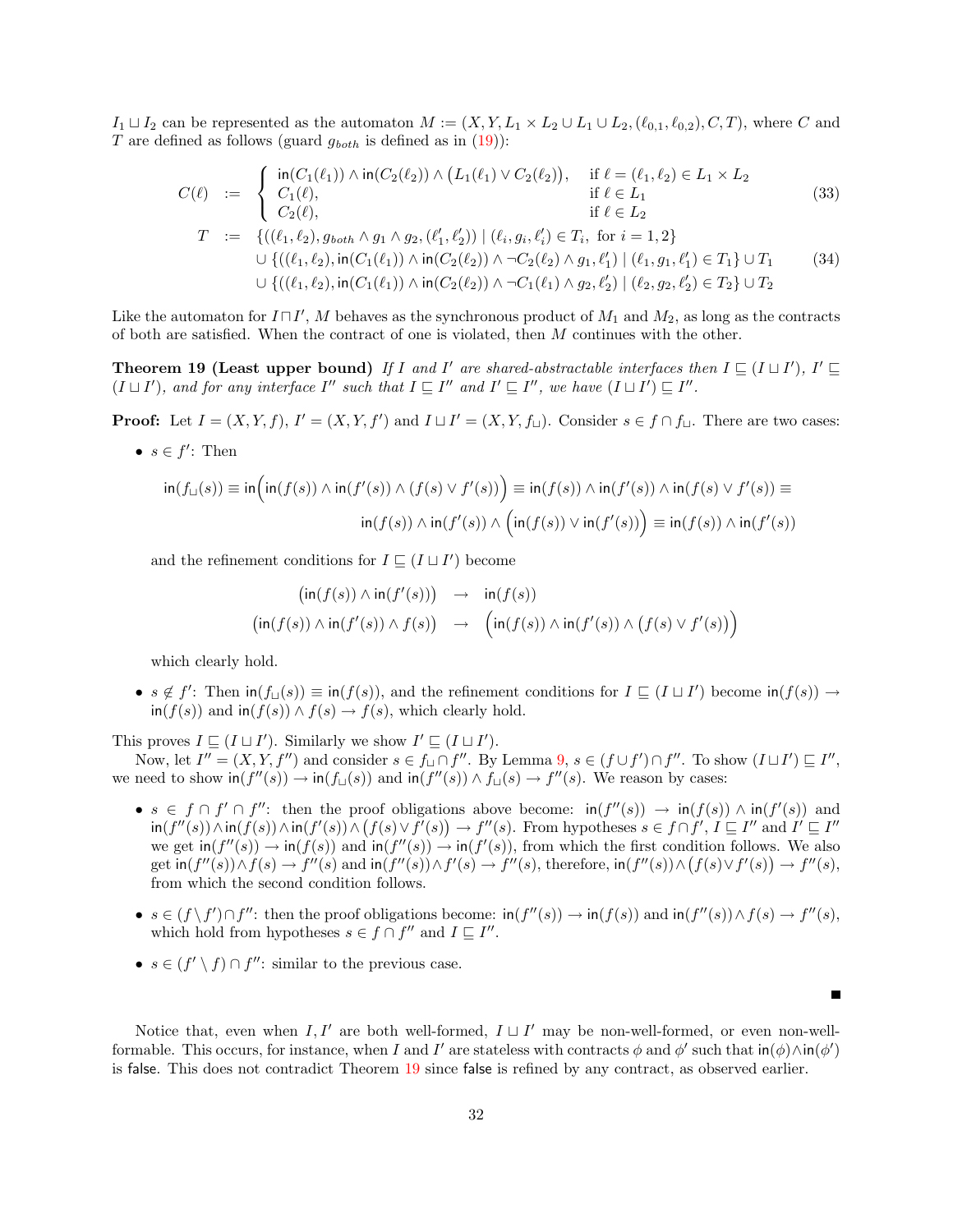### <span id="page-32-0"></span>10 The input-complete case

Input-complete interfaces do not restrict the set of input values, although they may provide no guarantees when the input values are illegal. Although input-complete interfaces are a special case of general interfaces, it is instructive to study them separately for two reasons: first, input-completeness makes things much simpler, thus easier to understand and implement; second, some interesting properties hold for input-complete interfaces but not in general.

<span id="page-32-1"></span>Theorem 20 Every well-formed source interface is input-complete. So is every well-formed Moore interface.

**Proof:** Let I be a well-formed interface with contract f. If I is a source interface then it has no input variables. In that case,  $\text{in}(f(s))$  is a formula with no free variables, therefore, it is equivalent to either true or false. I is well-formed, so  $\ln(f(s))$  must be true for all s. If I is Moore then  $f(s)$  refers to no input variables, therefore, again  $\text{in}(f(s))$  has no free variables.

<span id="page-32-3"></span>Theorem 21 Every input-complete interface is well-formed.

**Proof:** Let  $I = (X, Y, f)$  be an input-complete interface. Then  $\text{in}(f(s))$  is valid for all  $s \in A(X \cup Y)^*$ , i.e.,  $\exists Y : f(s) \equiv$  true for any assignment over X. Let  $a_X$  be an assignment over X (note that  $a_X$  is defined even when X is empty). Then there exists an assignment  $a_Y$  on Y such that the combined assignment  $(a_X, a_Y)$ on  $X \cup Y$  satisfies  $f(s)$ . Thus,  $f(s)$  is satisfiable, which means I is well-formed.

Every interface I can be turned into an input-complete interface  $IC(I)$  that refines I:

**Definition 19 (Input-completion)** Consider an interface  $I = (X, Y, f)$ . The input-completion of I, denoted  $\mathsf{IC}(I)$ , is the interface  $\mathsf{IC}(I) := (X, Y, f_{ic})$ , where  $f_{ic}(s) := f(s) \vee \neg \mathsf{in}(f(s))$ , for all  $s \in \mathcal{A}(X \cup Y)^*$ .

<span id="page-32-2"></span>Theorem 22 (Input-completion refines original) If  $I$  is an interface then:

- 1.  $IC(I)$  is an input-complete interface.
- 2. IC(I)  $\sqsubseteq$  I.

**Proof:** Let  $I = (X, Y, f)$  and  $IC(I) = (X, Y, f_{ic})$ . Let  $s \in \mathcal{A}(X \cup Y)^*$ .

- 1.  $\text{in}(f_{ic}(s)) \equiv \exists Y : (f(s) \vee \neg \text{in}(f(s))) \equiv (\exists Y : f(s)) \vee \neg \text{in}(f(s)) \equiv \text{in}(f(s)) \vee \neg \text{in}(f(s)) \equiv \text{true}, \text{thus}, \text{IC}(I)$ is input-complete.
- 2. Obviously,  $\text{in}(f(s)) \to \text{in}(f_{ic}(s))$ . We need to show that  $(\text{in}(f(s)) \wedge (f(s) \vee \neg \text{in}(f(s)))) \to f(s)$ . The premise can be rewritten as  $(\text{in}(f(s)) \wedge f(s)) \vee (\text{in}(f(s)) \wedge \neg \text{in}(f(s))) \equiv \text{in}(f(s)) \wedge f(s)$ , which clearly implies  $f(s)$ .

Г

Theorems [22](#page-32-2) and [16](#page-27-0) imply that for any environment E, if  $I \models E$  then  $\mathsf{IC}(I) \models E$ . The converse does not hold in general (see Examples [1](#page-5-0) and [9,](#page-19-3) and observe that  $I_2$  is the input-complete version of  $I_1$ ).

Composition by connection reduces to conjunction of contracts for input-complete interfaces, and preserves input-completeness:

<span id="page-32-4"></span>**Theorem 23 (Connection preserves input-completeness)** Let  $I_i = (X_i, Y_i, f_i)$ ,  $i = 1, 2$ , be disjoint input-complete interfaces, and let  $\theta$  be a connection between  $I_1, I_2$ . Then the contract f of the composite interface  $\theta(I_1, I_2)$  is such that for all  $s \in \mathcal{A}(X_{\theta(I_1, I_2)} \cup Y_{\theta(I_1, I_2)})^*$ 

$$
f(s) \equiv f_1(s) \wedge f_2(s) \wedge \rho_\theta
$$

Moreover,  $\theta(I_1, I_2)$  is input-complete.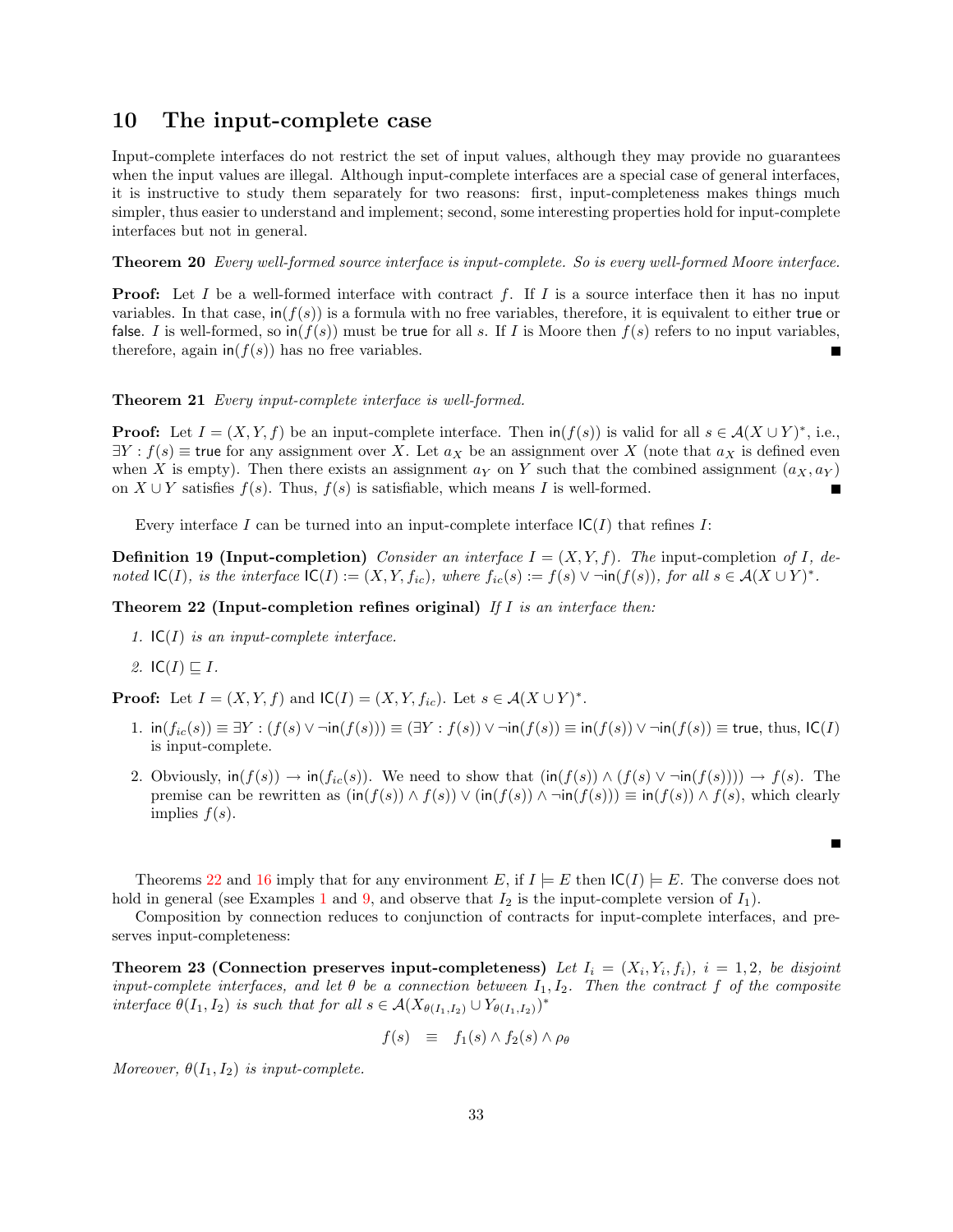**Proof:** In f, the term  $\Phi$  defined in Formula [\(9\)](#page-9-0) is equivalent to true because  $\text{in}(f_2(s_2)) \equiv \text{true}$ . To see that  $\theta(I_1, I_2)$  is input-complete, consider a state  $s \in \mathcal{A}(X_{\theta(I_1,I_2)} \cup Y_{\theta(I_1,I_2)})^*$  and let a be an assignment over  $X_{\theta(I_1,I_2)}$ . Since  $\textsf{in}(f_1(s_1)) \equiv \textsf{true}$ , and  $X_1 \subseteq X_{\theta(I_1,I_2)}$ , there exists an assignment b over  $Y_1$  such that  $(a, b) \models f_1(s_1)$ . Let c be an assignment over  $\textsf{Inv}(\theta)$  such that  $(b, c) \models \rho_\theta$ : such an assignment can always be found by setting  $c(x)$  to the value that b assigns to y, where  $(y, x) \in \theta$ . Since  $\text{in}(f_2(s_2)) \equiv \text{true}$ , there exists an assignment d over  $Y_2$  such that  $(a, c, d) \models f_2(s_2)$ . Combining the assignments we get  $(a, b, c, d) \models f_1(s_1) \land f_2(s_2) \land \rho_\theta \equiv f(s)$ , therefore,  $\theta(I_1, I_2)$  is input-complete. Г

It is important to note that the "demonic" interpretation of non-determinism used in our definition of connection is necessary in order for connection to preserve refinement (Theorem [13\)](#page-24-0). In particular, adopting the "angelic" interpretation of non-determinism would result in the standard definition of connection as composition of relations:  $f_1(s) \wedge f_2(s) \wedge \rho_\theta$ . This works for input-complete interfaces, as shown above, but not for general interfaces, as illustrated in the following example.

### <span id="page-33-0"></span>Example 18 Let

$$
I_{10} := (\{x\}, \{y\}, x = 0 \land (y = 0 \lor y = 1))
$$
  

$$
I_{12} := (\{z\}, \{w\}, z = 0 \land w = 0)
$$

Let  $\theta := \{(y, z)\}\.$  The conjunction of the contracts of  $I_{10}$  and  $I_{12}$ , together with the equality  $y = z$  imposed by the connection  $\theta$ , gives the contract  $x = 0 \wedge (y = 0 \vee y = 1) \wedge z = 0 \wedge w = 0 \wedge y = z$ , which is equivalent to  $x = y = z = w = 0$ , which is clearly satisfiable. Therefore, we could interpret the composite interface  $\theta(I_{10}, I_{12})$  as the interface

$$
(\{x\}, \{y, z, w\}, x = y = z = w = 0)
$$

Now, consider the interface:

$$
I_{11} := (\{x\}, \{y\}, x = 0 \land y = 1)
$$

It can be checked that  $I_{11} \sqsubseteq I_{10}$ . But if we connect  $I_{11}$  to  $I_{12}$ , we find that the conjunction of their contracts (with the connection  $y = z$ ) is unsatisfiable. Therefore, if we used conjunction for composition by connection, then the composite interface  $\theta(I_{11}, I_{12})$  would not refine  $\theta(I_{10}, I_{12})$ , even though  $I_{11}$  refines  $I_{10}$ , i.e., Theorem [13](#page-24-0) would not hold.

Input-complete interfaces alone do not help in avoiding problems with arbitrary feedback compositions: indeed, in the example given in the introduction both interfaces  $I_{true}$  and  $I_{y\neq x}$  are input-complete.<sup>[5](#page-33-1)</sup> This means that in order to add a feedback connection  $(y, x)$  in an input-complete interface, we must still ensure that this interface is Moore w.r.t. input  $x$ . In that case, feedback preserves input-completeness.

<span id="page-33-2"></span>**Theorem 24 (Feedback preserves input-completeness)** Let  $I = (X, Y, f)$  be an input-complete interface which is also Moore with respect to some  $x \in X$ . Let  $\kappa = (y, x)$  be a feedback connection on I. Then  $\kappa(I)$  is input-complete.

**Proof:** By definition,  $\kappa(I) = (X \setminus \{x\}, Y \cup \{x\}, f_{\kappa})$ , where  $f_{\kappa}(s) \equiv f(s) \wedge (x = y)$ , for all  $s \in \mathcal{A}(X \cup Y)^*$ . Let  $s \in A(X \cup Y)^*$ . We must show that  $\text{in}(f_{\kappa}(s)) \equiv \exists Y \cup \{x\} : f(s) \wedge (x = y)$  is valid. Because  $f(s)$  does not refer to x, we have  $\exists Y \cup \{x\} : f(s) \wedge (x = y) \equiv \exists Y : \exists x : f(s) \wedge (x = y) \equiv \exists Y : (f(s) \wedge (\exists x : x = y)) \equiv \exists y : f(s) \wedge (x = y) \equiv \exists y : (f(s) \wedge (\exists x : x = y))$  $\exists Y : f(s) \equiv \text{in}(f(s)) \equiv \text{true}.$ 

**Theorem 25 (Hiding preserves input-completeness)** Let  $I = (X, Y, f)$  be an input-complete interface and let  $y \in Y$ , such that f is independent from y. Then, hide $(y, I)$  is input-complete.

<span id="page-33-1"></span><sup>&</sup>lt;sup>5</sup> It is not surprising that input-complete interfaces alone cannot solve the problems with arbitrary feedback compositions, since these are general problems of causality, not particular to interfaces.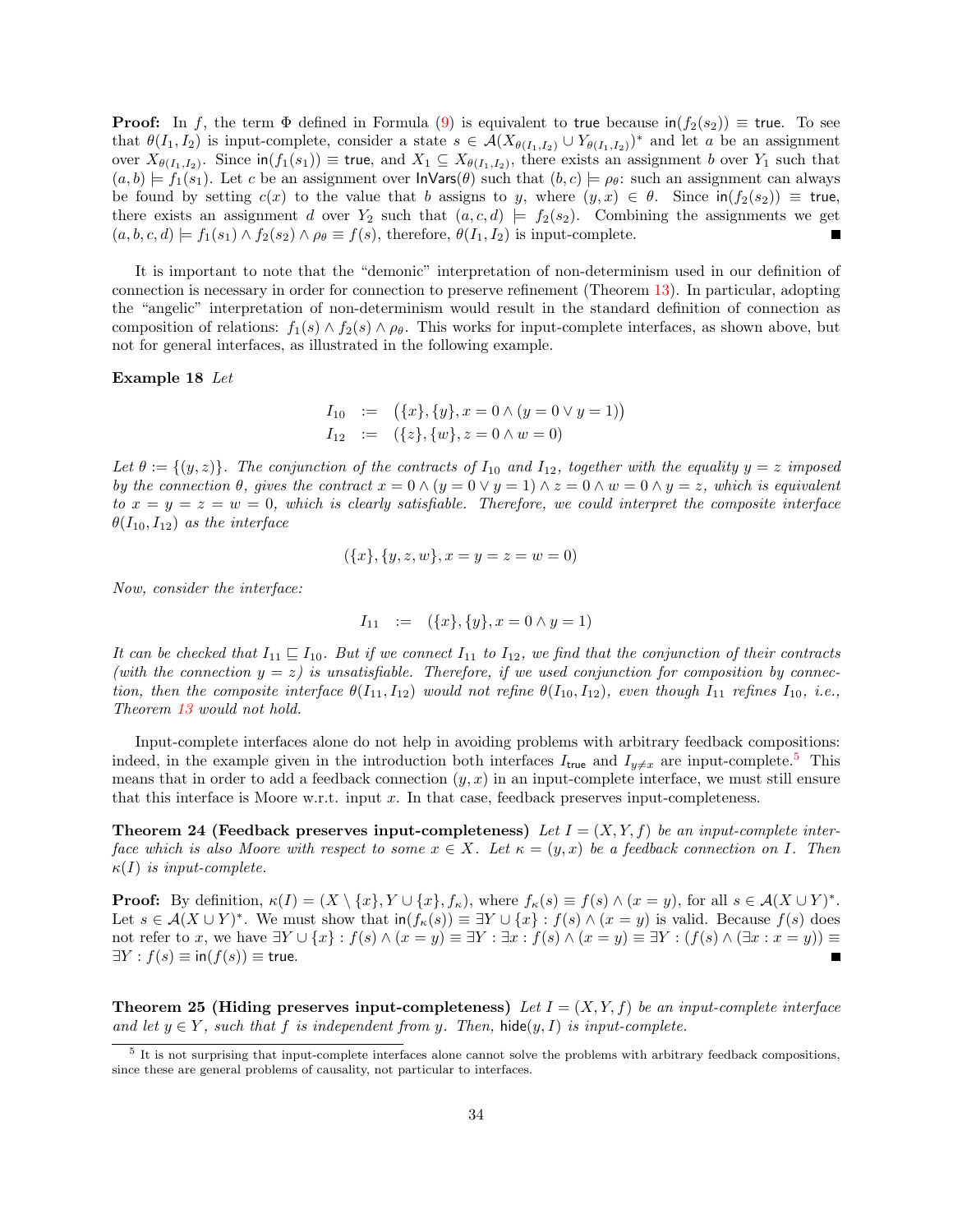**Proof:** I is input-complete means  $\text{in}(f(s))$  is valid for all  $s \in \mathcal{A}(X \cup Y)^*$ . We must show that  $\exists Y \setminus \{y\}$ :  $(\exists y : f(s))$  is valid: the latter formula is equivalent to  $\exists Y : f(s)$ , i.e., in $(f(s))$ .

<span id="page-34-2"></span>Theorem 26 (Refinement for input-complete interfaces) Let I and I' be input-complete interfaces. Then  $I' \sqsubseteq I$  iff  $f(I') \subseteq f(I)$ .

Proof: Follows directly from Definitions [16](#page-20-4) and [3.](#page-5-1)

For input-complete interfaces, the shared-refinability condition, i.e., Condition [\(28\)](#page-28-2), simplifies to

$$
\forall X: \exists Y: f(s) \land f'(s)
$$

Clearly, this condition does not always hold. Indeed, the interfaces of Example [17](#page-28-4) are not shared-refinable, even though they are input-complete. For shared-refinable input-complete interfaces, shared refinement reduces to intersection. Dually, for shared-abstractable input-complete interfaces, shared abstraction reduces to union.

<span id="page-34-4"></span>Theorem 27 (Shared refinement and abstraction for input-complete interfaces) Let I and I' be input-complete interfaces.

- 1. If I and I' are shared-refinable then  $f(I \sqcap I') = f(I) \cap f(I')$ .
- 2. If I and I' are shared-abstractable then  $f(I \sqcup I') = f(I) \cup f(I')$ .

Proof: Follows directly from Definitions [17,](#page-28-5) [18](#page-30-1) and [3.](#page-5-1)

As the above presentation shows, input-complete interfaces are much simpler than general interfaces: refinement is implication of contracts, composition is conjunction, and so on. Then, a legitimate question is, why consider non-input-complete interfaces at all? There are mainly two reasons.

First, non-input-complete interfaces can be used to model situations that cannot be modeled by inputcomplete interfaces. For example, consider modeling a component implementing some procedure that requires certain conditions on its inputs to be satisfied, otherwise it may not terminate. We can capture the specification of this component as an interface, by imposing these conditions in the contract of the interface. But we cannot capture the same specification as an input-complete interface: for what would the output be when the input conditions are violated? We cannot simply add an extra output taking values in  $\{T, NT\}$ , for "terminates" and "does not terminate", since non-termination is not an observable property.

Second, even in the case where we could use input-complete interfaces to capture a specification, we may decide not to do so, in order to allow for local compatibility checks. In particular, when connecting two interfaces  $I$  and  $I'$ , we may want to check that their composition is well-formed before proceeding to form an entire interface diagram. Input-complete interfaces are always well-formed and so are their compositions (Theorems [21,](#page-32-3) [23](#page-32-4) and [24\)](#page-33-2), therefore, local compatibility checks provide useful information only in the noninput-complete case.

# <span id="page-34-0"></span>11 The deterministic case

In this section we state some properties of the theory in the case of deterministic interfaces. First, sink interfaces are by definition deterministic:

<span id="page-34-3"></span>Theorem 28 All sink interfaces are deterministic.

<span id="page-34-1"></span>Composition by connection reduces to composition of relations when the source interface is deterministic:

Е

Е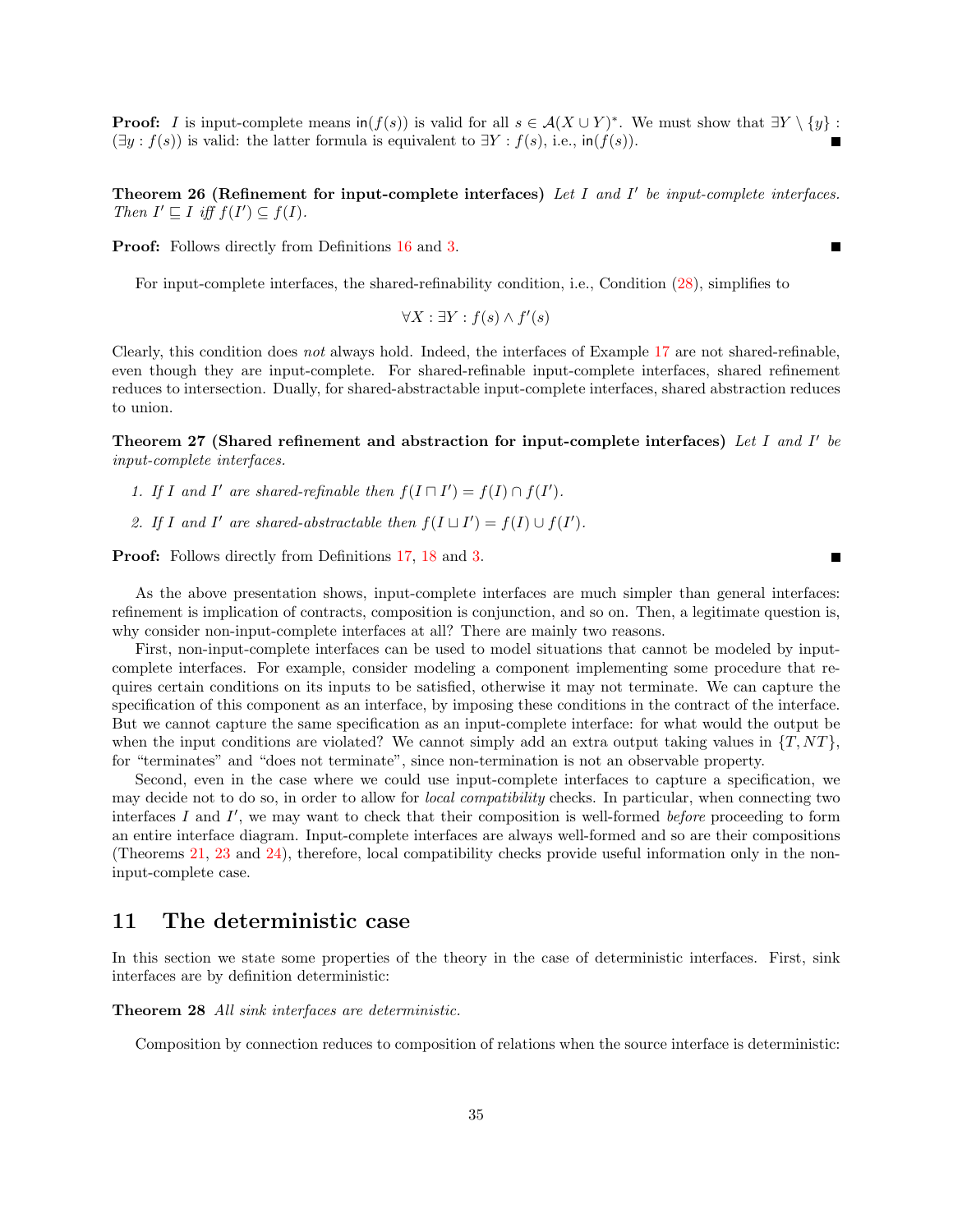**Theorem 29** Consider two disjoint interfaces,  $I_i = (X_i, Y_i, f_i)$ ,  $i = 1, 2$ , and a connection  $\theta$  between  $I_1, I_2$ . Let  $\theta(I_1, I_2) = (X, Y, f)$ . If  $I_1$  is deterministic, then  $f(s) \equiv f_1(s_1) \wedge f_2(s_2) \wedge \rho_{\theta}$  for all states s.

**Proof:** Following Definition [9,](#page-8-2) it suffices to prove that the formula

$$
(f_1(s_1) \wedge f_2(s_2) \wedge \rho_\theta) \rightarrow (\forall Y_{\theta(I_1,I_2)} : (f_1(s_1) \wedge \rho_\theta) \rightarrow \text{in}(f_2(s_2)))
$$

is valid for any  $s_1, s_2$ . Let  $a \in \mathcal{A}(X_1 \cup Y_1 \cup X_2 \cup Y_2)$  such that  $a \models f_1(s_1) \wedge f_2(s_2) \wedge \rho_\theta$ . We need to prove that  $a \models \forall Y_{\theta(I_1,I_2)} : (f_1(s_1) \land \rho_\theta) \rightarrow \text{in}(f_2(s_2))$ . Let  $b \in \mathcal{A}(Y_{\theta(I_1,I_2)})$  such that  $(a|b) \models f_1(s_1) \land \rho_\theta$ . Here,  $(a|b)$ denotes the assignment obtained by replacing in a the values of all variables of b (i.e., variables in  $Y_{\theta(I_1,I_2)}$ ) by the values assigned to them by b. We need to prove that  $(a|b) \models \text{in}(f_2(s_2))$ . Observe that, because  $X_1 \cap Y_{\theta(I_1,I_2)} = \emptyset$ , for all  $x_1 \in X_1$ , we have  $a(x_1) = (a|b)(x_1)$ . This and the fact that  $I_1$  is deterministic imply that for all  $y_1 \in Y_1$ , we have  $a(y_1) = (a|b)(y_1)$ . This and the facts  $a \models \rho_\theta$  and  $(a|b) \models \rho_\theta$  imply that for all  $x_2 \in \text{InVars}(\theta)$ , we have  $a(x_2) = (a|b)(x_2)$ . Finally observe that, because  $(X_2 \setminus \text{InVars}(\theta)) \cap Y_{\theta(I_1,I_2)} = \emptyset$ , for all  $x_2' \in X_2 \setminus \text{InVars}(\theta)$ , we have  $a(x_2') = (a|b)(x_2')$ . Collecting the last two results, we get that for all  $x_2 \in X_2$ , we have  $a(x_2) = (a|b)(x_2)$ . This and  $a \models f_2(s_2)$  imply  $(a|b) \models \text{in}(f_2(s_2))$ . Е

**Theorem 30 (Hiding preserves determinism)** Let  $I = (X, Y, f)$  be a deterministic interface and let  $y \in Y$ , such that f is independent from y. Then, hide $(y, I)$  is deterministic.

**Proof:** Recall that hide $(y, I) = (X, Y \setminus \{y\}, f')$ , such that for any  $s \in \mathcal{A}(X \cup Y \setminus \{y\})^*$ ,  $f'(s) \equiv \exists y : f(s)$ . If  $Y = \{y\}$  then hide $(y, I)$  is a sink, therefore, deterministic by Theorem [28.](#page-34-3) Otherwise, let  $s \in f'$  and let  $a_X \in \text{in}(f'(s)) \equiv \exists Y \setminus \{y\} : \exists y : f(s) \equiv \text{in}(f(s))$ . Since I is deterministic, there is a unique  $a_Y \in \mathcal{A}(Y)$  such that  $(a_X, a_Y) \in f(s)$ . Therefore, there is a unique  $a_{Y \setminus \{y\}} \in \mathcal{A}(Y \setminus \{y\})$ , where  $a_{Y \setminus \{y\}}$  is the projection of  $a_Y$  to  $Y \setminus \{y\}$ , such that  $(a_X, a_{Y \setminus \{y\}}) \in f'(s)$ , which proves determinism of hide $(y, I)$ .

<span id="page-35-0"></span>Theorem 31 (Refinement for deterministic interfaces) Let I and I' be deterministic interfaces. Then  $I' \sqsubseteq I$  iff  $f(I') \supseteq f(I)$ .

**Proof:** Let  $I = (X, Y, f)$  and  $I' = (X, Y, f')$ .

First, suppose  $I' \subseteq I$ . To prove  $f \subseteq f'$ , it suffices to show that for all  $s \in f$ ,  $f(s) \to f'(s)$  is valid. Let  $a \in \mathcal{A}(X \cup Y)$  such that  $a \in f(s)$ . Let  $a = (a_X, a_Y)$  where  $a_X \in \mathcal{A}(X)$  and  $a_Y \in \mathcal{A}(Y)$ . Then  $a_X \in \text{in}(f(s))$ , and by Definition [16,](#page-20-4)  $a_X \in \text{in}(f'(s))$ . Therefore there exists  $a'_Y \in \mathcal{A}(Y)$  such that  $(a_X, a'_Y) \in f'(s)$ . By Definition [16,](#page-20-4)  $(a_X, a'_Y) \in f(s)$ . Since I is deterministic,  $a'_Y = a_Y$ . Thus,  $a = (a_X, a_Y) \in f'(s)$ .

Conversely, suppose  $f \subseteq f'$ . To prove  $I' \subseteq I$ , it suffices to show that for all  $s \in f$ , the formulas  $\text{in}(f(s)) \to \text{in}(f'(s))$  and  $\text{in}(f(s)) \wedge f'(s) \to f(s)$  are valid. Let  $a_X \in \text{in}(f(s))$ . Then there exists  $a_Y \in \mathcal{A}(Y)$ such that  $a := (a_X, a_Y) \in f(s)$ . Thus,  $s \cdot a \in f$ , and by hypothesis,  $s \cdot a \in f'$ , therefore,  $a \in f'(s)$ . This implies  $a_X \in \text{in}(f'(s))$ . This proves  $\text{in}(f(s)) \to \text{in}(f'(s))$ . Now consider  $(a_X, a'_Y) \in f'(s)$  such that  $a_X \in \text{in}(f(s))$ . The latter fact and determinism of I imply that  $(a_X, a_Y') \in f(s)$ , which proves  $\text{in}(f(s)) \wedge f'(s) \to f(s)$ .  $\blacksquare$ 

A corollary of Theorems [26](#page-34-2) and [31](#page-35-0) is that refinement for input-complete and deterministic interfaces is equality.

For deterministic interfaces, the shared-refinability condition, i.e., Condition [\(28\)](#page-28-2), simplifies to

$$
\forall X, Y : (\text{in}(f(s)) \land \text{in}(f'(s))) \rightarrow (f(s) \land f'(s))
$$

Again, this condition does not always hold. For shared-refinable deterministic interfaces, shared refinement reduces to union. Dually, for shared-abstractable deterministic interfaces, shared abstraction reduces to intersection.

<span id="page-35-1"></span>Theorem 32 (Shared refinement and abstraction for deterministic interfaces) Let I and I' be deterministic interfaces.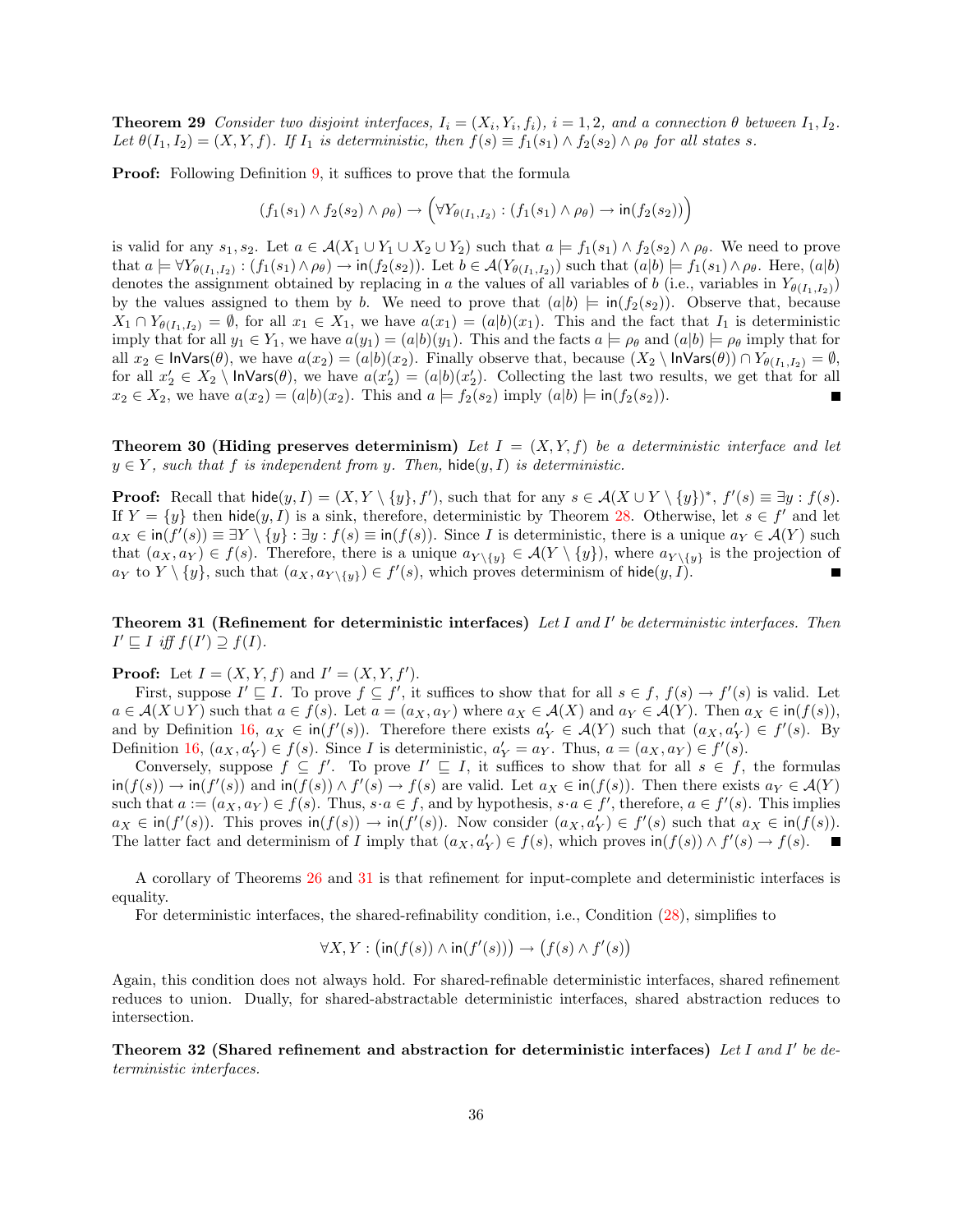- 1. If I and I' are shared-refinable then  $f(I \sqcap I') = f(I) \cup f(I')$ .
- 2. If I and I' are shared-abstractable then  $f(I \sqcup I') = f(I) \cap f(I')$ .

**Proof:** Let  $f := f(I), f' := f(I'), f_{\sqcap} := f(I \sqcap I')$  and  $f_{\sqcup} := f(I \sqcup I').$ 

- 1. The containment  $f_{\square} \subseteq f \cup f'$  follows from Lemma [7.](#page-29-1) The converse is proven by induction on the length of states. Basis:  $\varepsilon \in f_{\square}$ . Induction step: Suppose  $s \cdot a \in f \cup f'$ . WLOG, assume  $s \cdot a \in f$ . Then  $a \in f(s)$ . Let  $a = (a_X, a_Y)$  with  $a_X \in \text{in}(f(s))$ . If  $a_X \notin \text{in}(f'(s))$ , then clearly  $a \in f_{\sqcap}(s)$ . Otherwise, there exists  $a'_Y$  such that  $(a_X, a'_Y) \in f'(s)$ . Since I' is deterministic, and by the shared-refinability hypothesis,  $a_Y = a'_Y$ . Therefore  $a \in f(s) \cap f'(s)$ , or  $s \cdot a \in f \cap f'$ , thus, by Lemma [7,](#page-29-1)  $s \cdot a \in f \cap f'$ .
- 2. The containment  $f \cap f' \subseteq f_{\sqcup}$  follows from Lemma [9.](#page-30-0) The converse is proven by induction on the length of states. Basis:  $\varepsilon \in f \cap f'$ . Induction step: Suppose  $s \cdot a \in f_{\square}$ , thus,  $a \in f_{\square}(s)$ . By the induction hypothesis,  $s \in f_$  implies  $s \in f \cap f'$ . Thus,  $a \models \text{in}(f(s)) \land \text{in}(f'(s)) \land (f(s) \lor f'(s))$ . Because I and I' are deterministic, this implies  $a \models f(s) \land f'(s)$ , therefore,  $s \cdot a \in f \cap f'$ .

Е

Notice that Theorems [31](#page-35-0) and [32](#page-35-1) are duals of Theorems [26](#page-34-2) and [27.](#page-34-4)

# <span id="page-36-0"></span>12 Conclusion and perspectives

We have proposed a compositional theory that allows to reason formally about components in a synchronous setting, and offers guarantees of substitutability. The theory is directly applicable to the class of applications captured in synchronous embedded software environments like Simulink, SCADE or Ptolemy, mentioned in the introduction (e.g., see [\[42\]](#page-39-8) for an example of possible applications). But our framework should be also applicable to more general-purpose software. For example, stateless interfaces can be used as extended types, that are able to express constraints on the outputs based on information about the inputs of a given function. Synchronous hardware is another important application domain for our work. We are currently building an implementation of our theory on Ptolemy and experimenting with different kinds of applications. Reports on such experiments will be provided as part of future work.

Another avenue for future work is to examine the current limitations on feedback compositions. Requiring feedback loops to contain Moore interfaces that "break" potential causality cycles is arguably a reasonable restriction in practice. After all, arbitrary feedback loops in synchronous models generally result in ambiguous semantics [\[35,](#page-38-18) [9\]](#page-37-16). In many languages and tools these problems are avoided by making restrictions similar to (and often stricter than) ours. For example, Simulink and SCADE generally require a unit-delay to be present in every feedback loop. Similar restrictions are used in the synchronous language Lustre [\[12\]](#page-37-17).

Still, it would be interesting to study to what extent the current restrictions can be weakened. One possibility could be to refine the definition of Moore interfaces to include dependencies between specific pairs of input and output variables. This would allow to express, for example, the fact that in the parallel composition of  $({x_1}, {y_1}, {x_1 = y_1})$  and  $({x_2}, {y_2}, {x_2 = y_2})$ ,  $y_1$  does not depend on  $x_2$  and  $y_2$  does not depend on  $x_1$  (and therefore one of the feedbacks  $(y_1, x_2)$  or  $(y_2, x_1)$  can be allowed). Such an extension could perhaps be achieved by combining our relational interfaces with the causality interfaces of [\[50\]](#page-39-9), input-output dependency information such as that used in reactive modules  $[3]$ , or the coarser *profiles* of  $[33]$ . A more general solution could involve studying fixpoints in a relational context, as is done, for instance, in [\[16\]](#page-37-19).

### Acknowledgments

We are grateful to Marc Geilen, who observed that the deterministic case is a dual of the input-complete case, to Jan Reineke, whose suggestions improved the definition of environments, and to Kaushik Ravindran and Guang Yang for motivating the buffer examples. We would also like to thank Albert Benveniste, Manfred Broy, Rupak Majumdar and Slobodan Matic for their valuable feedback.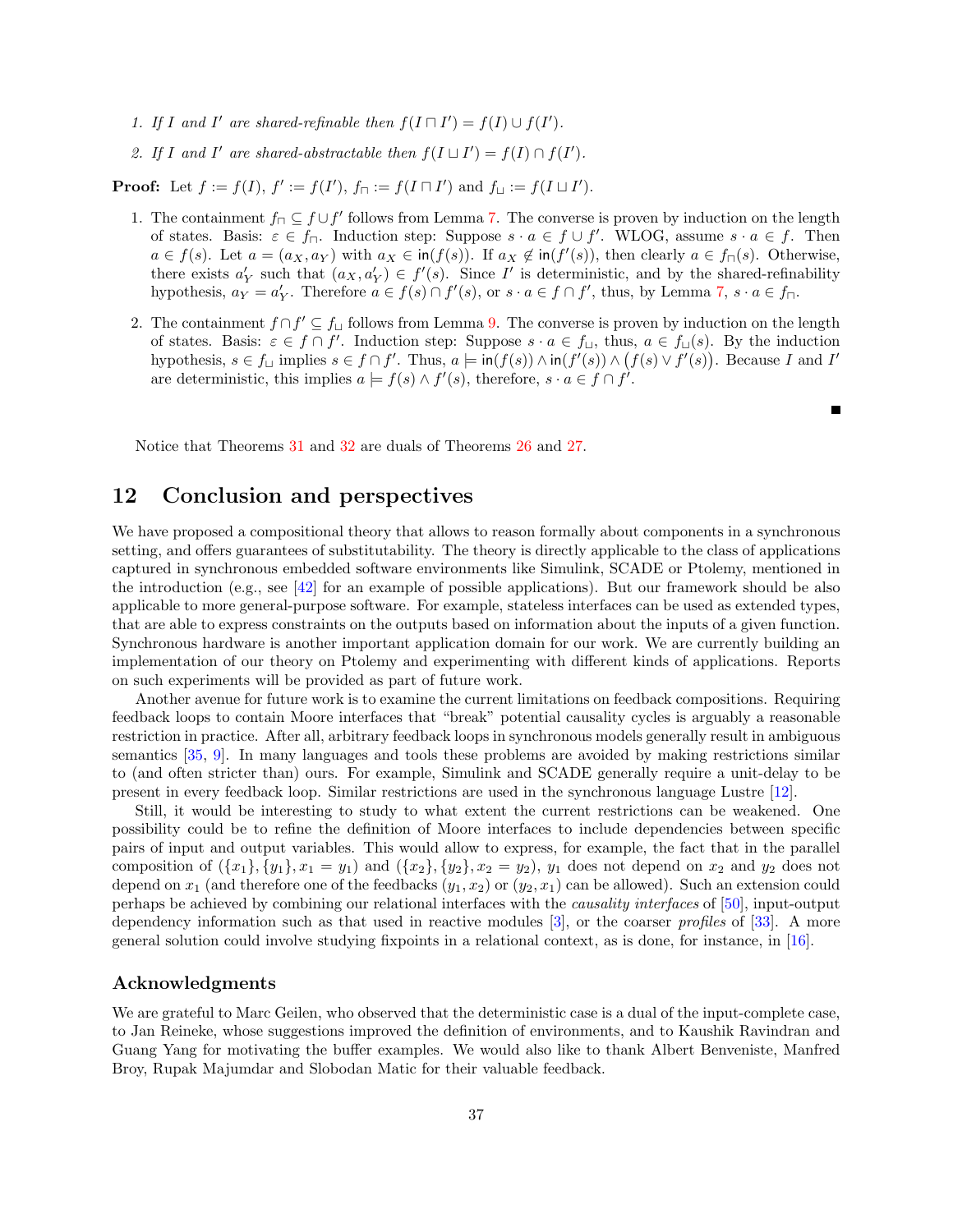# References

- <span id="page-37-13"></span>[1] M. Abadi and L. Lamport. Conjoining specifications. ACM Trans. Program. Lang. Syst., 17(3):507–535, 1995.
- <span id="page-37-7"></span>[2] J.-R. Abrial. The B-book: assigning programs to meanings. Cambridge University Press, New York, NY, USA, 1996.
- <span id="page-37-18"></span>[3] R. Alur and T. Henzinger. Reactive modules. Formal Methods in System Design, 15:7–48, 1999.
- <span id="page-37-3"></span>[4] R. Alur, T. Henzinger, O. Kupferman, and M. Vardi. Alternating refinement relations. In CONCUR'98, volume 1466 of LNCS. Springer, 1998.
- <span id="page-37-8"></span>[5] R-J. Back and J. Wright. *Refinement Calculus*. Springer, 1998.
- <span id="page-37-12"></span>[6] H. Barringer, R. Kuiper, and A. Pnueli. Now you may compose temporal logic specifications. In STOC '84: 16th ACM Symposium on Theory of Computing, pages 51–63, New York, NY, USA, 1984. ACM.
- <span id="page-37-15"></span>[7] A. Benveniste, B. Caillaud, A. Ferrari, L. Mangeruca, R. Passerone, and C. Sofronis. Multiple viewpoint contract-based specification and design. In Formal Methods for Components and Objects: 6th International Symposium, FMCO 2007, pages 200–225. Springer, 2008.
- <span id="page-37-2"></span>[8] A. Benveniste, P. Caspi, S.A. Edwards, N. Halbwachs, P. Le Guernic, and R. de Simone. The synchronous languages 12 years later. Proceedings of the IEEE, 91(1):64–83, January 2003.
- <span id="page-37-16"></span>[9] G. Berry. The Constructive Semantics of Pure Esterel, 1999.
- <span id="page-37-9"></span>[10] M. Broy. Compositional refinement of interactive systems. J. ACM, 44(6):850–891, 1997.
- <span id="page-37-10"></span>[11] M. Broy and K. Stølen. Specification and development of interactive systems: focus on streams, interfaces, and refinement. Springer, 2001.
- <span id="page-37-17"></span>[12] P. Caspi, D. Pilaud, N. Halbwachs, and J. Plaice. Lustre: a declarative language for programming synchronous systems. In 14th ACM Symp. POPL. ACM, 1987.
- <span id="page-37-14"></span>[13] A. Chakrabarti, L. de Alfaro, T. Henzinger, and F. Mang. Synchronous and bidirectional component interfaces. In CAV, LNCS 2404, pages 414–427. Springer, 2002.
- <span id="page-37-0"></span>[14] L. de Alfaro and T. Henzinger. Interface automata. In Foundations of Software Engineering (FSE). ACM Press, 2001.
- <span id="page-37-1"></span>[15] L. de Alfaro and T. Henzinger. Interface theories for component-based design. In EMSOFT'01. Springer, LNCS 2211, 2001.
- <span id="page-37-19"></span>[16] J. Desharnais and B. Möller. Least reflexive points of relations. *Higher Order Symbol. Comput.*, 18(1-2):51–77, 2005.
- <span id="page-37-6"></span>[17] E.W. Dijkstra. Notes on structured programming. pages 1–82, 1972.
- <span id="page-37-11"></span>[18] D.L. Dill. Trace theory for automatic hierarchical verification of speed-independent circuits. MIT Press, Cambridge, MA, USA, 1987.
- <span id="page-37-4"></span>[19] L. Doyen, T. Henzinger, B. Jobstmann, and T. Petrov. Interface theories with component reuse. In 8th ACM & IEEE International conference on Embedded software, EMSOFT, pages 79–88, 2008.
- <span id="page-37-5"></span>[20] R.W. Floyd. Assigning meanings to programs. In In. Proc. Symp. on Appl. Math. 19, pages 19–32. American Mathematical Society, 1967.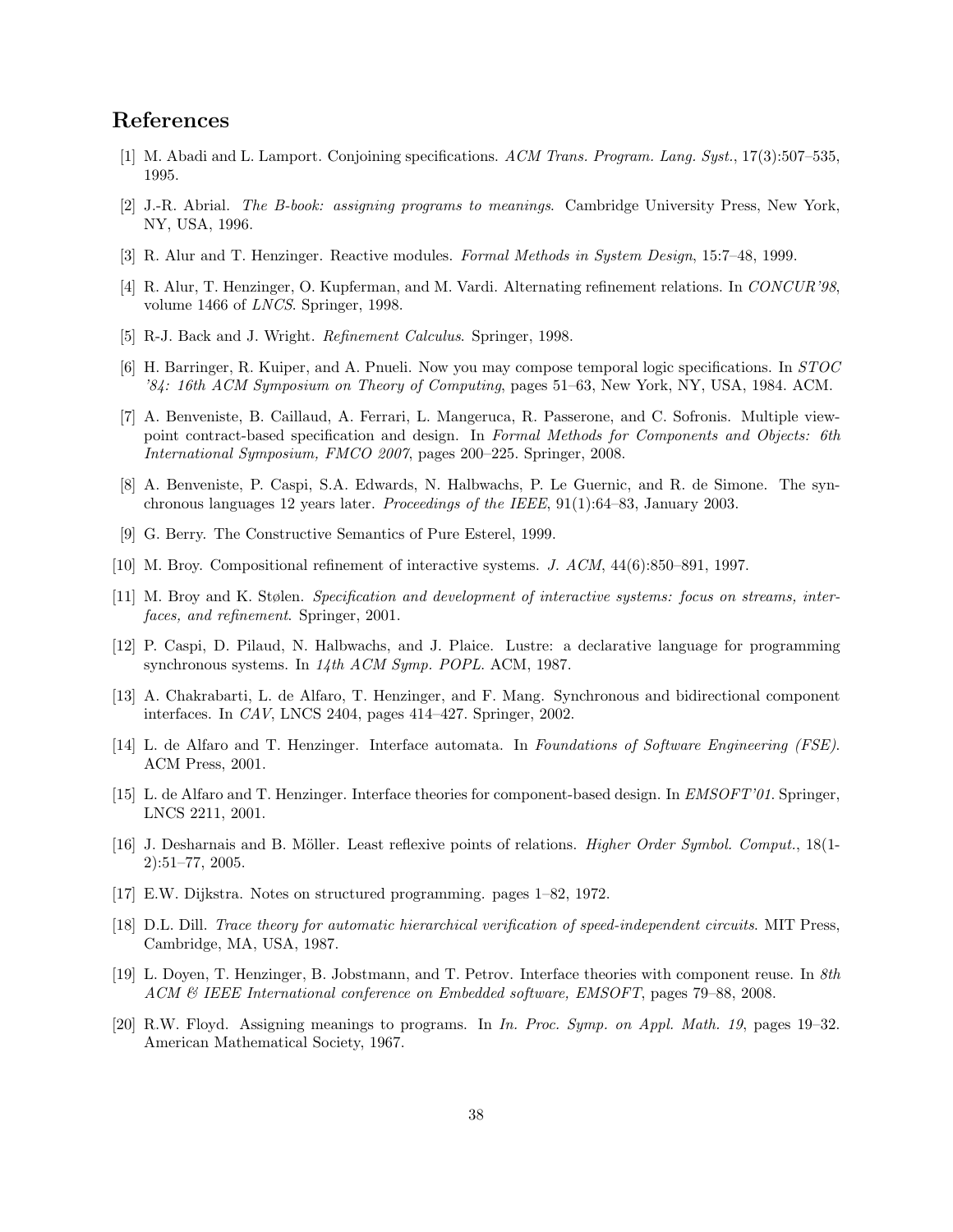- <span id="page-38-9"></span>[21] M. Frappier, A. Mili, and J. Desharnais. Unifying program construction and modification. Logic Journal of the IGPL, 6:317–340, 1998.
- <span id="page-38-13"></span>[22] O. Grumberg and D.E. Long. Model checking and modular verification. ACM Trans. Program. Lang. Syst., 16(3):843–871, 1994.
- <span id="page-38-16"></span>[23] T. Henzinger, S. Qadeer, and S. Rajamani. You assume, we guarantee: Methodology and case studies. In CAV'98, volume 1427 of LNCS. Springer-Verlag, 1998.
- <span id="page-38-0"></span>[24] T. Henzinger and J. Sifakis. The discipline of embedded systems design. IEEE Computer, 40(10):32–40, 2007.
- <span id="page-38-5"></span>[25] C. A. R. Hoare. An axiomatic basis for computer programming. Comm. ACM, 12(10):576–580, 1969.
- <span id="page-38-15"></span>[26] C. B. Jones. Tentative steps toward a development method for interfering programs. ACM Transactions on Programming Languages and Systems, 5(4), 1983.
- <span id="page-38-12"></span>[27] Bengt Jonsson. Compositional specification and verification of distributed systems. ACM Trans. Program. Lang. Syst., 16(2):259–303, 1994.
- <span id="page-38-8"></span>[28] W. Kahl. Refinement and development of programs from relational specifications. Electronic Notes in Theoretical Computer Science, 44(3):51 – 93, 2003. RelMiS 2001, Relational Methods in Software (a Satellite Event of ETAPS 2001).
- <span id="page-38-17"></span>[29] E. Lee and A. Sangiovanni-Vincentelli. A unified framework for comparing models of computation. IEEE Trans. on Computer Aided Design of Integrated Circuits and Systems, 17(12):1217–1229, December 1998.
- <span id="page-38-1"></span>[30] E.A. Lee. Cyber physical systems: Design challenges. Technical Report UCB/EECS-2008-8, EECS Department, University of California, Berkeley, Jan 2008.
- <span id="page-38-6"></span>[31] B. Liskov. Modular program construction using abstractions. In Abstract Software Specifications, volume 86 of Lecture Notes in Computer Science, pages 354–389. Springer, 1979.
- <span id="page-38-4"></span>[32] B.H. Liskov and J. Wing. A behavioral notion of subtyping. ACM Trans. Program. Lang. Syst., 16(6):1811–1841, 1994.
- <span id="page-38-19"></span>[33] R. Lublinerman and S. Tripakis. Modularity vs. Reusability: Code Generation from Synchronous Block Diagrams. In Design, Automation, and Test in Europe (DATE'08). ACM, March 2008.
- <span id="page-38-10"></span>[34] N.A. Lynch and M.R. Tuttle. An introduction to input/output automata. CWI Quarterly, 2:219–246. 1989.
- <span id="page-38-18"></span>[35] S. Malik. Analysis of cyclic combinational circuits. IEEE Trans. Computer-Aided Design, 13(7):950–956, 1994.
- <span id="page-38-14"></span>[36] K.L. McMillan. A compositional rule for hardware design refinement. In Computer Aided Verification  $(CAV'97)$ , volume 1254 of *LNCS*. Springer-Verlag, 1997.
- <span id="page-38-3"></span>[37] B. Meyer. Applying "design by contract". *Computer*, 25(10):40–51, 1992.
- <span id="page-38-2"></span>[38] S.P. Miller, M.W. Whalen, and D.D. Cofer. Software model checking takes off. Comm. ACM, 53(2):58– 64, 2010.
- <span id="page-38-11"></span>[39] J. Misra and K.M. Chandy. Proofs of networks of processes. IEEE Transactions on Software Engineering, 7(4):417–426, July 1981.
- <span id="page-38-7"></span>[40] D.L. Parnas. A generalized control structure and its formal definition. Commun. ACM, 26(8):572–581, 1983.